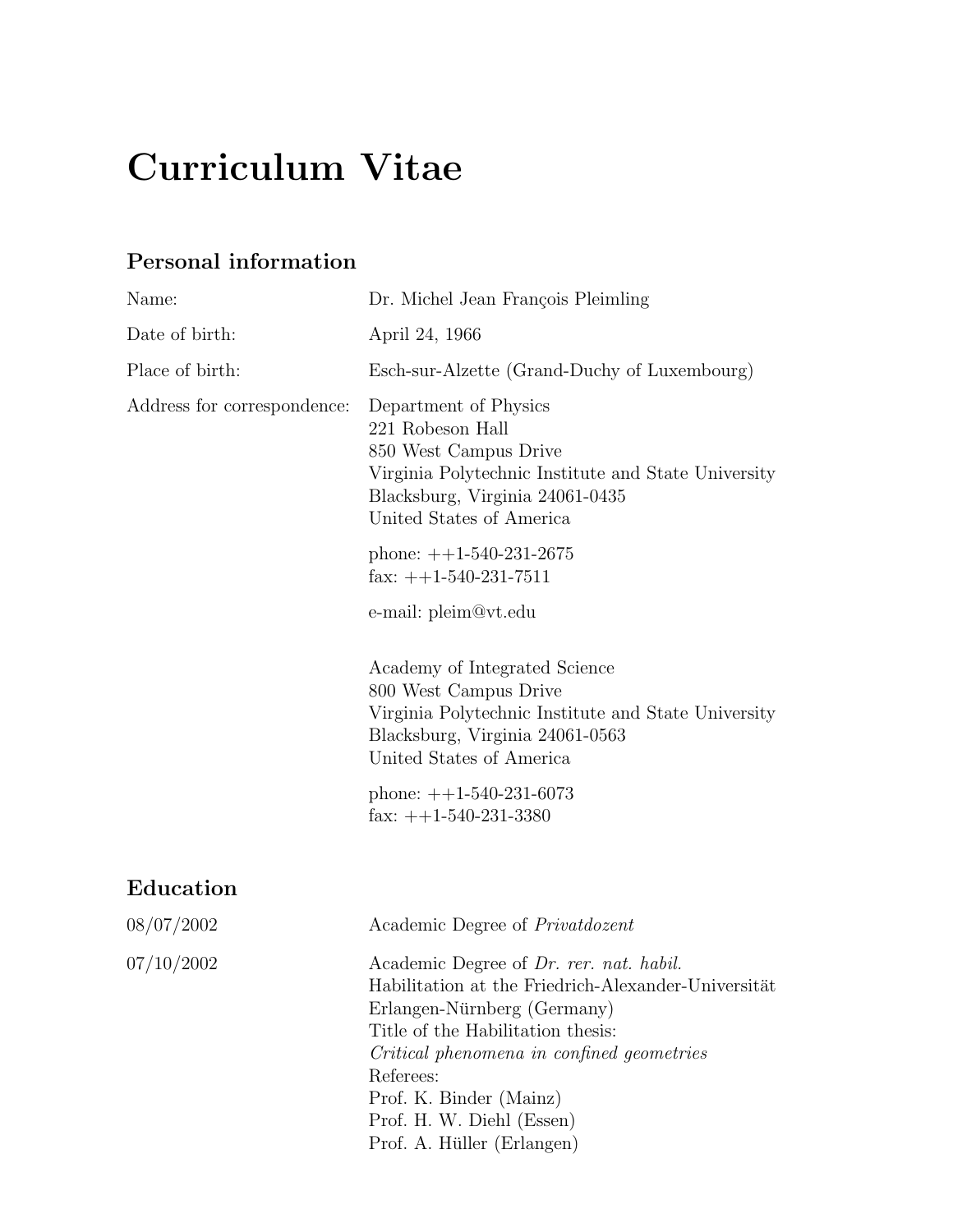| 10/18/1996               | Academic Degree of Dr. rer. nat.<br>Ph.D degree received from the Faculty of Mathematics and Natural<br>Sciences of the Universität des Saarlandes (Germany)<br>Ph.D thesis: Beschreibung von modulierten Strukturen mit Hilfe von<br>Doppel-Ising-Spin-Modellen (Description of modulated<br>structures using double Ising spin models)<br>Advisor: Prof. Dr. R. Siems<br>Degree Magna Cum Laude |
|--------------------------|---------------------------------------------------------------------------------------------------------------------------------------------------------------------------------------------------------------------------------------------------------------------------------------------------------------------------------------------------------------------------------------------------|
| 07/18/1991               | Diploma in physics $(Dipl. Phys.)$ with the degree very good at the Uni-<br>versität des Saarlandes (Germany)<br>Diploma thesis on LMTO mit erweitertem Basissatz:<br>Anwendungen auf oxydische Perowskite (LMTO with<br>an extended basis set: applications to oxide perovskites)<br>supervised by Priv.-Doz. Dr. K. H. Weyrich                                                                  |
| $1987 - 1991$            | Physics studies at the Universität des Saarlandes<br>(Germany)                                                                                                                                                                                                                                                                                                                                    |
| 07/07/1986               | Certificat d'études scientifiques at the Centre Universitaire de<br>Luxembourg                                                                                                                                                                                                                                                                                                                    |
| 1985<br>1986<br>$\equiv$ | Mathematics-Physics studies at the Centre Universitaire de<br>Luxembourg                                                                                                                                                                                                                                                                                                                          |
| 06/28/1985               | Baccalaureate (Diplôme de fin d'études secondaires)                                                                                                                                                                                                                                                                                                                                               |
| $1978 - 1985$            | Lycée Robert Schuman Luxembourg                                                                                                                                                                                                                                                                                                                                                                   |

## Academic Career

| since $2020$  | Associate Dean for Undergraduate Programs, College of Science,<br>Virginia Tech                                                     |
|---------------|-------------------------------------------------------------------------------------------------------------------------------------|
| since $2015$  | Director, Academy of Integrated Science at Virginia Tech                                                                            |
| since $2014$  | Professor at Virginia Tech                                                                                                          |
| $2017 - 2020$ | Director of Inclusion and Diversity, College of Science, Virginia Tech                                                              |
| $2014 - 2018$ | Leader, Integrated Science Curriculum in the Academy of Integrated<br>Science at Virginia Tech                                      |
| $2006 - 2014$ | Associate Professor at Virginia Tech                                                                                                |
| $2002 - 2006$ | Assistant Professor at the Institute of Theoretical Physics I of the<br>Friedrich-Alexander-Universität Erlangen-Nürnberg (Germany) |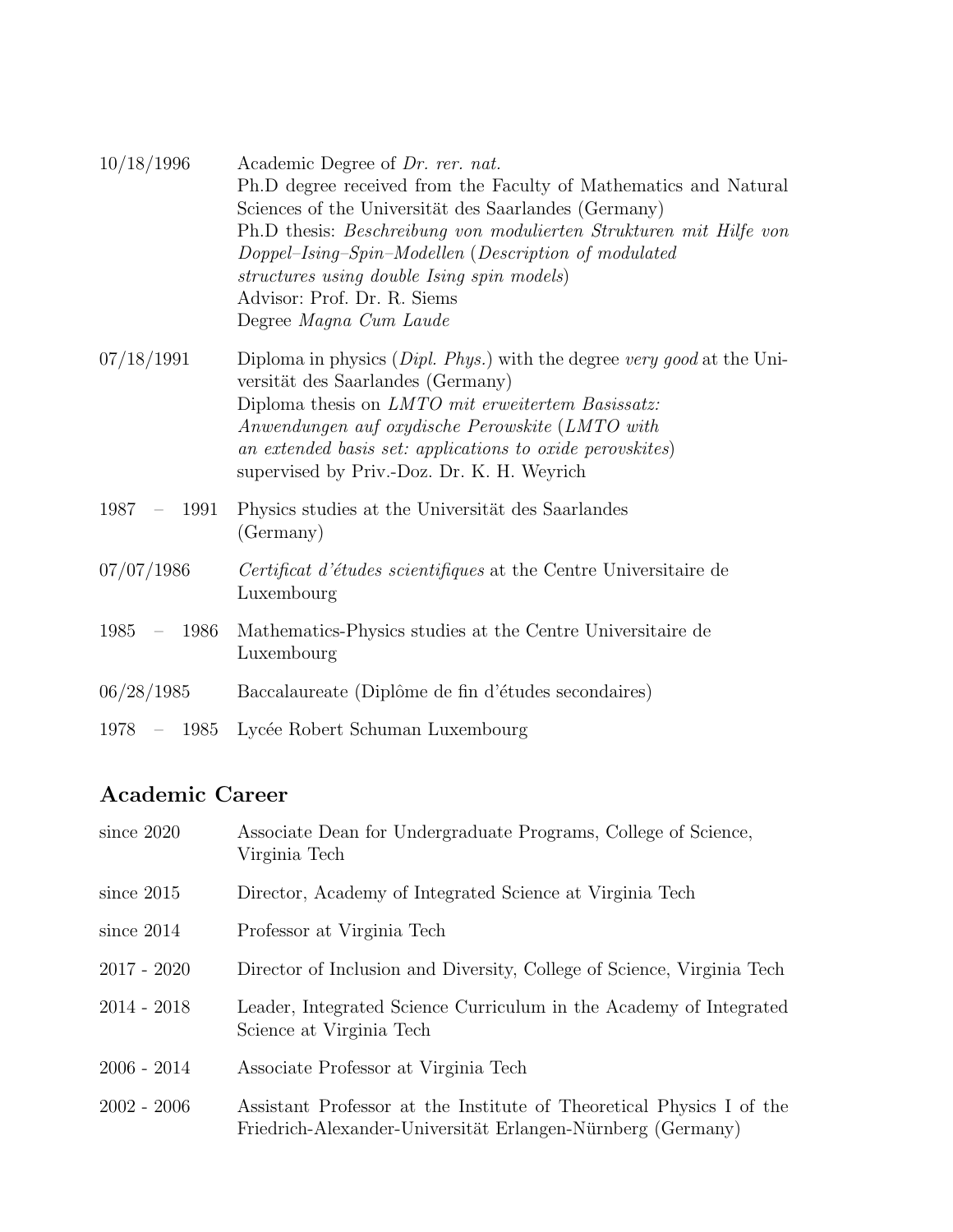| $2001 - 2002$ | Scientific assistant at the Institute of Theoretical Physics I of the<br>Friedrich-Alexander-Universität Erlangen-Nürnberg<br>Advisor: Prof. A. Hüller                      |
|---------------|-----------------------------------------------------------------------------------------------------------------------------------------------------------------------------|
| $2000 - 2001$ | Post-Doc at the Université Henri Poincaré Nancy I (France) in the<br>framework of a Marie Curie Individual Fellowship<br>Advisor: Prof. M. Henkel                           |
| $1999 - 2000$ | Scientific assistant at the Institute of Theoretical Physics I of the<br>Friedrich-Alexander-Universität Erlangen-Nürnberg (Germany)<br>Advisor: Prof. A. Hüller            |
| 1996 - 1999   | Scientific assistant at the Institute of Theoretical Physics of the<br>Rheinisch-Westfälischen Technischen Hochschule (RWTH) Aachen<br>(Germany)<br>Advisor: Prof. W. Selke |
| 1994 - 1996   | Graduate research assistant at the Institute of Theoretical Physics<br>of the Universität des Saarlandes (Germany)                                                          |
| 1992 - 1994   | Scholarship Landesgraduiertenstipendiat des Saarlandes                                                                                                                      |
| 1991 - 1992   | Graduate research assistant at the Institute of Theoretical Physics<br>of the Universität des Saarlandes (Germany)                                                          |

## Honors and Fellowships

| 2019          | EPL Distinguished Referee                                                                                                           |
|---------------|-------------------------------------------------------------------------------------------------------------------------------------|
| 2017          | Dr. Carroll B. Shannon Excellence in Teaching Award                                                                                 |
| 2016          | Inducted into the Academy of Teaching Excellence                                                                                    |
| 2016          | Academy of Teaching Excellence Alumni Teaching Award                                                                                |
| 2016          | Outstanding Referee for the journals of the American Physical Society                                                               |
| 2016          | College of Science Certificate of Teaching Excellence                                                                               |
| 2015          | Fellow, American Physical Society                                                                                                   |
| 2008 and 2011 | <i>Virginia Tech Faculty Authors Recognition</i> list                                                                               |
| 2002          | Best Poster Award at the MECO-27 in Sopron/Hungary for the<br>contribution Anisotropic scaling and generalized conformal invariance |
| 2000-2001     | Marie Curie Individual Fellowship                                                                                                   |
| 1992-1994     | Ph.D Fellowship Landesquaduiertenstipendiat des Saarlandes                                                                          |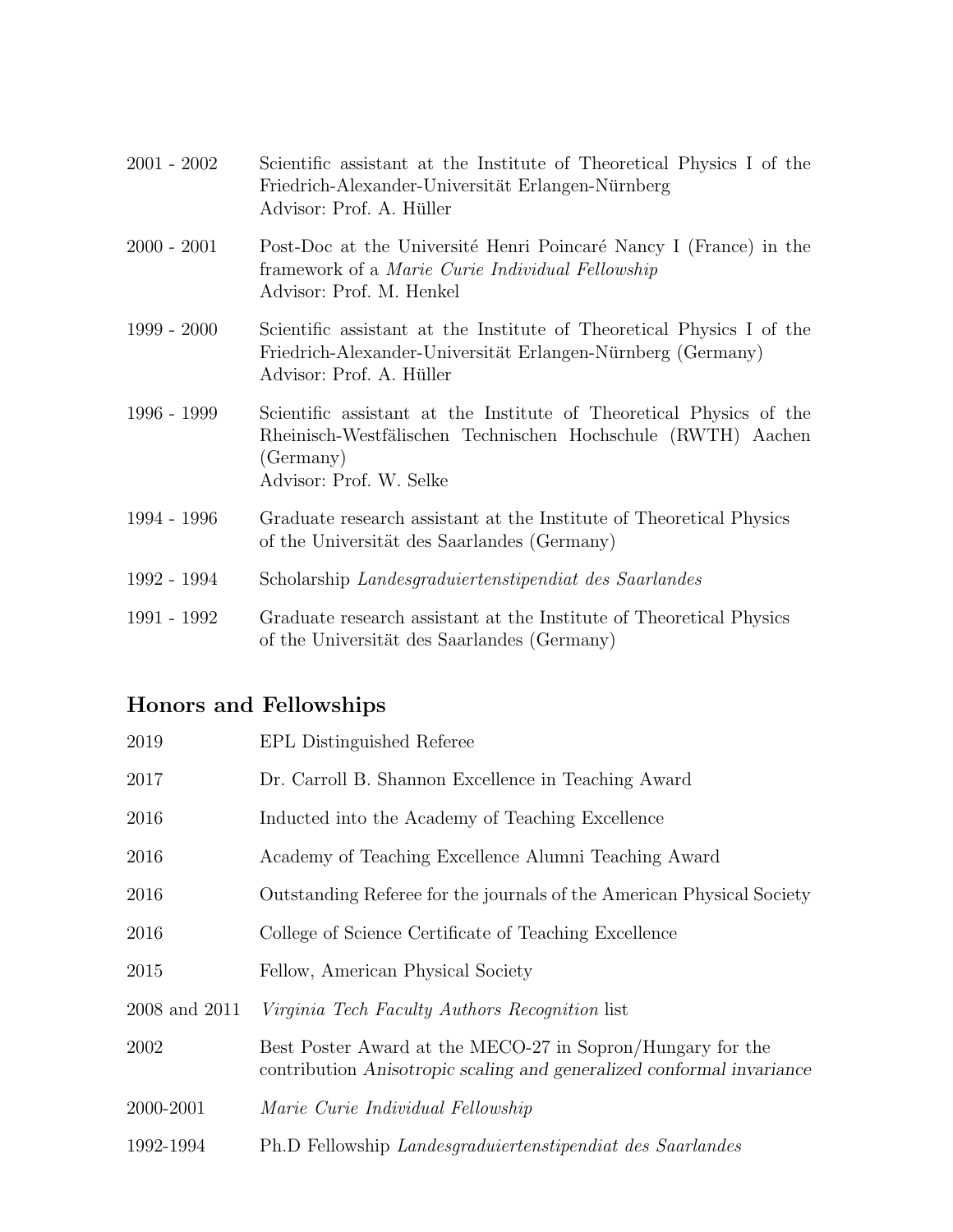### Funding

- 1) Control of universal scaling, noise strength, and pattern formation in critical dynamics (with Uwe C. Täuber, Physics, Virginia Tech) Funded by the Army Research Office from April 15, 2017, until February 14, 2022. Amount of funding: \$ 1,531,180
- 2) Non-equilibrium relaxation, aging scaling, and critical depinning dynamics of skyrmions in disordered magnetic films (with Uwe C. Täuber, Physics, Virginia Tech) Funded by the Department of Energy (DE-FG02-09ER46613) from August 15, 2018, until August 14, 2021. Amount of funding: \$ 450,000
- 3) Systems far from equilibrium: relaxation processes and steady-state properties Funded by the National Science Foundation (DMR-1606814) from June 1, 2017, until May 31, 2021. Amount of funding: \$ 290,000
- 4) Clare Boothe Luce Undergraduate Scholars Program (with Jody Marshall, Bevlee Warford, Adam Short, Lori Blanc, and Kery Swaby, Virginia Tech) Funded by the Henry Luce Foundation from December 31, 2017, until December 30, 2020. Amount of funding: \$ 300,000
- 5) MATH: EAGER Building a mathematical toolkit and motivation for success in the physical and quantitative sciences (with Jill Sible, Biological Sciences, and Megan Wawro, Mathematics, Virginia Tech) Funded by the National Science Foundation (DUE-1544225), from September 1, 2015, until August 31, 2019. Amount of funding: \$ 296,996
- 6) Non-equilibrium relaxation and aging scaling of driven topological defects in condensed matter (with Uwe C. Täuber, Physics, Virginia Tech) Funded by the Department of Energy (DE-FG02-09ER46613) from August 15, 2015, until August 14, 2018. Amount of funding: \$ 450,000
- 7) STIR: Toward control of universal scaling in critical dynamics (with Uwe C. Täuber, Physics, and Dan Stilwell, ECE, Virginia Tech) Funded by the Army Research Office, Engineering Sciences, from May 15, 2015, until November 14, 2015. Amount of funding: \$ 41,802
- 8) Transient and Steady-state Properties far from Equilibrium Funded by the National Science Foundation (DMR-1205309) from September 1, 2012, until August 31, 2016. Amount of funding: \$ 300,000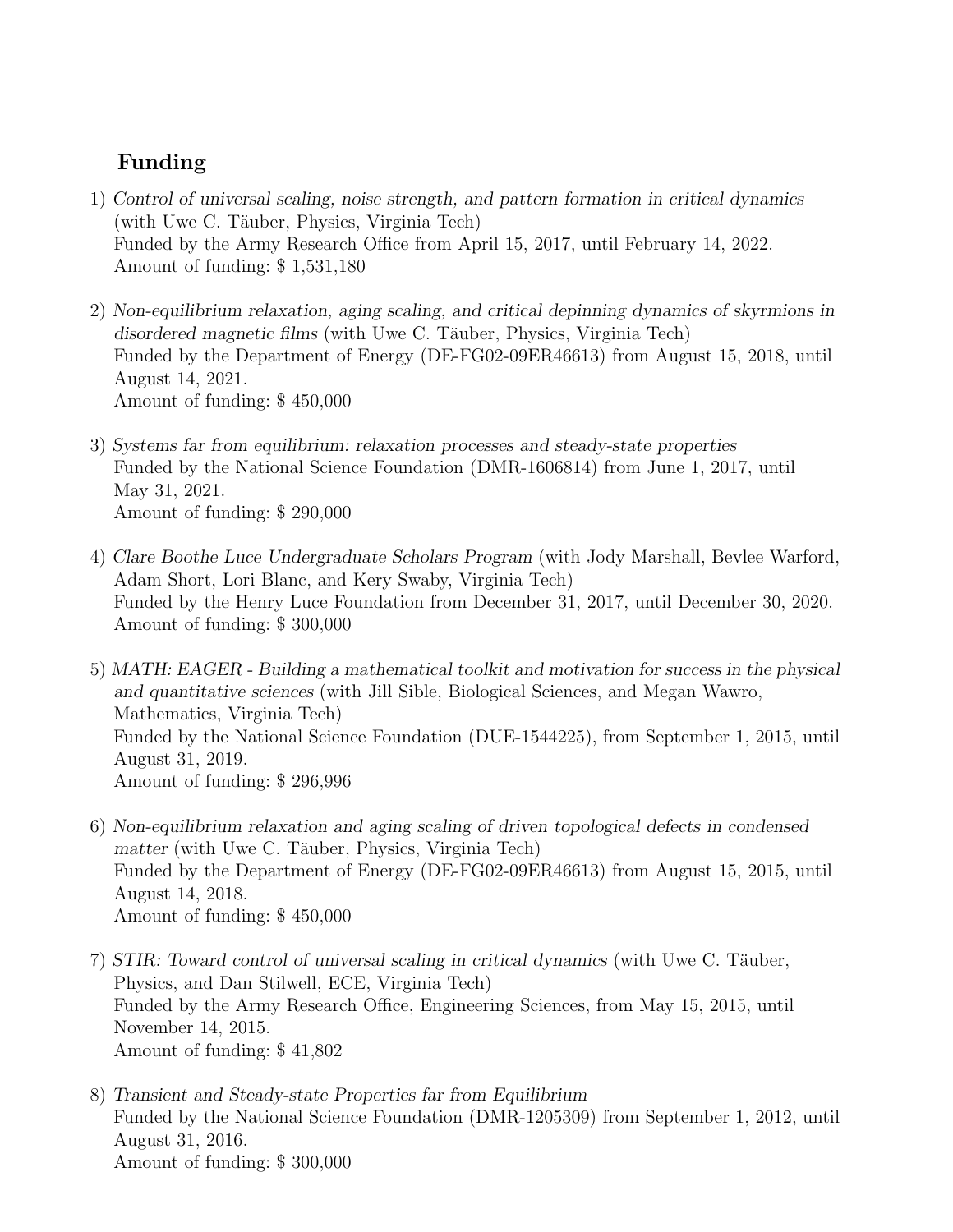- 9) Non-equilibrium Relaxation and Aging Scaling of Magnetic Flux Lines in Disordered Type-II Superconductors (with Uwe C. Täuber, Physics, Virginia Tech) Funded by the Department of Energy (DE-FG02-09ER46613) from August 15, 2012, until August 14, 2015. Amount of funding: \$ 450,000
- 10) Using the Generalized Langevin Equation Formalism to Reconstruct Nonlinear Dynamic Equations from Time Series Data (with Jianhua Xing, Biology, Virginia Tech) Funded by Virginia Tech's Institute for Critical Technology and Applied Science from July 1, 2012, until June 30, 2013. Amount of funding: \$ 60,000
- 11) Relaxation and Aging Processes out of Equilibrium Funded by the National Science Foundation (DMR-0904999) from August 1, 2009, until July 31, 2013. Amount of funding: \$ 270,000
- 12) Driven Magnetic Flux Lines in Disordered Superconductors: Relaxation Towards Equilibrium and Nonequilibrium Stationary States (with Uwe C. Täuber, Physics, Virginia Tech) Funded by the Department of Energy (DE-FG02-09ER46613) from August 15, 2009, until August 14, 2012. Amount of funding: \$ 450,000
- 13) Complexity in Materials far from Equilibrium, Conference, May 14-16, 2008, Blacksburg, VA (with Uwe C. Täuber, Physics, Virginia Tech) Funded by the National Science Foundation (DMR-0757181) from May 1, 2008, until April 30, 2009 Amount of funding: \$ 5,200
- 14) Dynamik und Alterungsphänomene in Nichtgleichgewichtsphasenübergängen (Dynamical behavior and aging phenomena in nonequilibrium phase transitions) Funded by the Deutscher Akademischer Auslandsdienst (PROCOPE) in 2006 and 2007. Amount of funding: 6474 EUR
- 15) Aging and the Glass Transition (with Malte Henkel, Université Nancy) Funded by the Université Franco-Allemande in 2005. Amount of funding: 18450 EUR
- 16) Alterungsphänomene und dynamisches Skalenverhalten in Systemen fern vom Gleichgewicht (aging phenomena and dynamical scaling in systems far from equilibrium) Funded by the Deutschen Forschungsgemeinschaft (project PL 323/2) 2004-2007. Amount of funding: 105758 EUR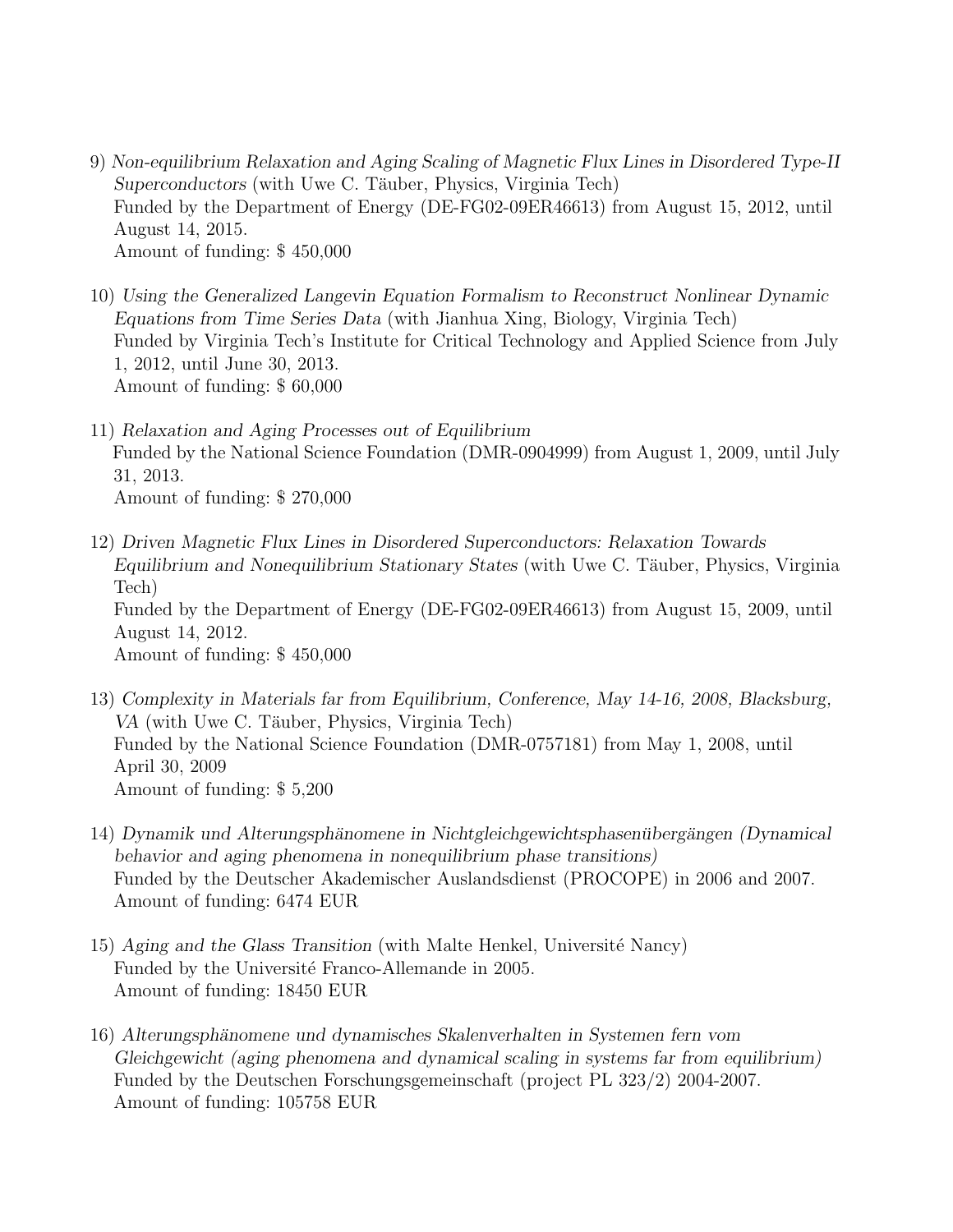- 17) Lokales Skalenverhalten in Phasenübergängen fern vom Gleichgewicht (local scale invariance in nonequilibrium phase transitions) Funded by the Bayerisch-Französisches Hochschulzentrum from August 2002 until July 2005. Amount of funding: 6745 EUR
- 18) Applicability of conformal invariance to nonequilibrium phase transitions Funded by the European Commission from September 2000 until August 2001. Amount of funding: 26754.48 EUR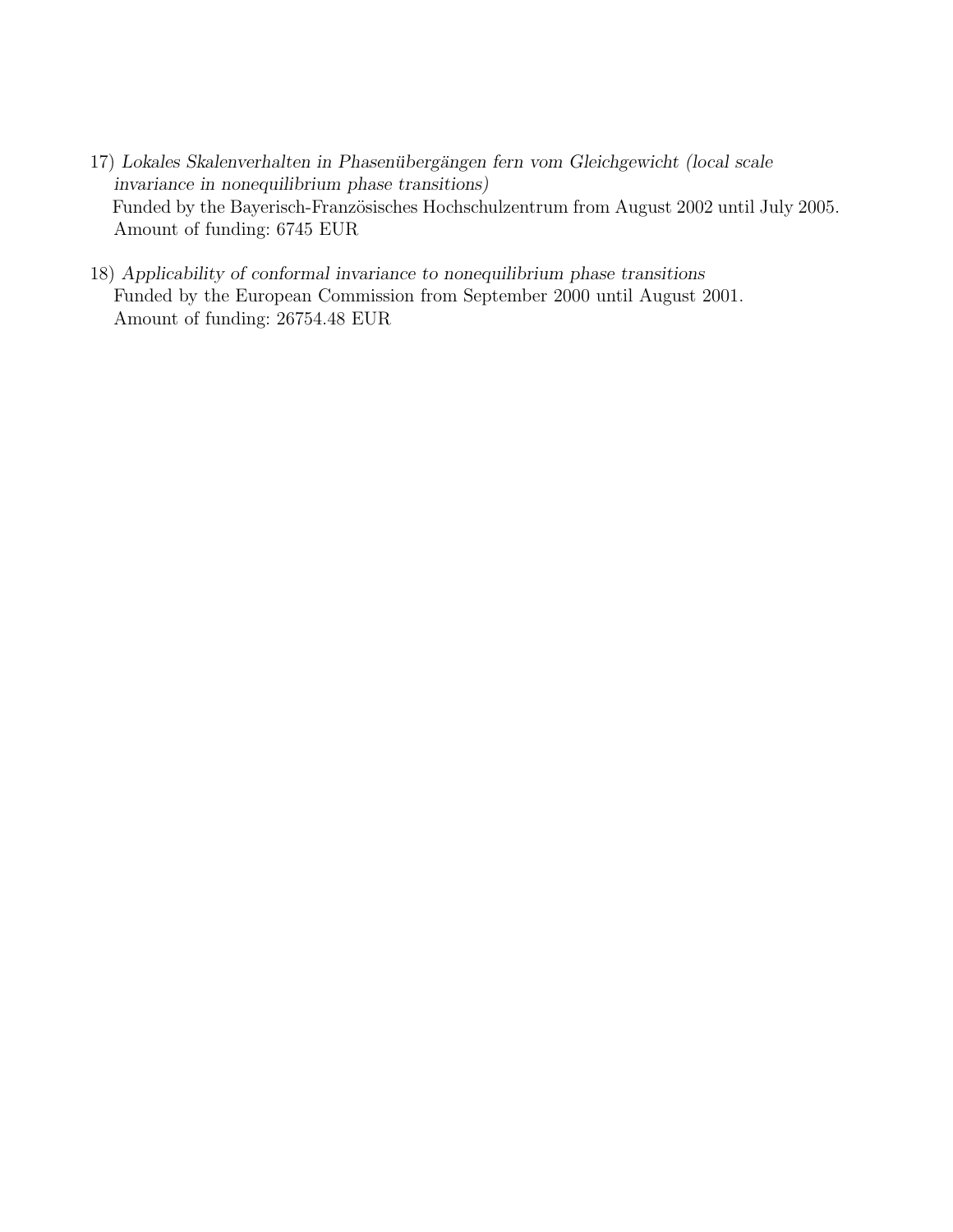### Synergistic Activities

- Co-organizer of a Focus Session on *Control of noisy non-linear dynamical systems* at the 2021 APS March Meeting (virtual), March 15-19, 2021.
- Co-organizer of the *Virginia Soft Matter Workshop VI* that took place in Blacksburg, VA, September 22, 2018.
- Co-organizer of two Focus Sessions on *Noise and Stochastic Fluctuations in Biological* Systems, at the 2017 APS March Meeting in New Orleans, LA, March 13-17, 2017.
- Scientific Coordinator of the 83rd Annual Meeting of the Southeastern Section of the American Physical Society that took place in Charlottesville, VA, November 10-12, 2016.
- Co-organizer of two Focus Sessions on Systems with Large Fluctuations and Strong Correlations at the 2016 APS March Meeting in Baltimore, MD, March 14-18, 2016.
- Co-organizer of three Focus Sessions on *Population and Evolutionary Dynamics* at the 2016 APS March Meeting in Baltimore, MD, March 14-18, 2016.
- Co-organizer of three Focus Sessions on Systems far from Equilibrium at the 2015 APS March Meeting in San Antonio, TX, March 2-6, 2015.
- Co-organizer of three Focus Sessions on *Physics of Evolutionary and Population Dynamics* at the 2015 APS March Meeting in San Antonio, TX, March 2-6, 2015.
- Co-organizer of the Virginia Soft Matter Workshop II that took place in Blacksburg, VA, October 4, 2014.
- Co-organizer of two Focus Sessions on *Strong Correlations in Systems far from Equilibri*um at the 2014 APS March Meeting in Denver, CO, March 3-7, 2014.
- Co-organizer of the International Seminar Small Systems far from Equilibrium: Order, Correlations, and Fluctuations that took place at the Max-Planck-Institut für Komplexe Systeme in Dresden/Germany October 14-18, 2013.
- Co-organizer of two Focus Sessions on *Population and Evolutionary Dynamics* at the 2013 APS March Meeting in Baltimore, MD, March 18-22, 2013.
- Co-organizer of the Focus Sessions Stochastic Population Dynamics I Cyclic Competition and Population Stability and Stochastic Population Dynamics II − Games and Spatial Dynamics at the 2012 APS March Meeting in Boston, MA, February 27 - March 2, 2012.
- Co-organizer of the 78th Annual Meeting of the Southeastern Section of the American Physical Society (SESAPS 2011) that took place in Roanoke, VA, October 19-22, 2011.
- Co-organizer of the 2nd Washington & Lee − Virginia Tech Research Symposium: Applications of Statistical Physics to Far-from Equilibrium and Biological Systems that took place in Lexington, VA, July 26, 2011.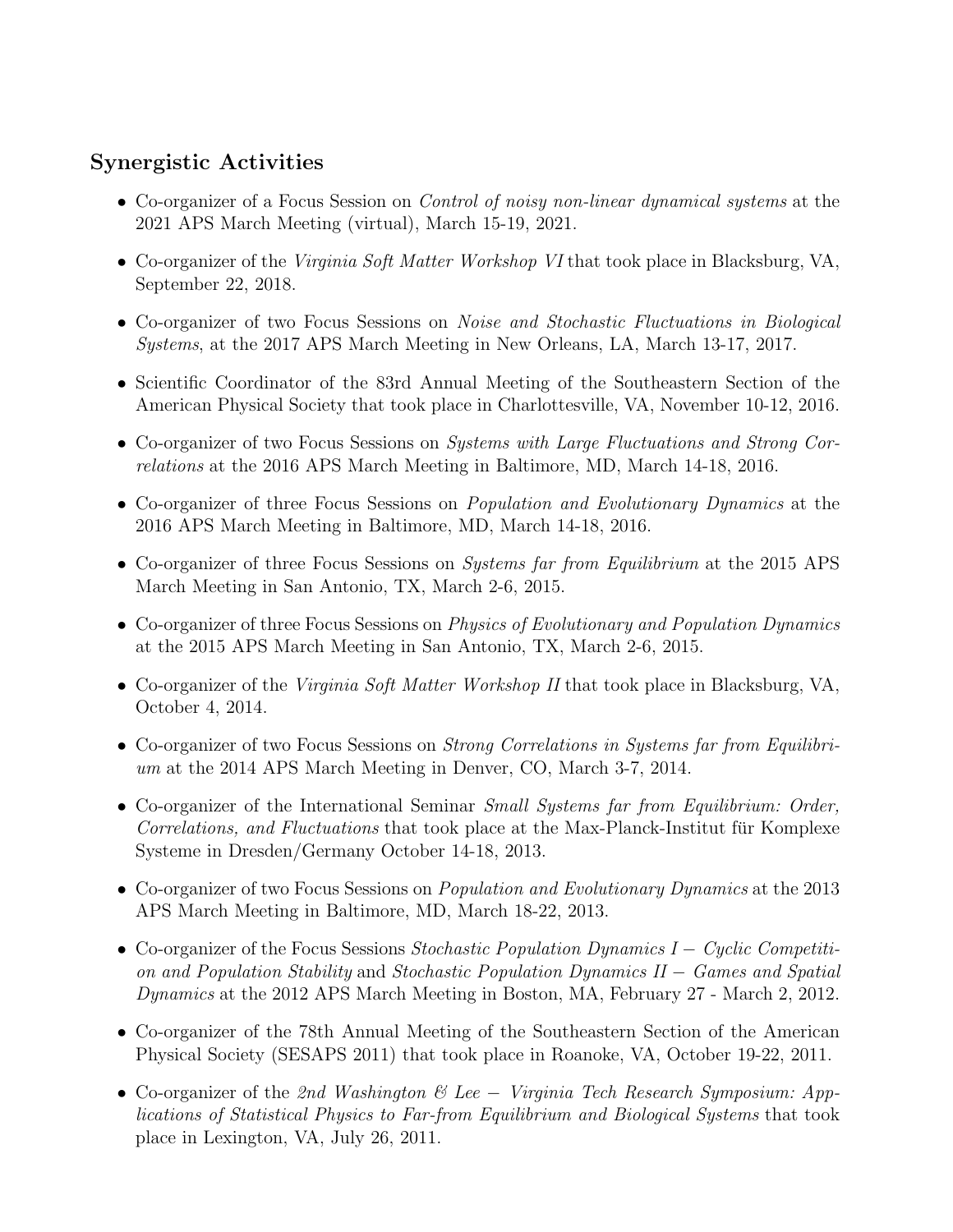- Co-organizer of the International Seminar Large Fluctuations in Non-Equilibrium Systems that took place at the Max-Planck-Institut für Komplexe Systeme in Dresden/Germany July 4-15, 2011.
- Co-organizer of the International Symposium *Complex Driven Systems from Statistical* Physics to the Life Sciences that took place in Blacksburg, VA, October 1-3, 2010.
- Co-organizer of the 2009 Boulder Summer School in Condensed Matter and Material Physics: Nonequilibrium Statistical Mechanics: Fundamental Problems and Applications (Boulder, CO, July 6-24, 2009).
- Co-organizer of the Focus Session Systems Far From Equilibrium II at the 2009 APS March Meeting in Pittsburgh, PA, March 16-20, 2009.
- Co-organizer of the Seminar *Many-body Systems far from Equilibrium: Fluctuations, Slow* Dynamics and Long-Range Interactions that took place at the Max-Planck-Institut fur Komplexe Systeme (Dresden, Germany) February 16-27, 2009.
- Co-organizer of the International Symposium Complexity in Materials far from Equilibrium that took place in Blacksburg, VA, May 14-16, 2008.
- Co-organizer of the Focus Session *Models and Materials far from Equilibrium* at the 2008 APS March Meeting in New Orleans, LA, March 10-14, 2008.
- Co-organizer and secretary of the summer school *Aging and the Glass Transition* which took place at the Université du Luxembourg (City of Luxembourg) from September 18 2005 until September 24 2005.
- Co-organizer of the physics activities which took place October 22 2005 during the Lange Nacht der Wissenschaften (Long night of the sciences) of the Region Nürnberg and Erlangen.
- Organisator of a scientific colloquium in summer 2004 on the occasion of the retirement of Prof. Alfred Hüller.
- Coordinator of the Seminar zur Theorie der kondensierten Materie, organized by the Institutes of Theoretical Physics of the RWTH Aachen (Germany) (from January 1997 until November 1999).
- Independent expert helping the services of the European Commission with tasks related to research and technological development. Specifically, I am member of the evaluation committee for research projects submitted within the Marie Curie Individual Fellowship scheme. Between 2012 and 2017 I have been the Vice-Chair of the Physics Panel for the Marie Curie Individual Fellowships.
- External member in 2004 of two doctorate commission (in one case also referee) at the Université Henri Poincaré Nancy I (France).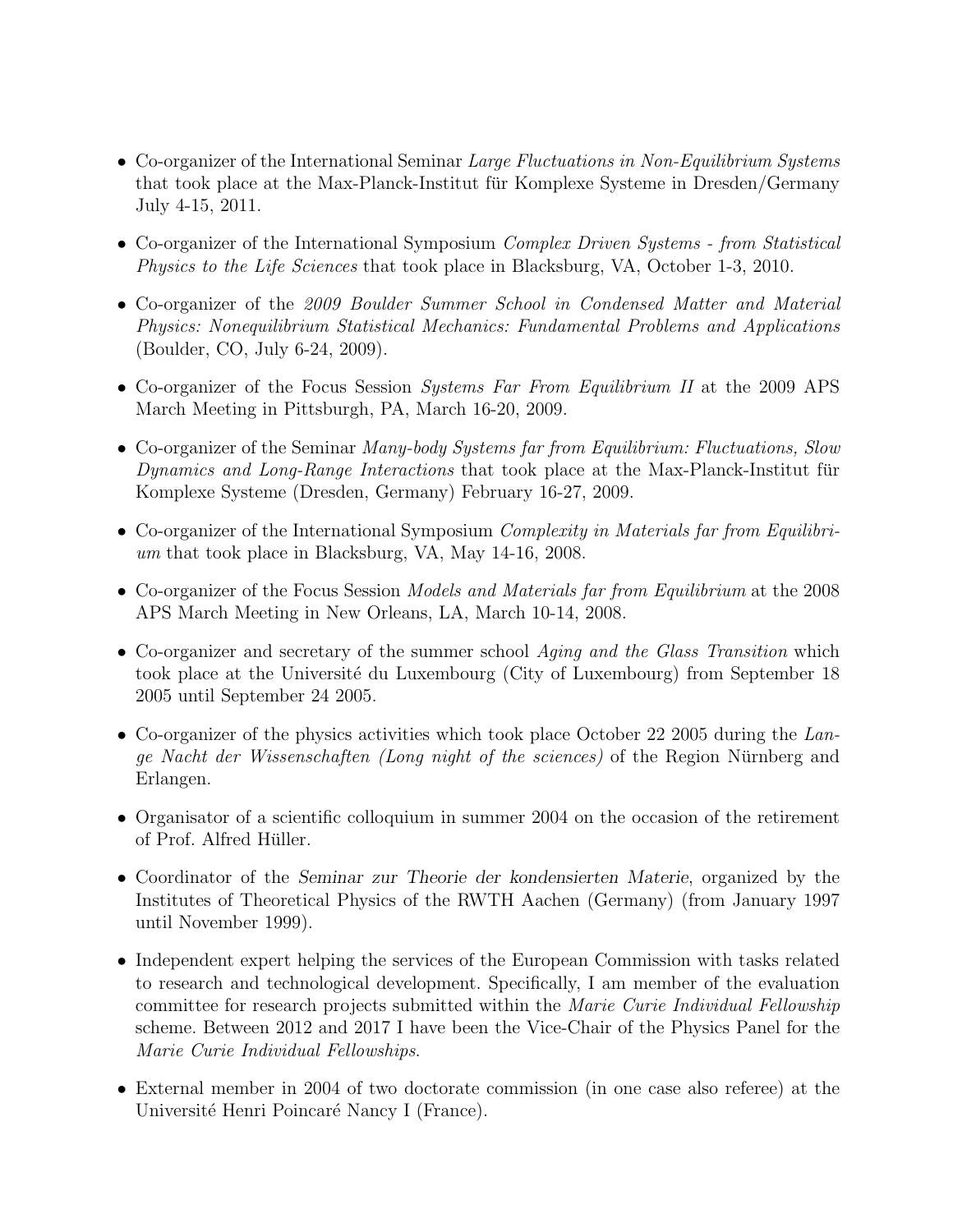- External member of PhD committees at the Jacobs University Bremen (Germany) and the University Leipzig (Germany).
- Reviewer for the Netherlands Organisation for Scientific Research (NWO), for the National Research Foundation of South Africa, the Israel Science Foundation, the German Israeli Foundation for Scientfic Research and Development, and the Deutsche Forschungsgemeinschaft.
- Member of review panels for the National Science Foundation's *Office of Cyberinfrastruc*ture.
- Reviewer for the Division of Materials Research of the National Science Foundation (Condensed Matter and Materials Theory): regular proposals, CAREER proposals, Research in Undergraduate Institutions (RUI) proposals, as well as Materials World Network: Cooperative Activity in Materials Research between US Investigators and their Counterparts Abroad proposals
- Editorial Board Member for Scientific Reports (Nature).
- Referee for numerous international journals: Physical Review Letters, Physical Review B, Physical Review E, Scientific Reports, Europhysics Letters/EPL, European Physical Journal B, Journal of Electromagnetic Waves and Applications, Journal of Physics A: Mathematical and General, Journal of Physics: Condensed Matter, Journal of Physics D: Applied Physics, Journal of Theoretical Biology, Journal of the Royal Society Interface, JSTAT, Physica A, Physics Letter A, Research Letters in Physics, Reports on Progress in Physics, Entropy, Chaos, Acta Physica Polonica, · · ·
- Elected Member-at-Large of the Executive Committee of the Southeastern Section of the American Physical Society (SESAPS) (from January 2011 to December 2014).
- Vice-Chair (2015), Chair-Elect (2016), Chair (2017), and Past-Chair (2018) of the Southeastern Section of the American Physical Society (SESAPS).
- Chair (2010 2015) and member (since 2006 2019) of the Undergraduate Committee of the Department of Physics at Virginia Tech.
- Chair of the Undergraduate Awards Committee (2010 2014).
- Member of the *Departmental Awards Committee* (2014 2015).
- Advisor for the Physics Undergraduate Honor Students and for the Physics Minors (2010)  $-2015$ ).
- Member of the Long Range Planning Committee of the Department of Physics 2013-2015).
- Member of the *Internal Review Committee* of the Department of Physics 2013-2015).
- Physics (2010 2015) and Academy of Integrated Science (2015-2019) representative in the College Curriculum Committee.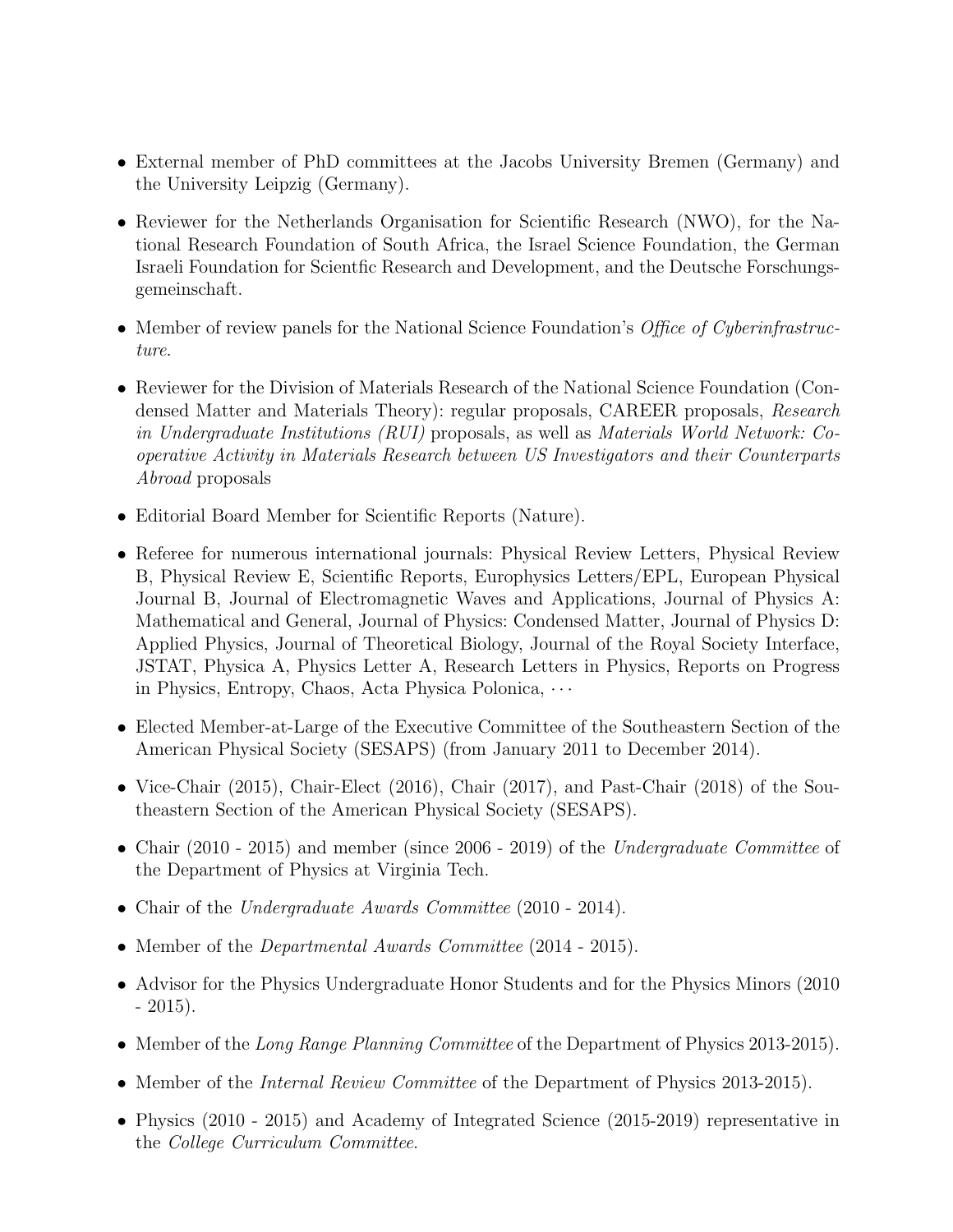- College of Science representative in the University Curriculum Committee for Liberal Education (2013 - 2019).
- Chair (Fall 2007 Summer 2010) and member (since August 2006) of the *Computational* Facilities Coordination Committee of the Department of Physics at Virginia Tech.
- Member of the Facilities and Renovations Committee of the Department of Physics at Virginia Tech (Fall 2009 - August 2010).
- Member of the *Promotion and Tenure Committee* of the Department of Physics at Virginia Tech (Fall 2012, 2014-2015).
- Elected Member of the *Executive Committee* of the Department of Physics at Virginia Tech (2013-2015).
- Member of the *College of Science Honorifics Committee* (Fall 2009).
- Organizer of the Condensed Matter Seminars at Virginia Tech (Fall 2006 Summer 2010).
- Member of Virginia Tech's Center for Statistical Mechanics, Mathematical Physics, and Theoretical Chemistry.
- Core Faculty in the *Synergistic Environments for Experimental Computing* Center at Virginia Tech.
- Member of the College of Science *Review Committee* of the Arlington Innovation Center for Health Research (Fall 2013).
- Member of the Academic Program Review Committee for Virginia Tech's Department of Materials Science and Engineering (Spring 2020).
- Chair of five Faculty Search committees at Virginia Tech (Theoretical Polymer Physics, Data and Decision Sciences, Integrated Science Curriculum Leader, Behavioral Decision Science (two searches)). Member of eight other Faculty Search committees at Virginia Tech (condensed matter theory, theoretical soft matter and biological physics (two searches), integrated science (three searches), computational modeling and data analytics, and theoretical/computational chemistry).
- Member of the search committee for the Dean of the College of Science (2015-2016).
- Member of the Stakeholder Committee for Virginia Tech's Economical and Sustainable Materials Destination Area (2016 - 2020). Chair of the Economical and Sustainable Materials Destination Area Curriculum Committee (September 2016 - May 2018, December 2019 - May 2020 ).
- Member of the Data and Decisions Destination Area Curriculum Committee (since 2019).
- Member of three selection committees for Professors (technical optics, astronomy, theoretical physics) at the Universität Erlangen-Nürnberg (Germany).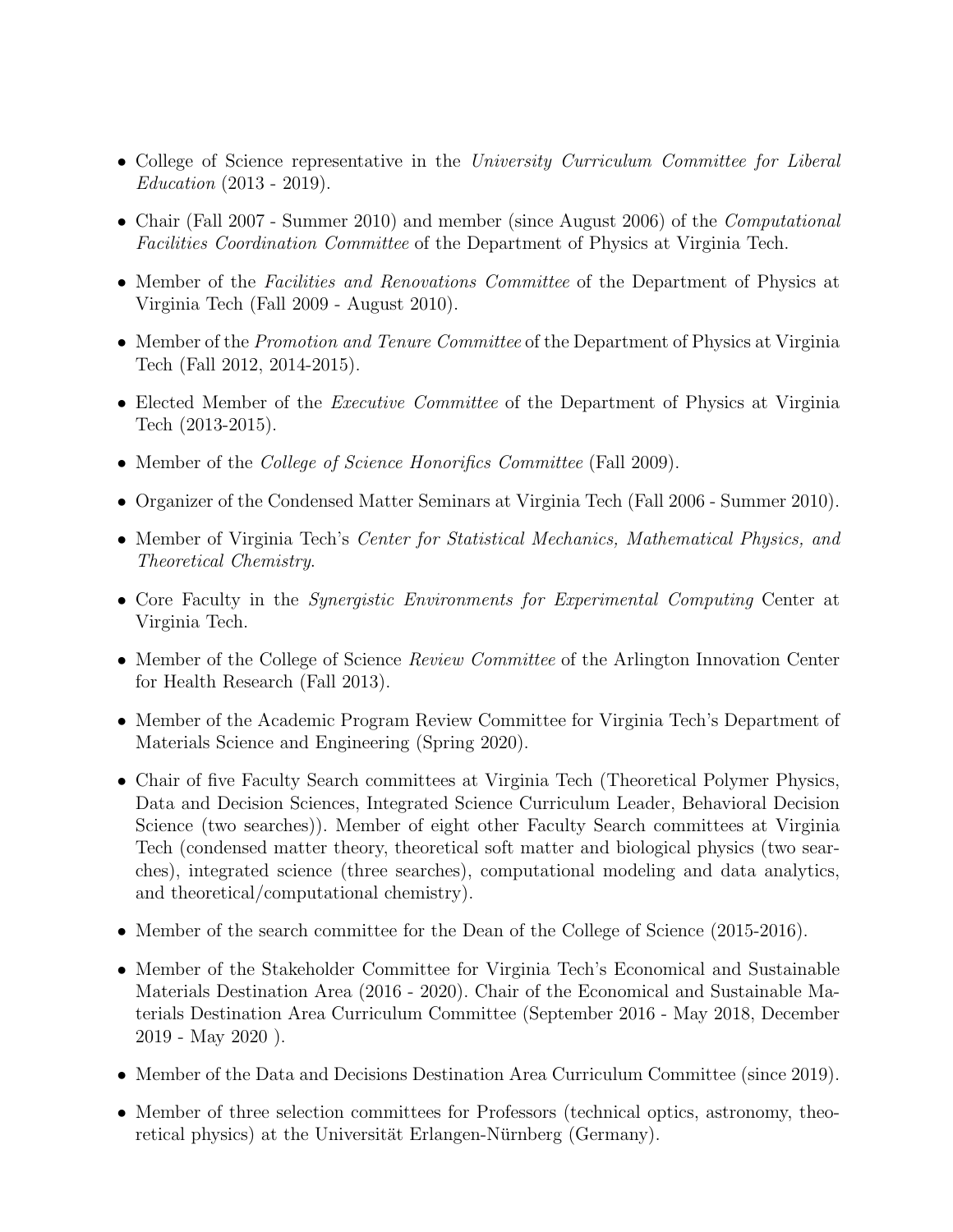- Member of the Fachgruppe Physik responsible for any decision regarding the physics study at the Universität Erlangen-Nürnberg (Germany) (from 2002 to 2006).
- Member and Fellow of the American Physical Society.
- Elected Member of Virginia Tech's Chapter of the Research Society Sigma Xi.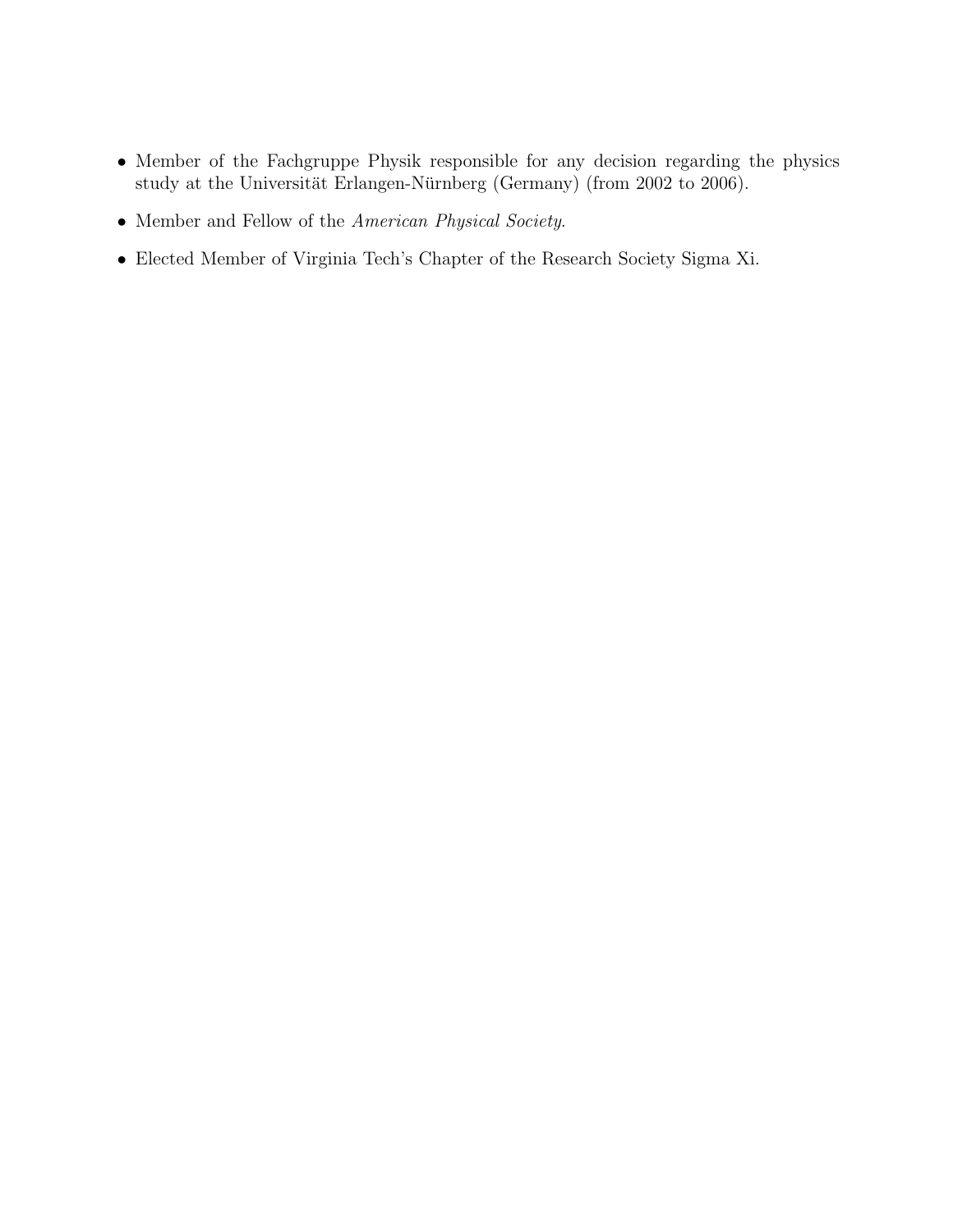## Teaching

### Lectures

- 1) Physik auf dem Computer (computational physics) given at the RWTH Aachen (Germany) during the summer term 1998 (2 hours per week)
- 2) Physik auf dem Computer II (computational physics II) given at the RWTH Aachen (Germany) during the winter term 1998/1999 (2 hours per week)
- 3) Computerphysik zur Statistischen Mechanik (computational physics dealing with statistical *mechanics problems*) given at the Universität Erlangen-Nürnberg (Germany) during the winter term 2000/2001 (2 hours per week)
- 4) Computerphysik zur Statistischen Mechanik (computational physics dealing with statistical mechanics problems) given at the Universität Erlangen-Nürnberg (Germany) during the winter term 2001/2002 (2 hours per week)
- 5) Repetitorium für Staatsexamenskandidaten zur Theoretischen Physik: Theoretische Me- $\mathit{chainik}$  (classical mechanics for prospective high school teachers) given at the Universität Erlangen-Nürnberg (Germany) during the summer term  $2002$  (2 hours per week)
- 6) Repetitorium fur Staatsexamenskandidaten zur Theoretischen Physik: Quantenmechanik ¨ (quantum mechanics for prospective high school teachers) given at the Universität Erlangen-Nürnberg (Germany) during the winter term  $2002/2003$  (2 hours per week)
- 7) Physik auf dem Computer (computational physics) given at the Universität Erlangen-Nürnberg (Germany) during the winter term  $2002/2003$  (2 hours per week)
- 8) Gruppentheoretische Methoden in der Festkörperphysik (group theoretical methods in condensed matter physics) given at the Universität Erlangen-Nürnberg (Germany) during the winter term 2003/2004 (2 hours per week)
- 9) Phasenübergänge und kritische Phänomene (phase transitions and critical phenomena) given at the Universität Erlangen-Nürnberg (Germany) during the summer term  $2004$  (2) hours per week)
- 10) Computerphysik zur Statistischen Mechanik (computational physics dealing with statistical *mechanics problems*) given at the Universität Erlangen-Nürnberg (Germany) during the winter term 2004/2005 (2 hours per week)
- 11) Phasenübergänge fern vom Gleichgewicht (nonequilibrium phase transitions) given at the Universität Erlangen-Nürnberg (Germany) during the winter term  $2005/2006$  (2 hours per week)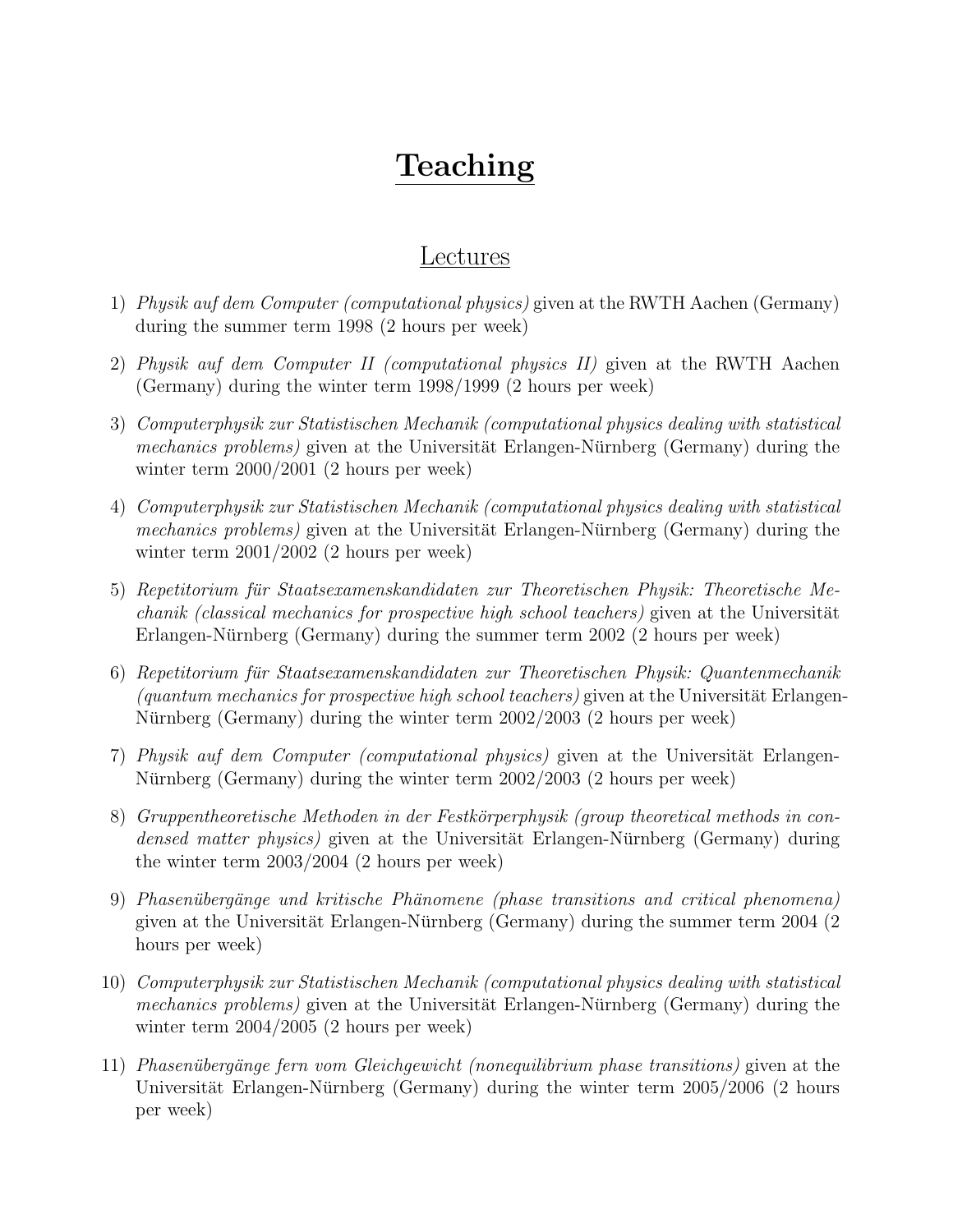- 12) Computerphysik (computational physics) given at the Universität Erlangen-Nürnberg (Germany) during the summer term 2006 (2 hours per week)
- 13) Undergraduate Thermal Physics (PHYS 3704) given at Virginia Tech in Spring 2007 overall rating: 3.4 (out of 4)
- 14) Undergraduate Basic Tools in Physics (PHYS 2984) given at Virginia Tech in Fall 2007 overall rating: 3.8 (out of 4)
- 15) Undergraduate Thermal Physics (PHYS 3704) given at Virginia Tech in Spring 2008 overall rating: 3.3 (out of 4)
- 16) Undergraduate Basic Tools in Physics (PHYS 2984) given at Virginia Tech in Fall 2008 overall rating: 3.7 (out of 4)
- 17) Undergraduate Intermediate Mechanics (PHYS 3355) given at Virginia Tech in Spring 2009 overall rating: 3.9 (out of 4)
- 18) Undergraduate Mathematical Methods in Physics (PHYS 2504) given at Virginia Tech in Fall 2009 overall rating: 3.8 (out of 4)
- 19) Undergraduate Intermediate Mechanics (PHYS 3355) given at Virginia Tech in Spring 2010 overall rating: 3.9 (out of 4)
- 20) Undergraduate Intermediate Mechanics II (PHYS 3356) given at Virginia Tech in Fall 2010 overall rating: 3.9 (out of 4)
- 21) Undergraduate Intermediate Mechanics (PHYS 3355) given at Virginia Tech in Spring 2011 overall rating: 3.9 (out of 4)
- 22) Graduate Statistical Mechanics (PHYS 5706) given at Virginia Tech in Spring 2011 overall rating: 3.6 (out of 4)
- 23) Undergraduate Intermediate Mechanics II (PHYS 3356) given at Virginia Tech in Fall 2011 overall rating: 5.81 (out of 6)
- 24) Undergraduate Integrated Science I − First Semester (COS 2984) given at Virginia Tech in Fall 2011 overall rating: 5.71 (out of 6)
- 25) Undergraduate Intermediate Mechanics (PHYS 3355) given at Virginia Tech in Spring 2012 overall rating: 5.44 (out of 6)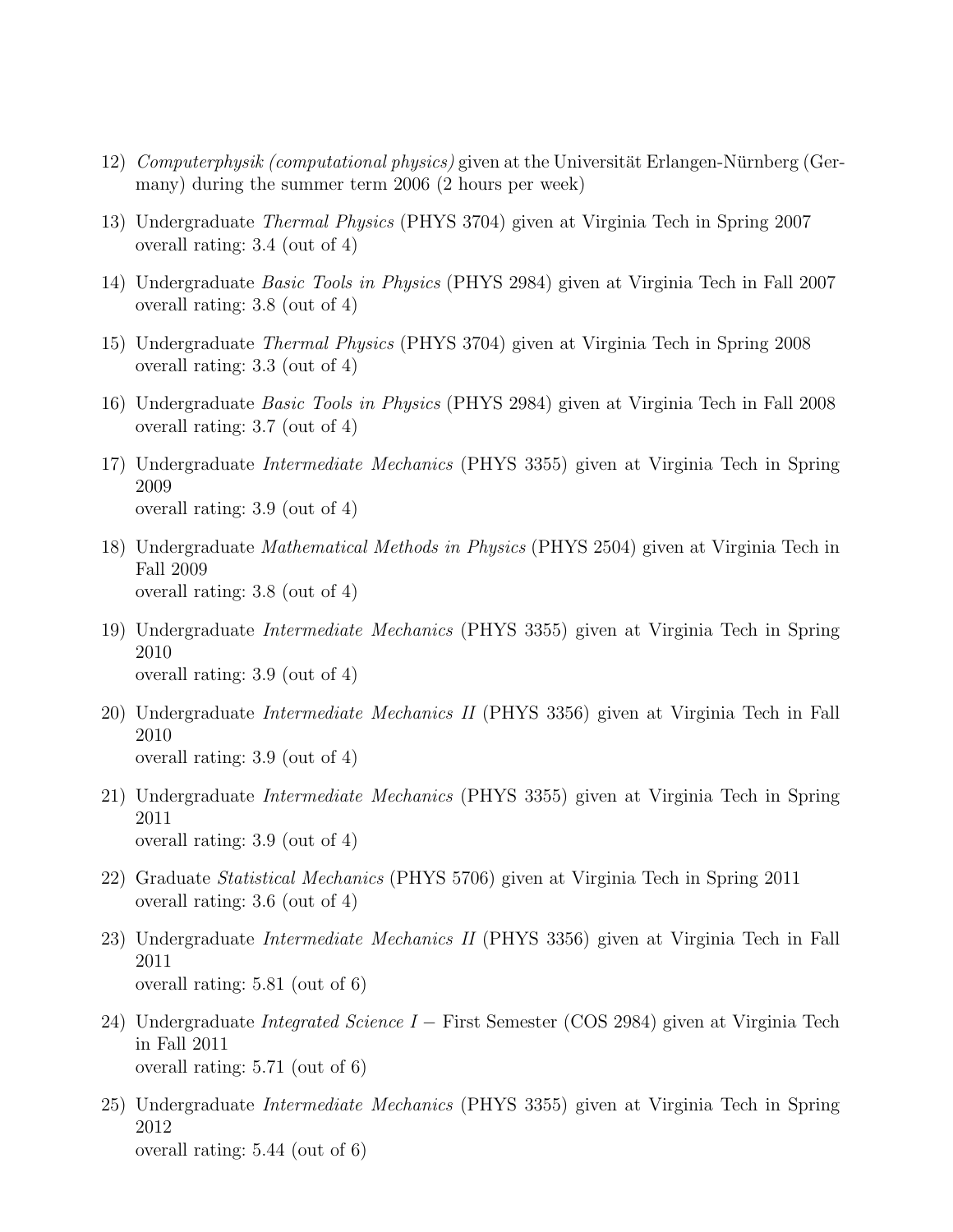- 26) Undergraduate *Integrated Science I* − Second Semester (COS 2984) given at Virginia Tech in Spring 2012 overall rating: N/A
- 27) Undergraduate Intermediate Mechanics II (PHYS 3356) given at Virginia Tech in Fall 2012 overall rating: 4.87 (out of 6)
- 28) Undergraduate Integrated Science II − First Semester (COS 2984) given at Virginia Tech in Fall 2012 overall rating: 6.00 (out of 6)
- 29) Graduate Statistical Mechanics (PHYS 5706) given at Virginia Tech in Spring 2013 overall rating: 5.60 (out of 6)
- 30) Undergraduate Integrated Science II − Second Semester (ISC 2106) given at Virginia Tech in Spring 2013 overall rating: 3.9 (out of 4)
- 31) Undergraduate *Highlights of Contemporary Physics* (PHYS 2074) module on *Complexity* and Chaos given at Virginia Tech in Fall 2013 overall rating: N/A
- 32) Undergraduate Intermediate Mechanics (PHYS 3355) given at Virginia Tech in Spring 2014 overall rating: 5.61 (out of 6)
- 33) Undergraduate *Highlights of Contemporary Physics* (PHYS 2074) module on *Complexity* and Chaos given at Virginia Tech in Fall 2014 overall rating: N/A
- 34) Undergraduate Mathematical Methods in Physics (PHYS 2504) given at Virginia Tech in Fall 2014 overall rating: 5.12 (out of 6)
- 35) Undergraduate Thermal Physics (PHYS 3704) given at Virginia Tech in Spring 2015 overall rating: 5.33 (out of 6)
- 36) Undergraduate Special Study: Integrated Science Curriculum Freshman Seminar (ISC 2984) given at Virginia Tech in Fall 2015 overall rating: 5.44 (out of 6)
- 37) Undergraduate Integrated Science Curriculum Orientation Seminar (ISC 1004) given at Virginia Tech in Fall 2016 overall rating: 5.47 (out of 6)
- 38) Undergraduate Special Study: Differential Calculus and the Integral (ISC 2984) given at Virginia Tech in Fall 2016 overall rating: 5.75 (out of 6)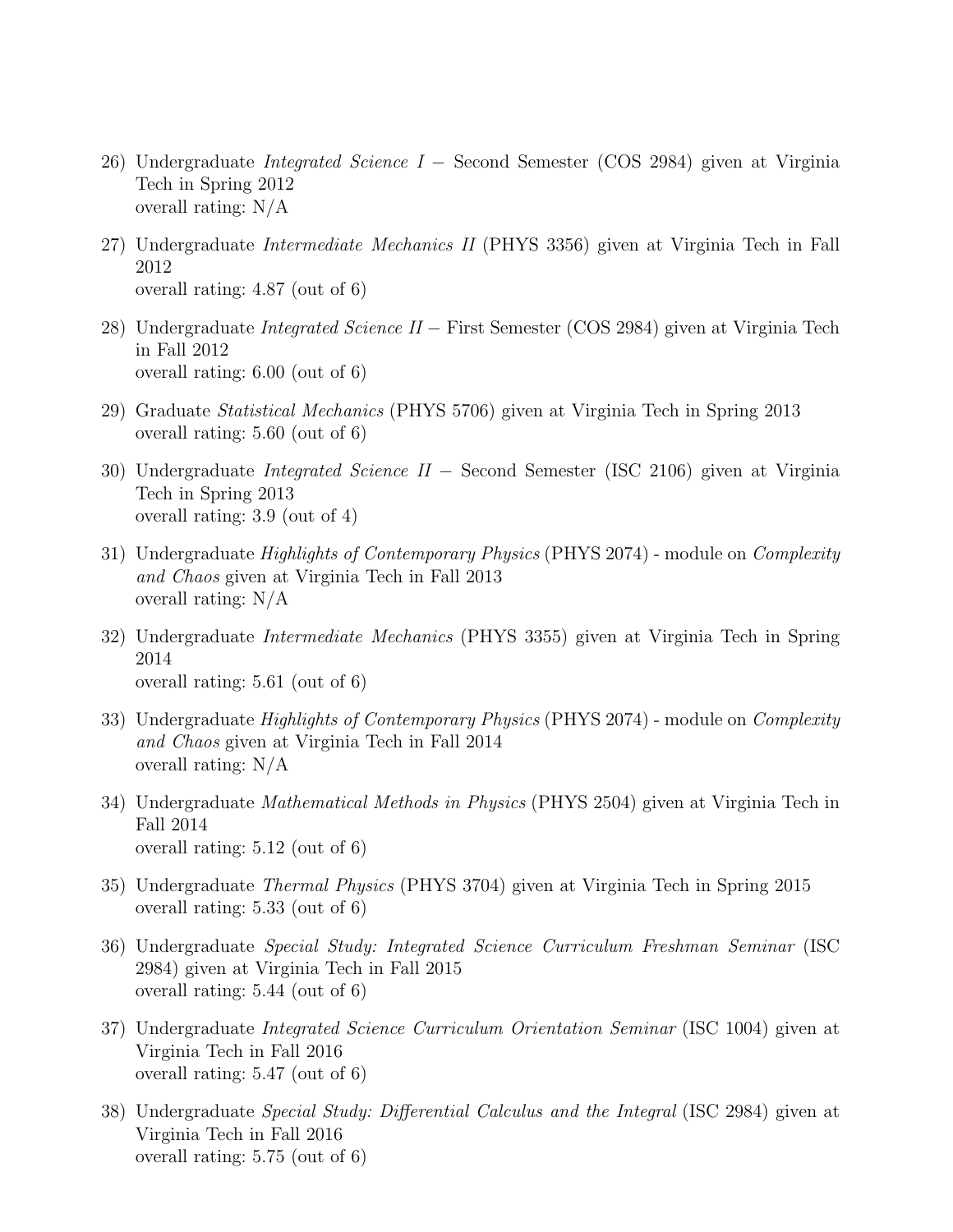- 39) Undergraduate Integrated Science Curriculum Orientation Seminar (ISC 1004) given at Virginia Tech in Fall 2017 overall rating: 5.34 (out of 6)
- 40) Undergraduate Integrated Science Curriculum Differential and Integral Calculus (ISC 1224) given at Virginia Tech in Fall 2017 overall rating: 5.86 (out of 6)
- 41) Undergraduate Integrated Science I (ISC 1106) given at Virginia Tech in Spring 2018 overall rating: 4.88 (out of 6)
- 42) Undergraduate Integrated Science Curriculum Orientation Seminar (ISC 1004) given at Virginia Tech in Fall 2018 overall rating: 5.57 (out of 6)
- 42) Undergraduate Integrated Science I (ISC 1106) given at Virginia Tech in Spring 2019 overall rating: 5.62 (out of 6)
- 43) Undergraduate Integrated Science Curriculum Orientation Seminar (ISC 1004) given at Virginia Tech in Fall 2019 overall rating: 5.88 (out of 6)
- 44) Undergraduate Integrated Science I (ISC 1106) given at Virginia Tech in Spring 2020 overall rating: 5.42 (out of 6)
- 45) Undergraduate Integrated Science Curriculum Orientation Seminar (ISC 1004) given at Virginia Tech in Fall 2020 overall rating: 5.65 (out of 6)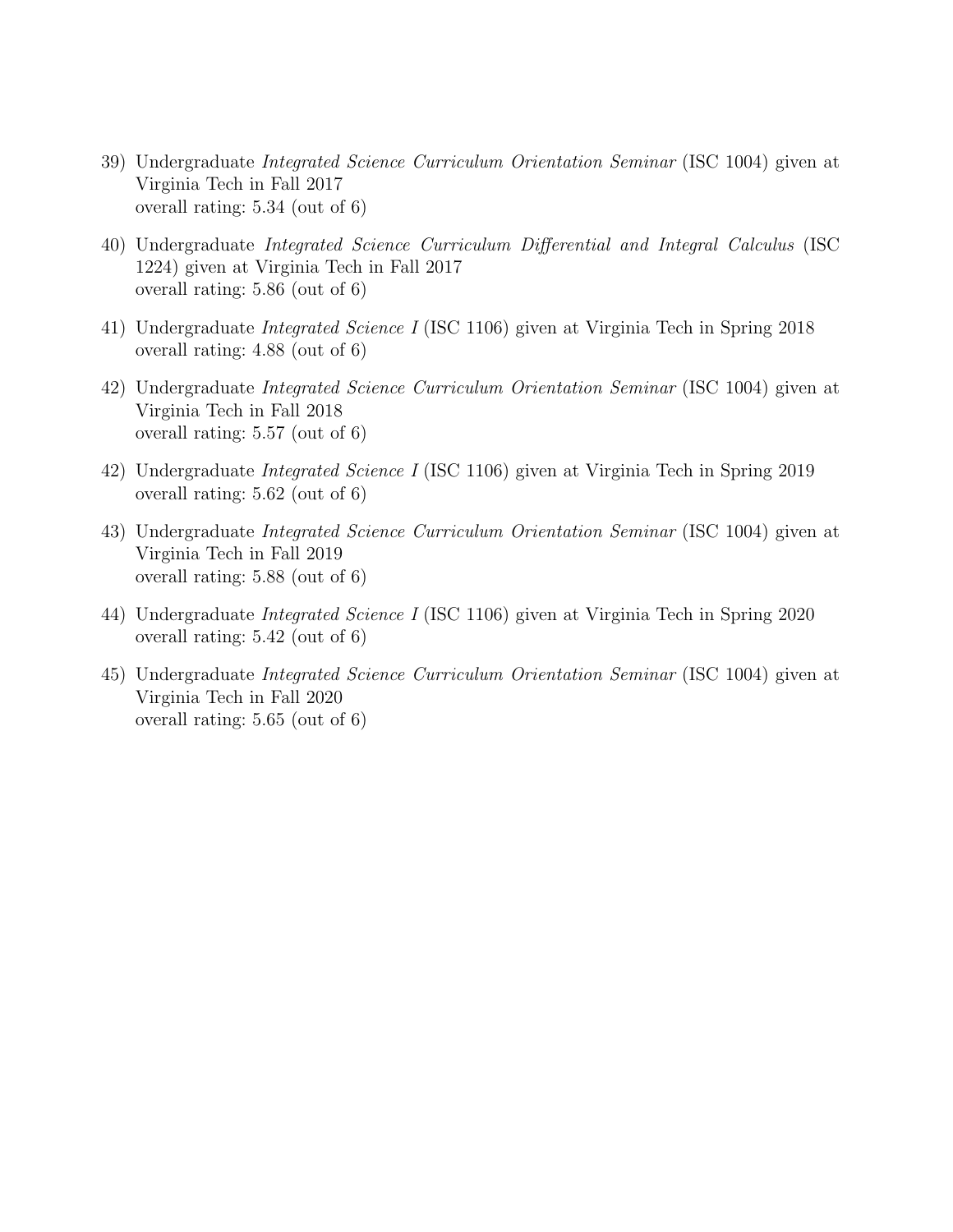### Recitations

- 1) Einführung in die Theoretische Physik (introduction to theoretical physics) held at the Universität des Saarlandes (Germany) in the summer term 1989 (2 hours per week)
- 2) Theoretische Physik I: Theoretische Mechanik (theoretical physics I: classical mechanics) held at the Universität des Saarlandes (Germany) in the winter term  $1989/1990$  (2 hours per week)
- 3) Theoretische Physik II: Elektrodynamik (theoretical physics II: electrodynamics) held at the Universität des Saarlandes (Germany) in the summer term 1990 (2 hours per week)
- 4) Theoretische Physik III: Quantenmechanik (theoretical physics III: quantum mechanics) held at the Universität des Saarlandes (Germany) in the winter term  $1990/1991$  (2 hours per week)
- 5) Theoretische Physik IV: Statistische Mechanik und Thermodynamik (theoretical physics IV: statistical mechanics and thermodynamics) held at the Universität des Saarlandes (Germany) in the summer term 1991 (2 hours per week)
- 6) Theoretische Physik V (theoretical physics V) held at the Universität des Saarlandes (Germany) in the winter term 1991/1992 (2 hours per week)
- 7) Festkörperphysik (solid state physics) held at the Universität des Saarlandes (Germany) in the summer term 1992 (2 hours per week)
- 8) Einführung in die Theoretische Physik (introduction to theoretical physics) held at the Universität des Saarlandes (Germany) in the summer term 1993 (2 hours per week)
- 9) Theoretische Physik I: Theoretische Mechanik (theoretical physics I: classical mechanics) held at the Universität des Saarlandes (Germany) in the winter term 1993/1994 (2 hours per week)
- 10) Theoretische Physik II: Elektrodynamik (theoretical physics II: electrodynamics) held at the Universität des Saarlandes (Germany) in the summer term  $1994$  (2 hours per week)
- 11) Theoretische Physik III: Quantenmechanik (theoretical physics III: quantum mechanics) held at the Universität des Saarlandes (Germany) in the winter term  $1994/1995$  (2 hours per week)
- 12) Theoretische Physik IV: Statistische Mechanik und Thermodynamik (theoretical physics IV: statistical mechanics and thermodynamics) held at the Universität des Saarlandes (Germany) in the summer term 1995 (2 hours per week)
- 13) Theoretische Physik V (theoretical physics V) held at the Universität des Saarlandes (Germany) in the winter term 1995/1996 (2 hours per week)
- 14) Festkörperphysik (solid state physics) held at the Universität des Saarlandes (Germany) in the summer term 1996 (2 hours per week)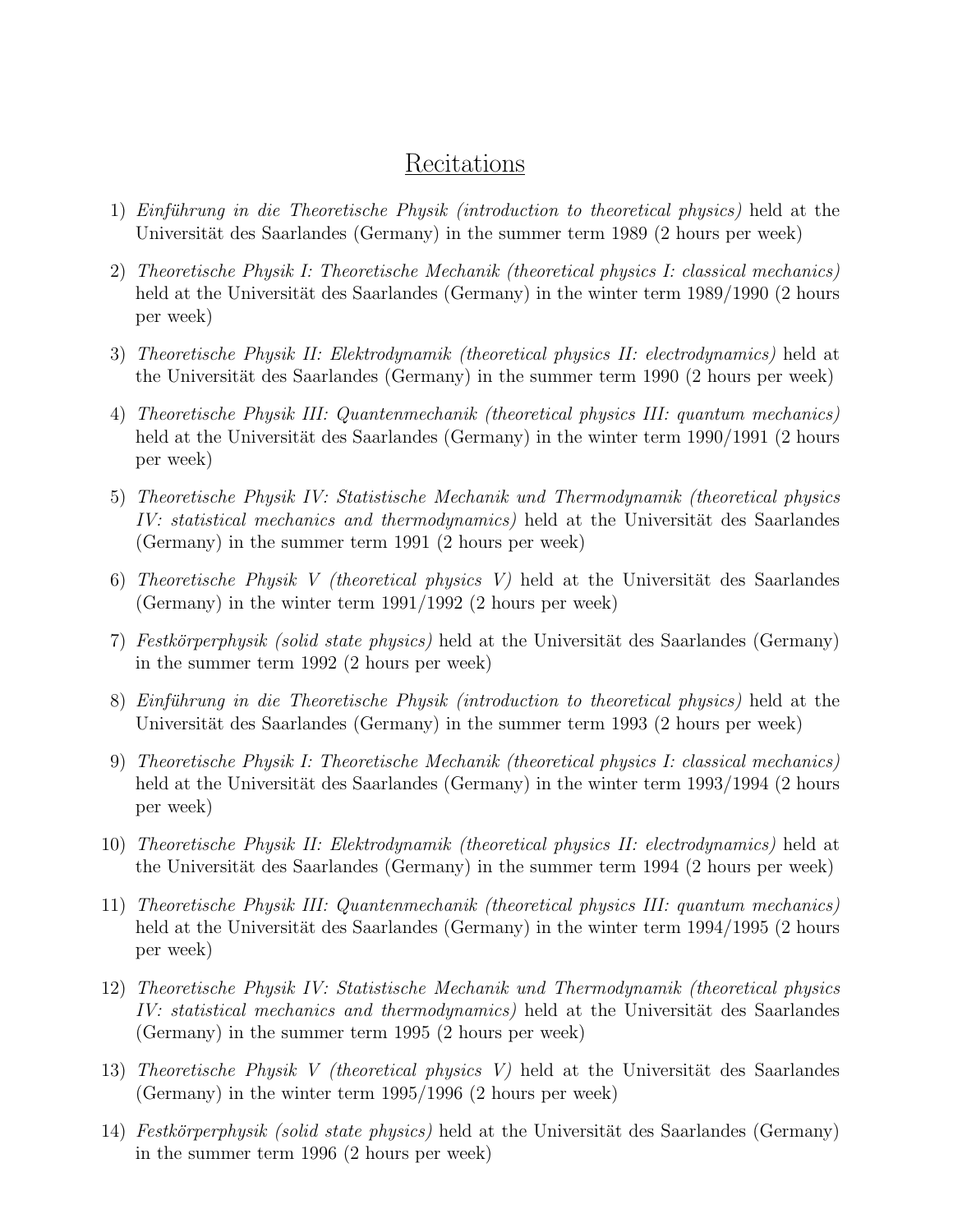- 15) Theoretische Physik I (theoretical physics I) held at the RWTH Aachen (Germany) in the summer term 1997 (2 hours per week)
- 16) Theoretische Physik II (theoretical physics II) held at the RWTH Aachen (Germany) in the winter term 1997/1998 (2 hours per week)
- 17) Physik auf dem Computer (computational physics) held at the RWTH Aachen (Germany) in the summer term 1998 (2 hours per week)
- 18) Physik auf dem Computer II (computational physics II) held at the RWTH Aachen (Germany) in the winter term 1998/1999 (2 hours per week)
- 19) Theoretikum zur Theoretischen Physik I: Mechanik (classical mechanics) held at the Universität Erlangen-Nürnberg (Germany) in the winter term  $1999/2000$  (3 hours per week)
- 20) Theoretikum zur Theoretischen Physik IV: Quantenmechanik II (quantum mechanics II) held at the Universität Erlangen-Nürnberg (Germany) in the summer term 2000 (3 hours per week)
- 21) Theoretikum zur Theoretischen Physik V: Elektrodynamik und Grundzüge der Feldtheorie (electrodynamics and field theory) held at the Universität Erlangen-Nürnberg (Germany) in the winter term 2000/2001 (3 hours per week)
- 22) Computerphysik zur Statistischen Mechanik (computational physics dealing with statistical *mechanics problems*) held at the Universität Erlangen-Nurnberg (Germany) in the winter term 2000/2001 (2 hours per week)
- 23) Theoretikum zur Theoretischen Physik II: Quantenmechanik I (quantum mechanics I) held at the Universität Erlangen-Nürnberg (Germany) in the summer term  $2001$  (3 hours per week)
- 24) Theoretikum zur Theoretischen Physik III: Statistische Mechanik und Thermodynamik  $(statistical mechanics and thermodynamics)$  held at the Universität Erlangen-Nürnberg (Germany) in the winter term 2001/2002 (3 hours per week)
- 25) Computerphysik zur Statistischen Mechanik (computational physics dealing with statistical mechanics problems) held at the Universität Erlangen-Nurnberg (Germany) in the winter term 2001/2002 (2 hours per week)
- 26) Physik auf dem Computer (computational physics) held at the Universität Erlangen-Nürnberg (Germany) in the winter term 2002/2003 (2 hours per week)
- 27) Theoretikum zur Theoretischen Physik IV: Elektrodynamik (Neuer Zyklus) (electrodyna*mics, new cycle)* held at the Universität Erlangen-Nürnberg (Germany) in the summer term 2003 (3 hours per week)
- 28) Theoretikum zur Theoretischen Physik V: Quantenmechanik II (Neuer Zyklus) (quantum *mechanics II, new cycle)* held at the Universität Erlangen-Nürnberg (Germany) in the winter term 2003/2004 (3 hours per week)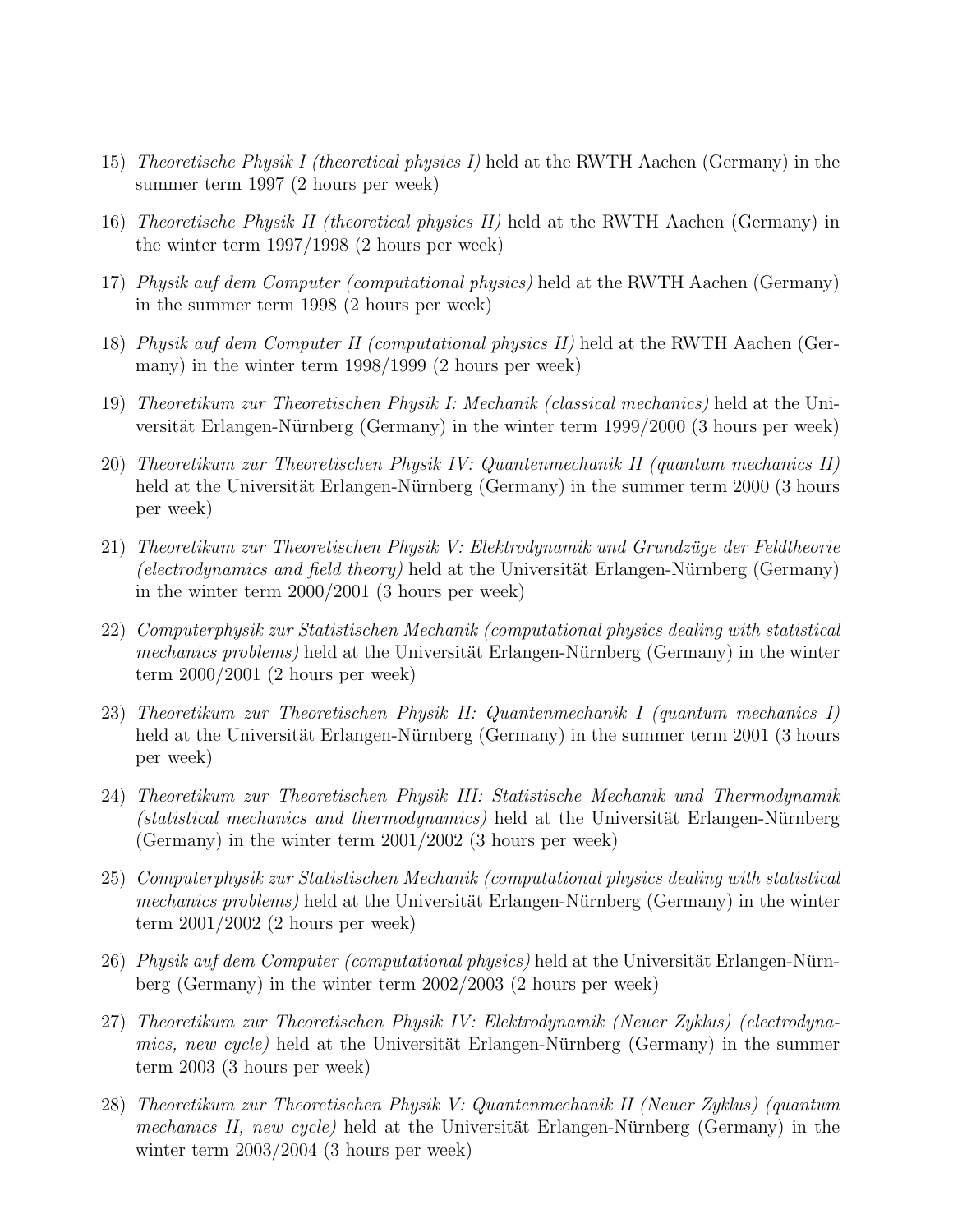- 29) Theoretikum zur Theoretischen Physik II: Quantenmechanik I (quantum mechanics I) held at the Universität Erlangen-Nürnberg (Germany) in the summer term  $2004$  (3 hours per week)
- 30) Theoretikum zur Theoretischen Physik III: Statistische Mechanik und Thermodynamik  $(statistical mechanics and thermodynamics)$  held at the Universität Erlangen-Nürnberg (Germany) in the winter term 2004/2005 (3 hours per week)
- 31) Computerphysik zur Statistischen Mechanik (computational physics dealing with statistical mechanics problems) held at the Universität Erlangen-Nürnberg (Germany) in the winter term 2004/2005 (2 hours per week)
- $32)$  Einführung in die Theoretische Physik (introduction to theoretical physics) held at the Universität Erlangen-Nürnberg (Germany) in the summer term  $2005$  (3 hours per week)
- 33) Theoretikum zur Theoretischen Physik I: Mechanik (classical mechanics) held at the Universität Erlangen-Nürnberg (Germany) in the winter term  $2005/2006$  (3 hours per week)
- 34) Computerphysik (computational physics) held at the Universität Erlangen-Nürnberg (Germany) in the summer term 2006 (2 hours per week)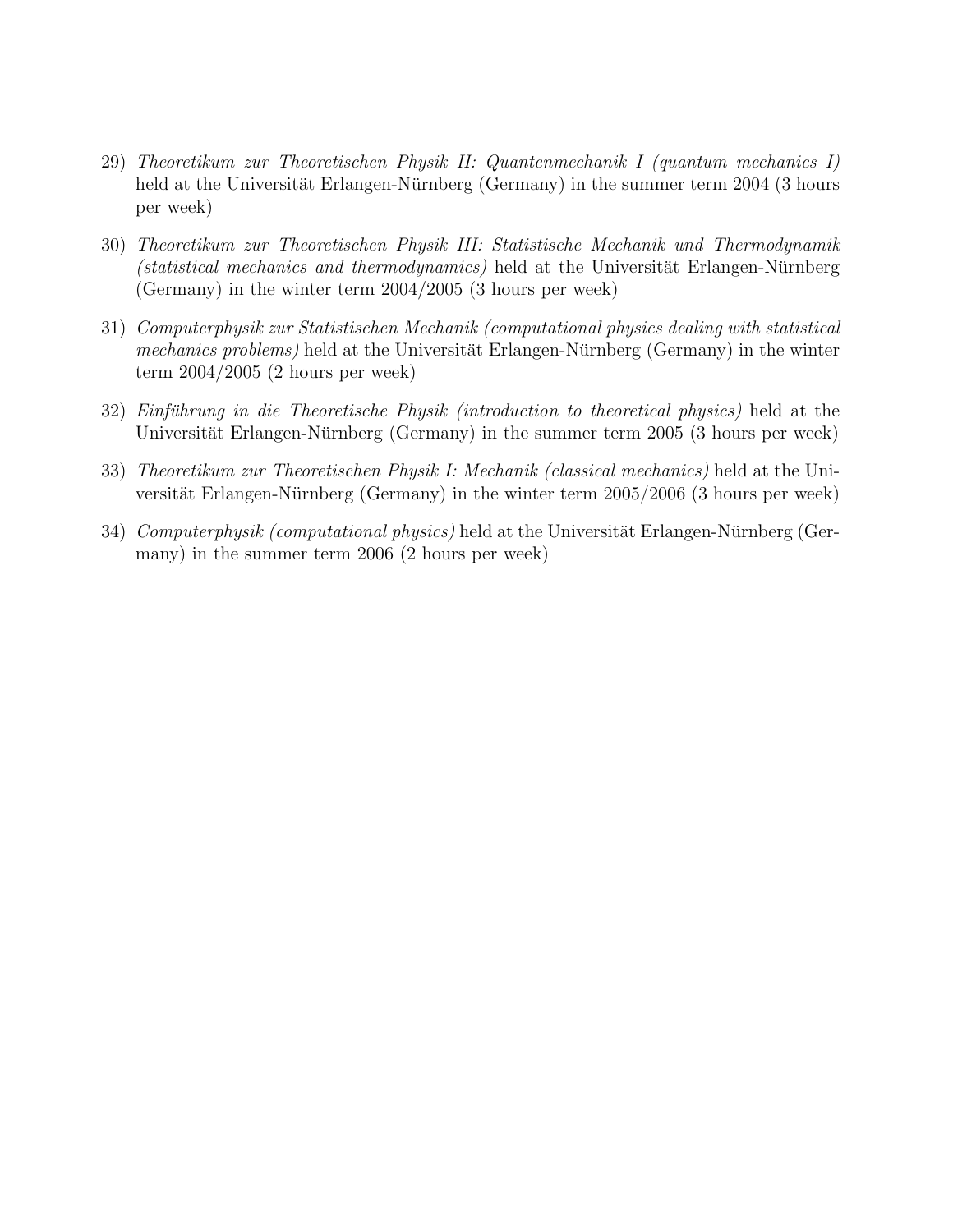#### Student seminars

The student seminars I supervised in the past dealt with various aspects of theoretical physics (especially statistical physics and condensed matter physics). Below you find the different subjects and in parentheses the name of the student.

- 1) Diffusion in Doppelminimum-Potentialen (diffusion in potentials with two minima) (Rixecker) supervised at the Universität des Saarlandes (Germany) in 1991
- 2) Quantenmechanik und chaos I (quantum mechanics and chaos I) (Pattard) supervised at the Universität des Saarlandes (Germany) in 1992
- 3) Quantenmechanik und chaos II (quantum mechanics and chaos II) (Jenal) supervised at the Universität des Saarlandes (Germany) in 1992
- 4) Landau-Theorie für modulierte Strukturen I (Landau theory for modulated structures I) (Finteis) supervised at the Universität des Saarlandes (Germany) in 1993
- 5) Landau-Theorie für modulierte Strukturen II (Landau theory for modulated structures II) (Müller) supervised at the Universität des Saarlandes (Germany) in 1993
- 6) Phononen und Defekte I (phonons and defects I) (Prahm) supervised at the Universität des Saarlandes (Germany) in 1995
- 7) Phononen und Defekte II (phonons and defects II) (Heydt) supervised at the Universität des Saarlandes (Germany) in 1995
- 8) Phasenübergänge (phase transitions) (Ehm) supervised at the Universität des Saarlandes (Germany) in 1996
- 9) Renormierungsgruppentheorie (renormalization group theory) (Nikola) supervised at the Universität des Saarlandes (Germany) in 1996
- 10) Metamagnete in Molekurfeldnäherung (metamagnets in mean-field approximation) (Mönnigmann) supervised at the RWTH Aachen (Germany) in 1997
- 11) Oberflächenmagnetisierung (surface magnetization) (Post) supervised at the RWTH Aachen (Germany) in 1997
- 12) Renormierungsgruppentheorie (renormalization group theory) (Eisen) supervised at the Universität Erlangen-Nürnberg (Germany) in 2003
- 13) Phasenübergänge fern vom Gleichgewicht (nonequilibrium phase transitions) (Richter) supervised at the Universität Erlangen-Nürnberg (Germany) in 2003
- 14) Anomalien von Wasser bei tiefen Temperaturen (anomalies of water at low temperatures) (Stenner) supervised at the Universität Erlangen-Nürnberg (Germany) in 2005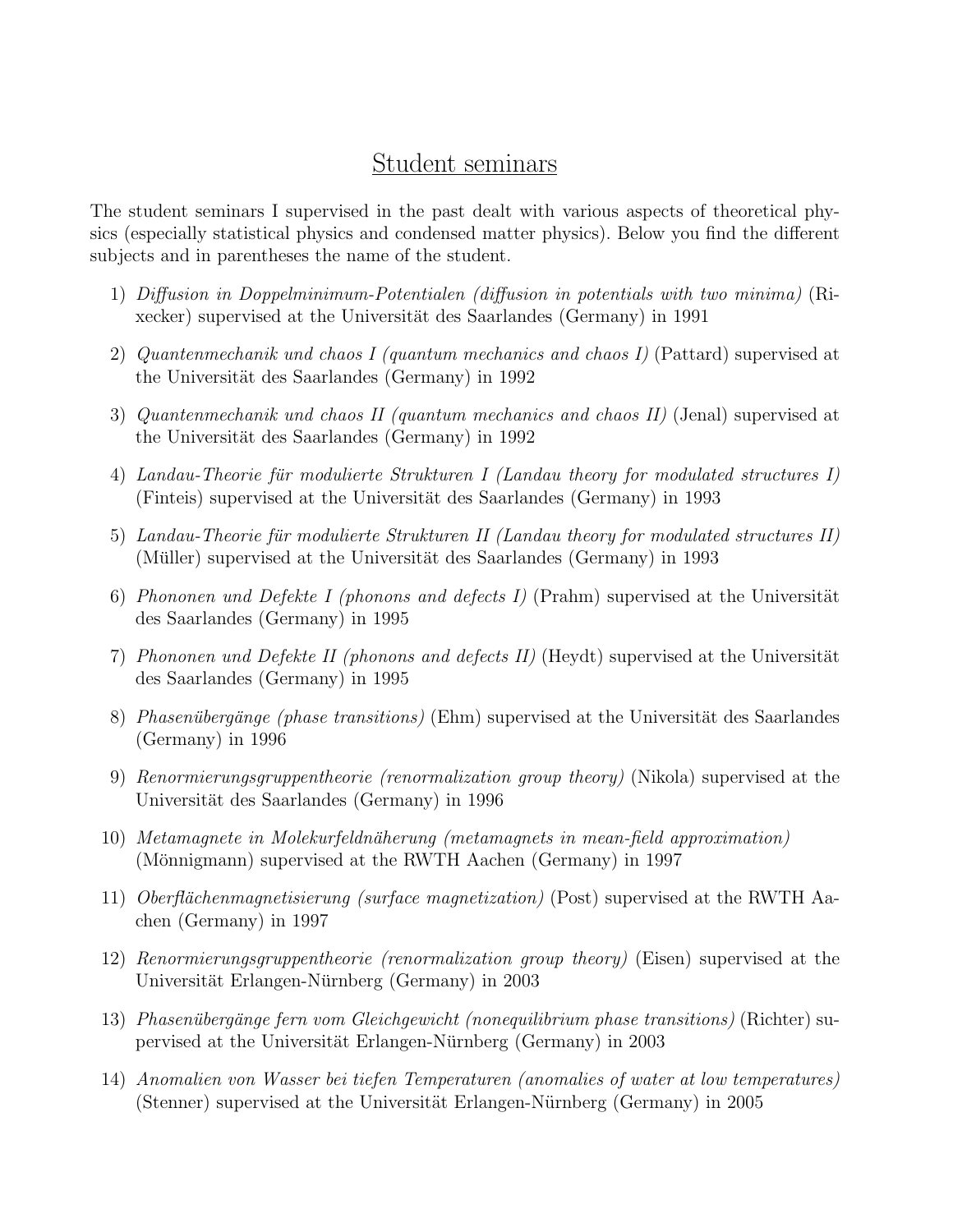### Research projects

The University of Erlangen proposes an accelerated physics curriculum for gifted students, leading the students to the Ph.D degree within six years after they started their studies. One of the characteristics of this accelerated physics study is the early involvement of the students in research projects, starting with their third year. During my stay in Erlangen I have supervised the following research projects:

- 1) Dynamik fern vom Gleichgewicht (out-of-equilibrium dynamics) (Kruckl) ¨
- 2) Der Spin-Glas-Übergang (the spin glass transition) (Kirmair)

## Diploma theses

- 1) B. Neubert, Ising-Modelle mit konkurrierenden Wechselwirkungen: Analytische und numerische Untersuchungen (Ising models with competing interactions: analytical and numerical investigations) (Universität des Saarlandes, 1994) co-supervisor
- 2) K. Jenal, Analytische und numerische Berechnungen von Akkumulationspunkten im ANNNI-Modell (analytical and numerical calculations of accumulation points in the ANNNI mo $del)$  (Universität des Saarlandes, 1994) co-supervisor
- 3) T. Müller, Stabilität und Dynamik von Clustern auf Kristalloberflächen (stability and dynamics of clusters on a crystal surface) (RWTH Aachen, 1998) co-supervisor
- 4) D. Catrein, Räumlich modulierte magnetische Strukturen in dünnen Filmen (spatially modulated magnetic structures in thin films) (RWTH Aachen, 2000) co-supervisor
- 5) A. Richter, Die mikrokanonische Entropie des dreidimensionalen XY -Modells (the microcanonical entropy of the three-dimensional  $XY$  model) (Universität Erlangen-Nürnberg, 2004)
- 6) A. Fromm, Mikrokanonische Untersuchung von trikritischen Punkten in einem System mit konkurrierenden Wechselwirkungen (microcanonical analysis of tricritical points in systems with competing interactions) (Universität Erlangen-Nürnberg, 2005)
- 7) A. Röthlein, Dynamisches Verhalten fluktuierender Grenzflächen (dynamical properties of fluctuating interfaces) (Universität Erlangen-Nürnberg, 2006)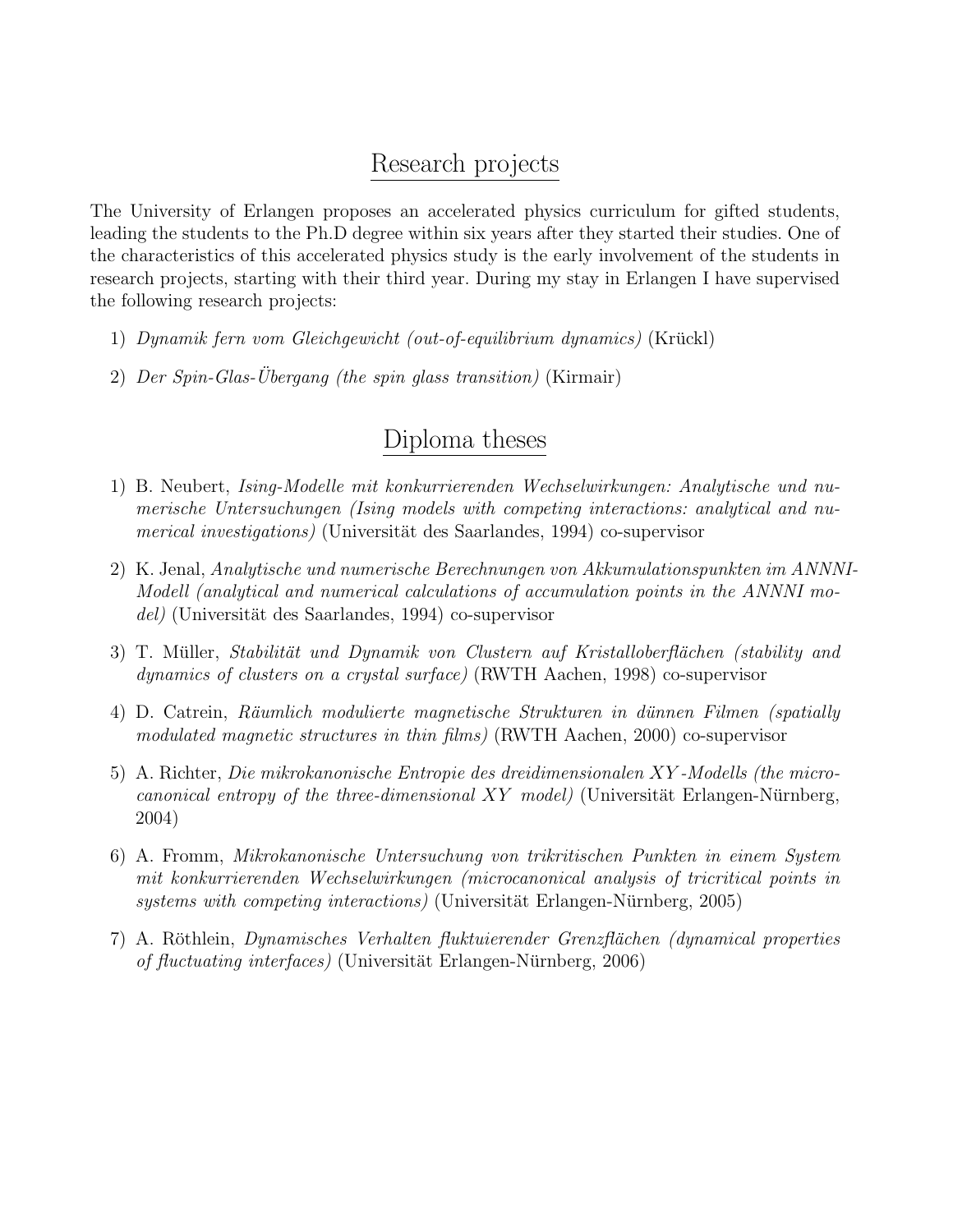#### Ph.D theses

- 1) Boris Neubert, *Symmetriebasierte mikroskopische Modelle für modulierte Materialien* (symmetry-based microscopic models for the description of modulated materials) (Universität des Saarlandes, 1997) co-supervisor
- 2) Hans Behringer, On the structure of the entropy surface of microcanonical systems (Universität Erlangen-Nürnberg, 2004) co-supervisor
- 3) Florian Baumann, Alterungsphänomene und dynamisches Skalenverhalten in Systemen fern vom Gleichgewicht (ageing phenomena and dynamical scaling in systems far from  $equilibrium)$  (Universität Erlangen-Nürnberg, 2007)
- 4) Sven Dorosz, Fluctuation relations in non-equilibrium systems (Virginia Tech, 2010)
- 5) Yen-Liang Chou, Relaxation phenomena during non-equilibrium growth (Virginia Tech, 2011)
- 6) Hyunhang Park, Spin systems far from equilibrium : Aging and dynamic phase transition (Virginia Tech, 2013)
- 7) Nasrin Afzal, Aging processes in complex systems (Virginia Tech, 2013)
- 8) Ben Intoy, Pure and mixed strategies in cyclic competition: Extinction, coexistence, and pattern (Virginia Tech, 2015)
- 9) Nicholas Borchers, Non-equilibrium statistical mechanics of a two-temperature Ising ring with conserved dynamics (Virginia Tech, 2015)
- 10) Linjun Li, Systems driven out of equilibrium with energy input at interfaces or boundaries (Virginia Tech, 2015)
- 11) Shahir Mowlaei, Mean field analysis of generalized cyclic competitions (Virginia Tech, 2015)
- 12) Xiangwen Wang, Heavy tails and anomalous diffusion in human online dynamics (Virginia Tech, 2019)
- 13) Shadisadat Esmaeili, Relaxation and spontaneous ordering in systems with competition (Virginia Tech, 2019)
- 14) Barton L. Brown, Pattern formations and relaxation dynamics in non-equilibrium systems (Virginia Tech, 2019)
- 15) Ahmedreza Azizi, Study of critical phenomena with Monte Carlo and machine learning techniques (Virginia Tech, 2020)
- 16) Jason Czak (Virginia Tech, started Summer 2017)
- 17) James Stidham (Virginia Tech, started Fall 2017)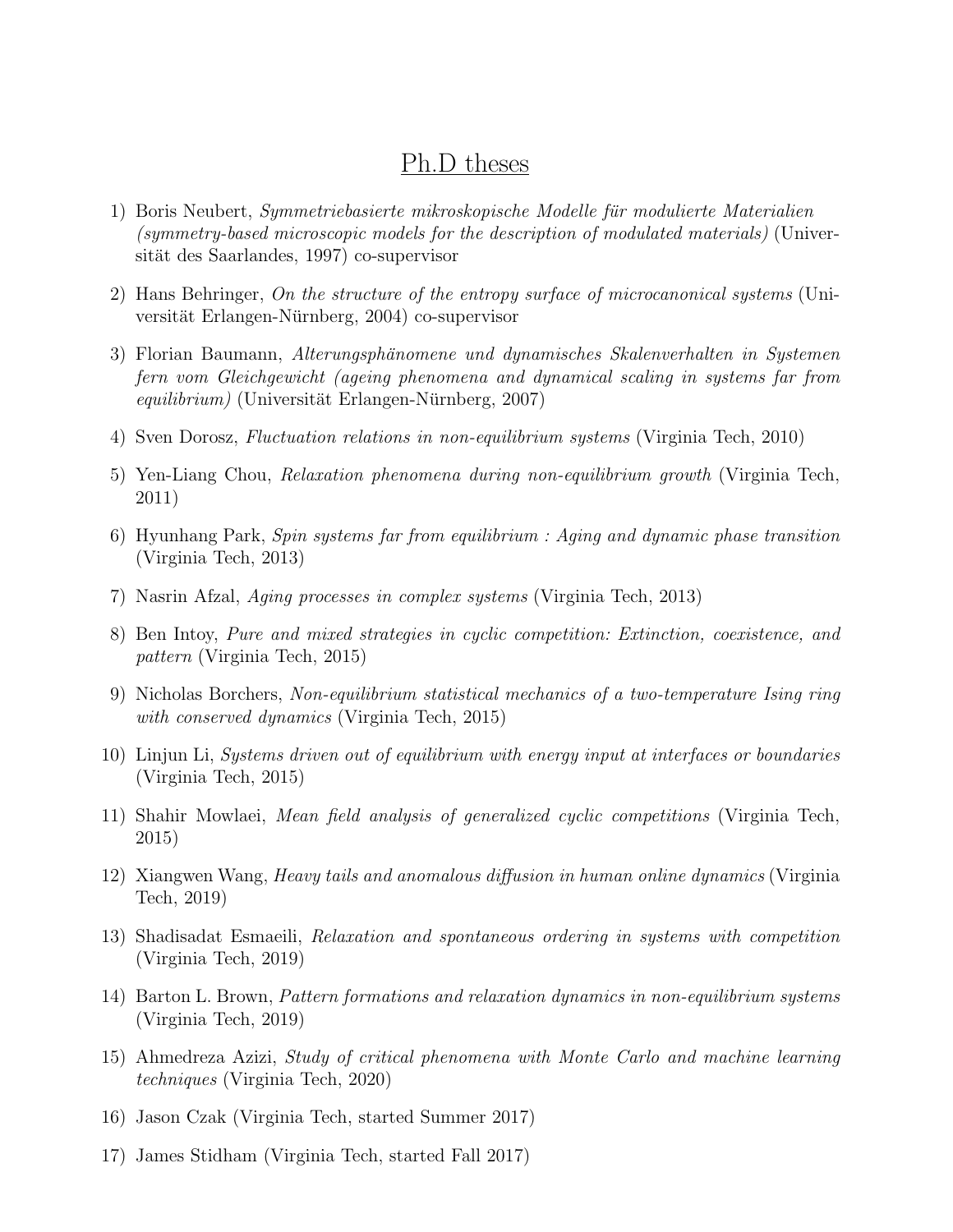#### Undergraduate research at Virginia Tech

- 1) Siddharth Venkart (Fall 2008 − Spring 2011)
- 2) Vojtech Gall (Fall 2008)
- 3) Daniel Hockensmith (Fall 2008)
- 4) Alexander Corwin (Spring 2009 − Spring 2010)
- 5) Justin Waugh (Spring 2009 − Spring 2010)
- 6) Wade Duvall (Summer 2009 − Spring 2010)
- 7) Colin Lorenz (Spring 2010 − Spring 2011)
- 8) Clinton Durney (Summer 2010 − Spring 2011)
- 9) Owen Lynch (Spring 2011)
- 10) Trevor Richards (Summer 2011)
- 11) Sara Case (Summer 2010 − Spring 2012)
- 12) Robert Heitz (Fall 2010 − Spring 2012)
- 13) David Konrad (Spring 2011 − Spring 2012)
- 14) Daniel Kim (Spring 2012)
- 15) Ahmed Roman (Spring 2011 − Spring 2014)
- 16) Peter Raum (Fall 2011 − Spring 2013)
- 17) James Mayberry (Spring 2012 − Spring 2014)
- 18) Keith Tauscher (Fall 2012 − Spring 2014)
- 19) Mark Brown (Fall 2012 − Spring 2015)
- 20) Hilton Galyean (Fall 2012 − Spring 2015)
- 21) Bart Brown (Summer 2013 − Spring 2015)
- 22) Brendan Miles (Fall 2013 − Spring 2015)
- 23) Jason Gray (Fall 2014 − Spring 2017)
- 24) Diana Campero-Coss (Fall 2014 − Spring 2015)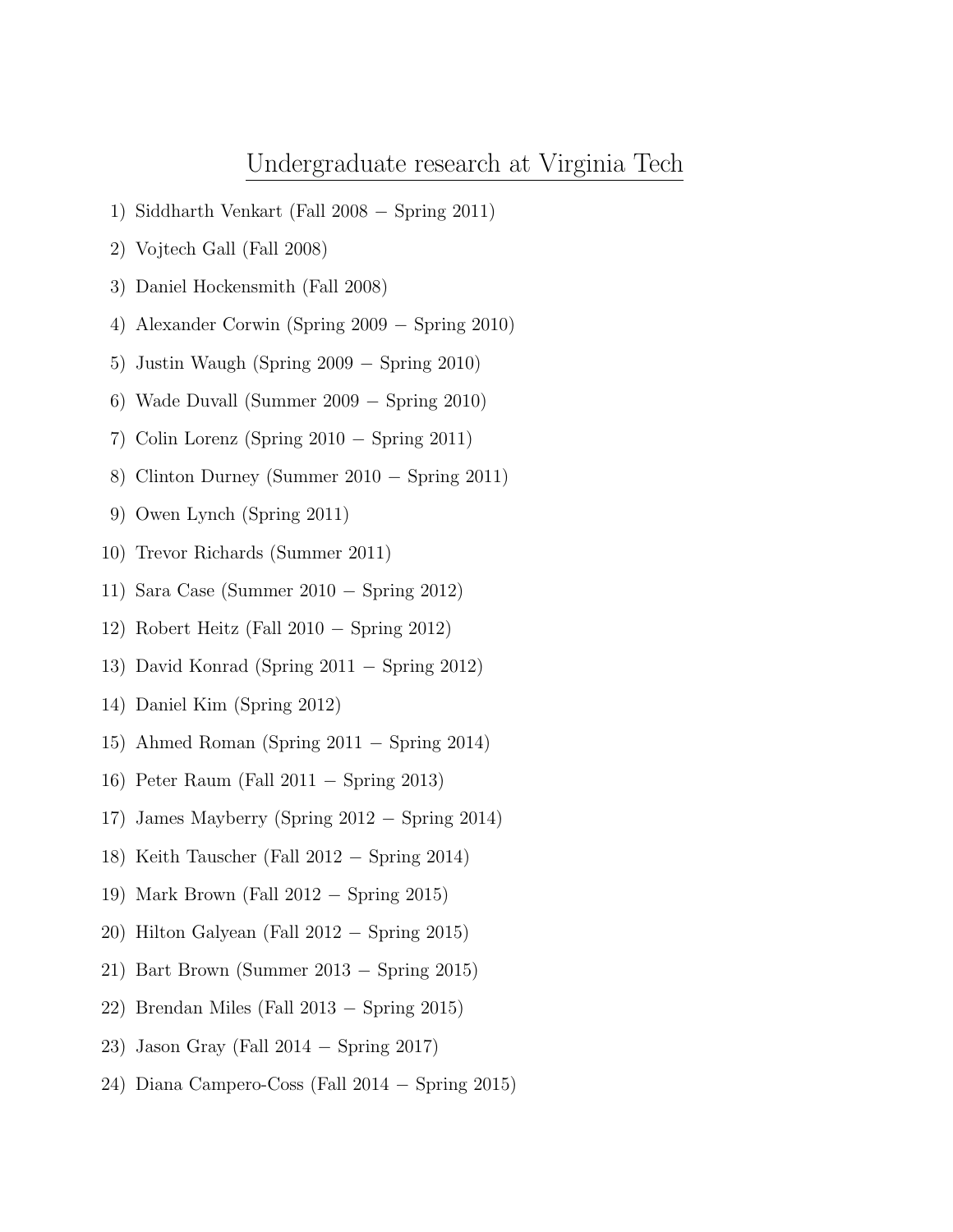- 25) Christopher Dobson (Spring 2015)
- 26) Carlos Segovia Bustamante (Spring 2015 − Fall 2015)
- 27) Kenneth McLarney (Fall 2015 − Spring 2016)
- 28) James Stidham (Summer 2016 − Spring 2017)
- 29) Henry Yockey (Fall 2016 − Spring 2017)
- 30) Ryan Baker (Summer 2017 − Summer 2019)
- 31) Mason Stoecker (Fall 2019 − Spring 2020)
- 32) Hana Mir (since Spring 2020)

### Special achievements of my students

- Hans Behringer Ohm Prize 2004 for the Best Ph.D. Thesis of the Physics Department of the Universität Erlangen-Nürnberg
- Florian Baumann Staedtler Prize 2008 for the Best Ph.D. Thesis of the Universität Erlangen-Nürnberg
- Sven Dorosz James A. Jacobs Memorial Graduate Fellowship 2009, Department of Physics, Virginia Tech
- Sven Dorosz C. H. Wan Scholarship 2009, Department of Physics, Virginia Tech
- Siddhart Venkat Hugh D. Ussery Scholarship 2009, Department of Physics, Virginia Tech
- Daniel Hockensmith Robert C. Richardson Scholarship 2009, Department of Physics, Virginia Tech
- Alexander Corwin Daniel C. and Delia F. Grant Scholarship 2009, Department of Physics, Virginia Tech
- Justin Waugh Daniel C. and Delia F. Grant Scholarship 2009, Department of Physics, Virginia Tech
- Sven Dorosz 2009 College of Science Roundtable Advisory Board Make-a-Difference Scholarship for Graduate Studies
- Siddhart Venkat 2010 Sigma Xi Award for Outstanding Undergraduate Research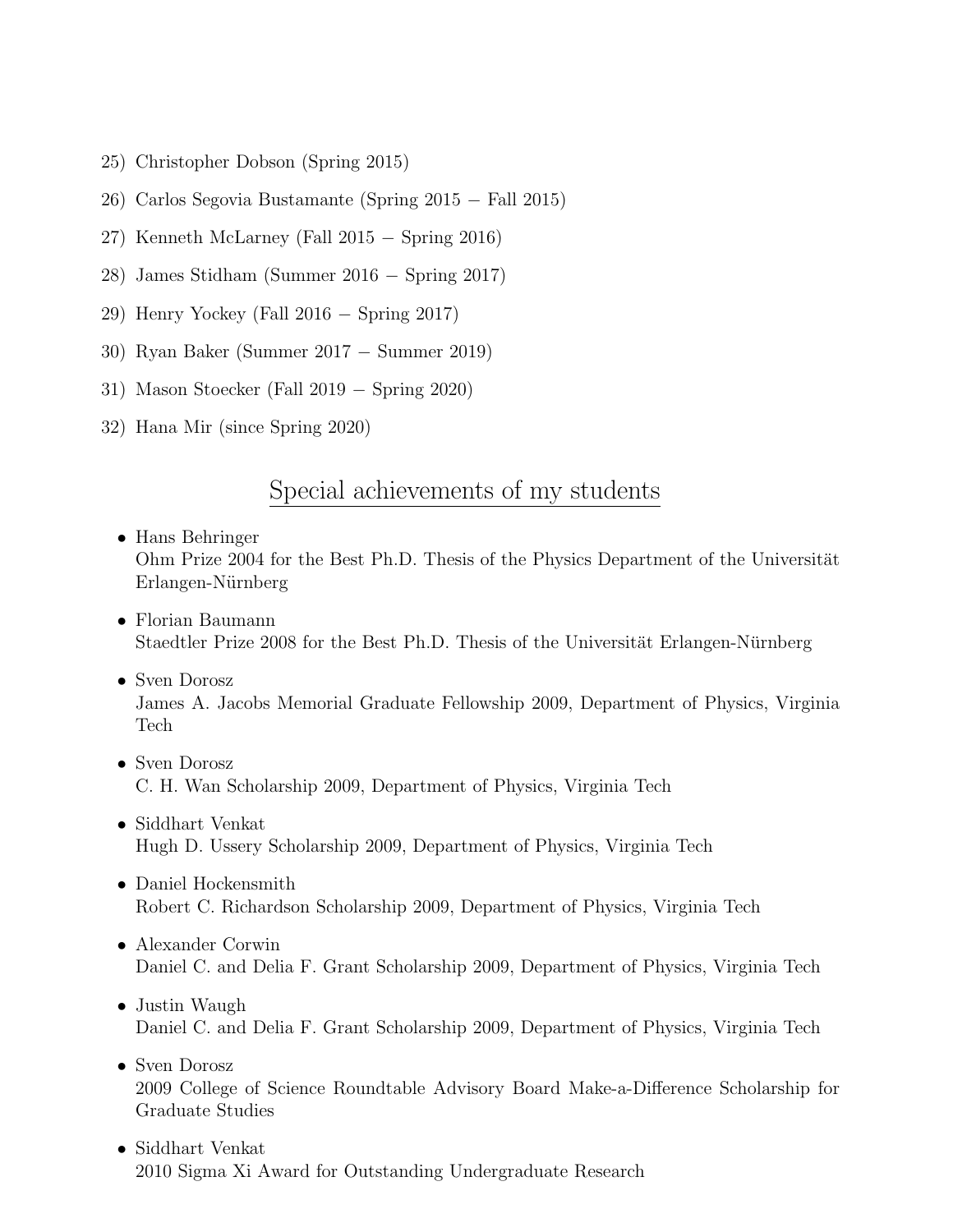- Yen-Liang Chou 2010 Sigma Xi Research Award for Ph.D. Degree Candidates
- Yen-Liang Chou James A. Jacobs Memorial Graduate Fellowship 2010, Department of Physics, Virginia Tech
- Justin Waugh 2010 College of Science Senior of the Year, Virginia Tech
- Justin Waugh H. Y. Loh Award 2010, Department of Physics, Virginia Tech
- Siddhart Venkat Hugh D. Ussery Scholarship 2010, Department of Physics, Virginia Tech
- Siddhart Venkat 2011 Phi Kappa Phi Outstanding Senior for the College of Science Award
- Siddhart Venkat 2011 College of Science Outstanding Undergraduate Research Award, Virginia Tech
- Nasrin Afzal Jamie Dunn Award 2011, Department of Physics, Virginia Tech
- Sara Case Hugh D. Ussery Scholarship 2011, Department of Physics, Virginia Tech
- David Konrad Daniel C. and Delia F. Grant Scholarship 2011, Department of Physics, Virginia Tech
- Robert Heitz Robert P. Hamilton Prize 2011, Department of Physics, Virginia Tech
- Robert Heitz Robert C. Richardson Scholarship 2011, Department of Physics, Virginia Tech
- Siddhart Venkat H. Y. Loh Award 2011, Department of Physics, Virginia Tech
- Ahmed Roman

Best Undergraduate Oral Presentation at the 78th Annual Meeting of the Southeastern Section of the American Physical Society (Roanoke, VA, October 19-22, 2011)

- Sara Case H. Y. Loh Award 2012, Department of Physics, Virginia Tech
- Keith Tauscher Daniel C. and Delia F. Grant Scholarship 2012, Department of Physics, Virginia Tech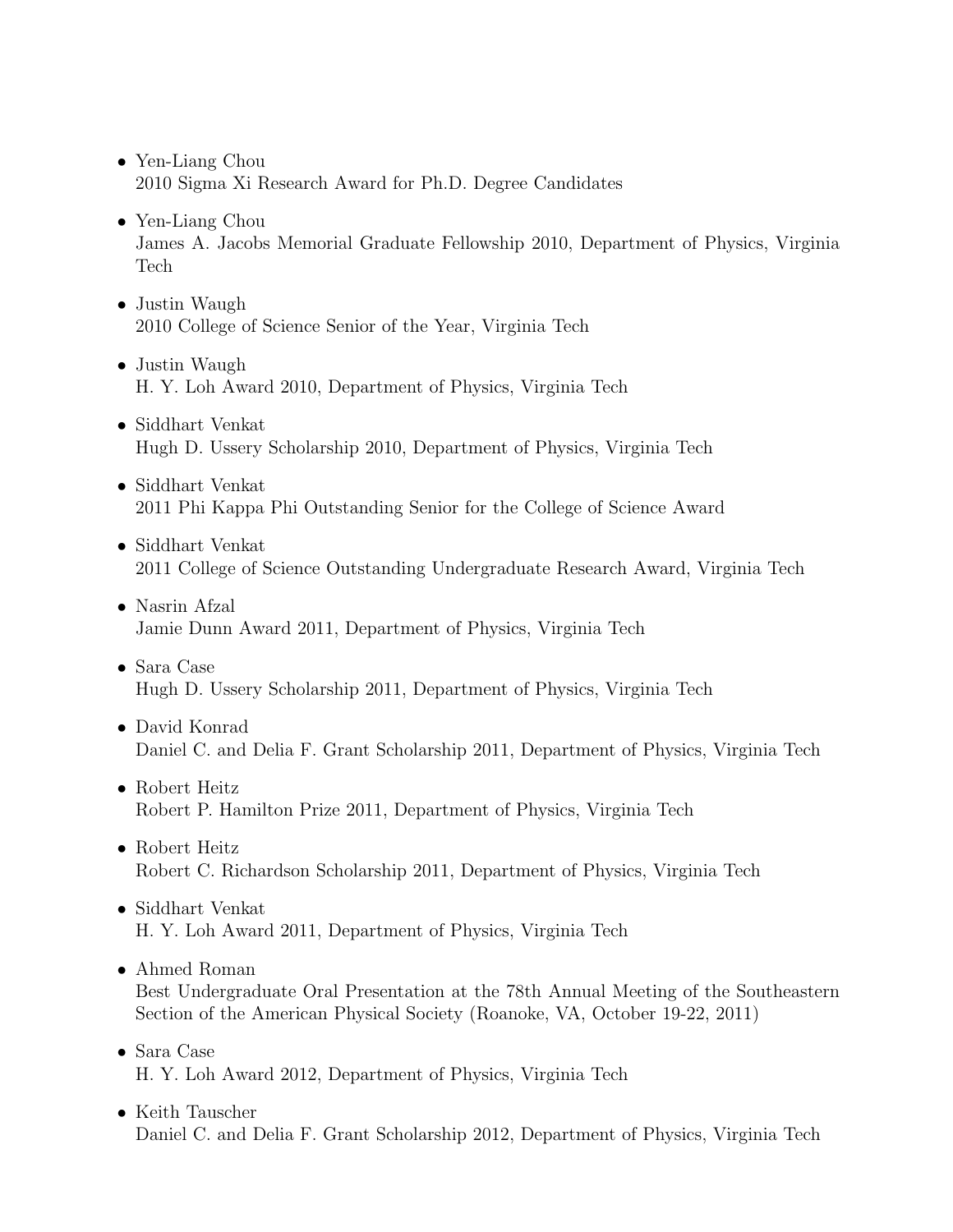- Mark Brown Wan-Zia Scholarship 2012, Department of Physics, Virginia Tech
- Peter Raum

Webster and Sara Schoene Richardson Memorial Scholarship 2012, Department of Physics, Virginia Tech

• James Mayberry

Col. Nelson Carey Brown Memorial Scholarship 2012, Department of Physics, Virginia Tech

- Hilton Galyean Robert C. Richardson Scholarship 2012, Department of Physics, Virginia Tech
- Hyunhang Park Clayton D. Williams Graduate Fellowship in Theoretical Physics 2012, Department of Physics, Virginia Tech
- Ahmed Roman 2013 College of Science Outstanding Undergraduate Research Award, Virginia Tech
- Mark Brown Wan-Zia Scholarship 2013, Department of Physics, Virginia Tech
- Mark Brown Robert C. Richardson Scholarship 2013, Department of Physics, Virginia Tech
- Mark Brown Robert Lee Bowden, Jr. Essay Prize 2013, Department of Physics, Virginia Tech
- Keith Tauscher Webster and Sara Schoene Richardson Memorial Scholarship 2013, Department of Physics, Virginia Tech
- James Mayberry Col. Nelson Carey Brown Memorial Scholarship 2013, Department of Physics, Virginia Tech
- Linjun Li Wan-Zia Scholarship for Graduate Students 2013, Department of Physics, Virginia Tech
- Ben Intoy Lubna Ijaz Scholarship 2013, Department of Physics, Virginia Tech
- Ben Intoy Hassinger Graduate Fellowship in Physics 2013, Department of Physics, Virginia Tech
- Mark Brown Honorable Mention in 2014 Goldwater Scholarship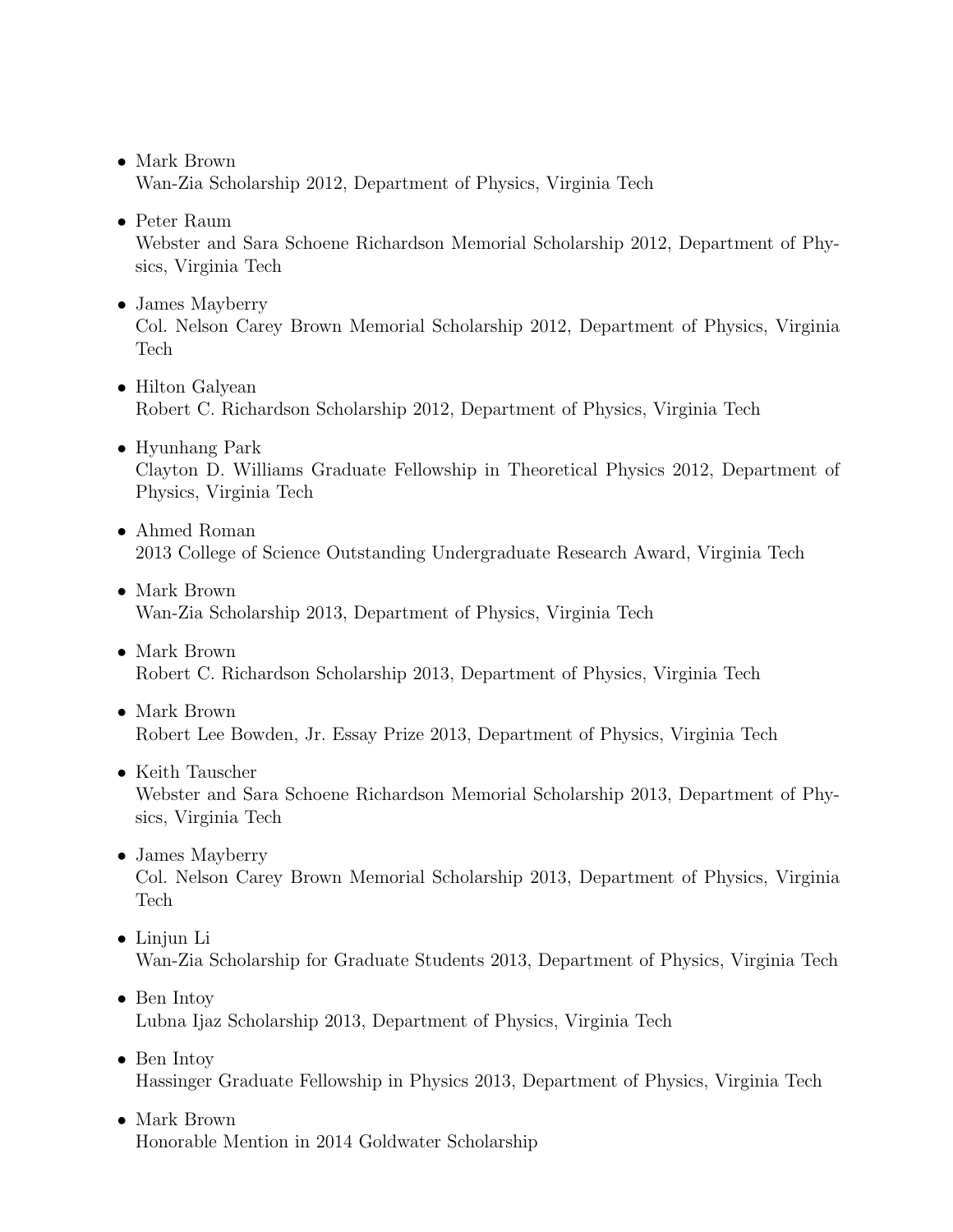- Nicholas Borchers William E. Hassinger Graduate Fellowship 2014, Department of Physics, Virginia Tech
- Ben Intoy Clayton D. Williams Graduate Fellowship in Theoretical Physics 2014, Department of Physics, Virginia Tech
- Mark Brown Hugh D. Ussery Scholarship 2014, Department of Physics, Virginia Tech
- Bart Brown Robert C. Richardson Scholarship 2014, Department of Physics, Virginia Tech
- Hilton Galyean Robert C. Richardson Scholarship 2014, Department of Physics, Virginia Tech
- James Mayberry H. Y. Loh Award 2014, Department of Physics, Virginia Tech
- Keith Tauscher H. Y. Loh Award 2014, Department of Physics, Virginia Tech
- Xiangwen Wang Ray F. Tipsword Graduate Scholarship 2015, Department of Physics, Virginia Tech
- Shadi Esmaeili Jamie Dunn Award 2015, Department of Physics, Virginia Tech
- Hilton Galyean Robert C. Richardson Scholarship 2015, Department of Physics, Virginia Tech
- Carlos Segovia Bustamante Robert C. Richardson Scholarship 2015, Department of Physics, Virginia Tech
- Mark Brown H. Y. Loh Award 2015, Department of Physics, Virginia Tech
- Shadi Esmaeili Lubna Ijaz Scholarship 2016, Department of Physics, Virginia Tech
- James Stidham H. Y. Loh Award 2017, Department of Physics, Virginia Tech
- Shadi Esmaeili Ray F. Tipsword Graduate Scholarship 2017, Department of Physics, Virginia Tech
- Bart Brown William E. Hassinger Graduate Fellowship 2017, Department of Physics, Virginia Tech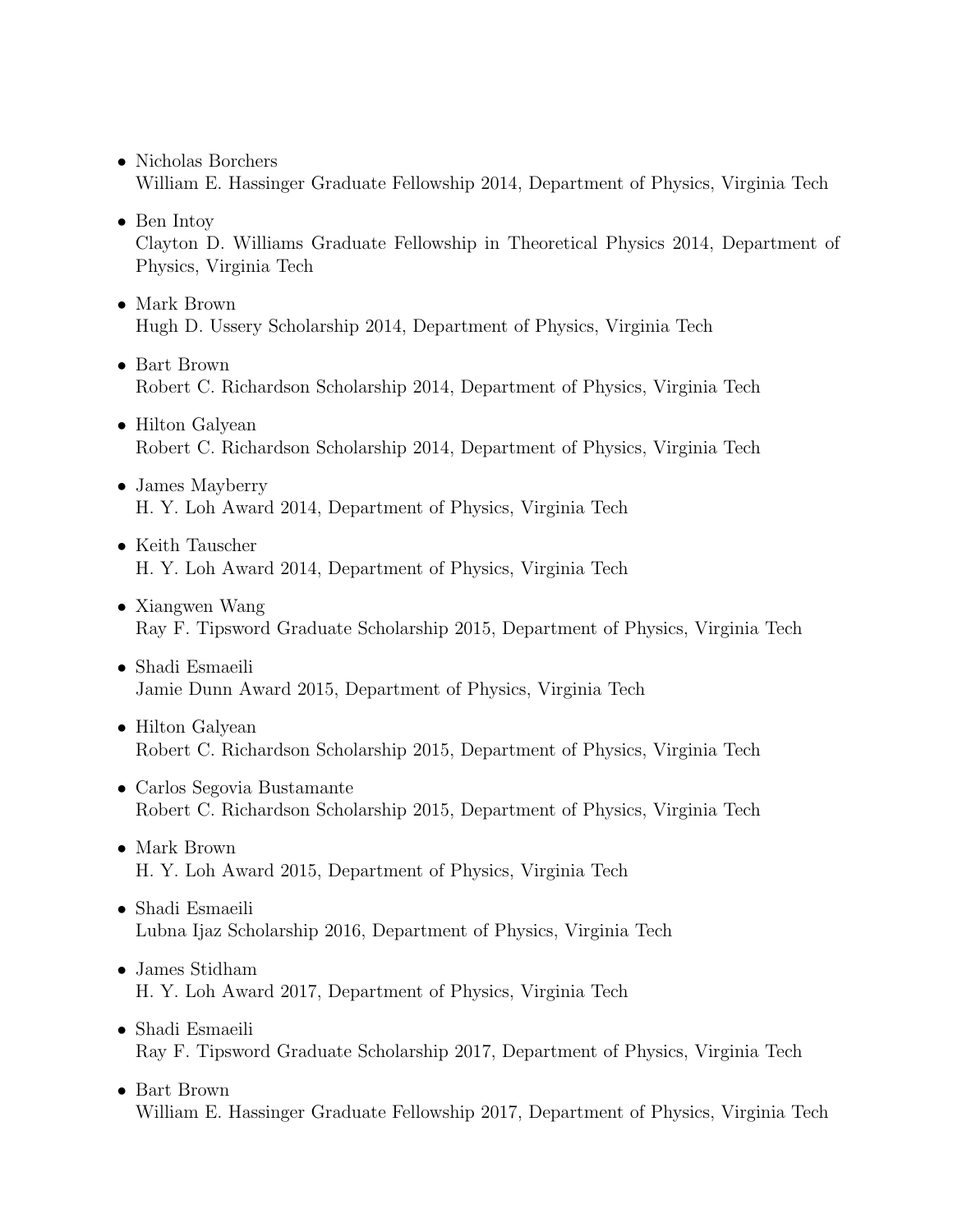• Shadi Esmaeili

Clayton D. Williams Graduate Fellowship in Theoretical Physics 2018, Department of Physics, Virginia Tech

• Bart Brown

Clayton D. Williams Graduate Fellowship in Theoretical Physics 2018, Department of Physics, Virginia Tech

• Bart Brown

Best Poster Award at the 2018 Symposium of Virginia Tech's Center for Soft Matter and Biological Physics

- James Stidham William E. Hassinger Graduate Fellowship 2019, Department of Physics, Virginia Tech
- James Stidham William E. Hassinger Graduate Fellowship 2020, Department of Physics, Virginia Tech
- Josan Czak William E. Hassinger Graduate Fellowship 2021, Department of Physics, Virginia Tech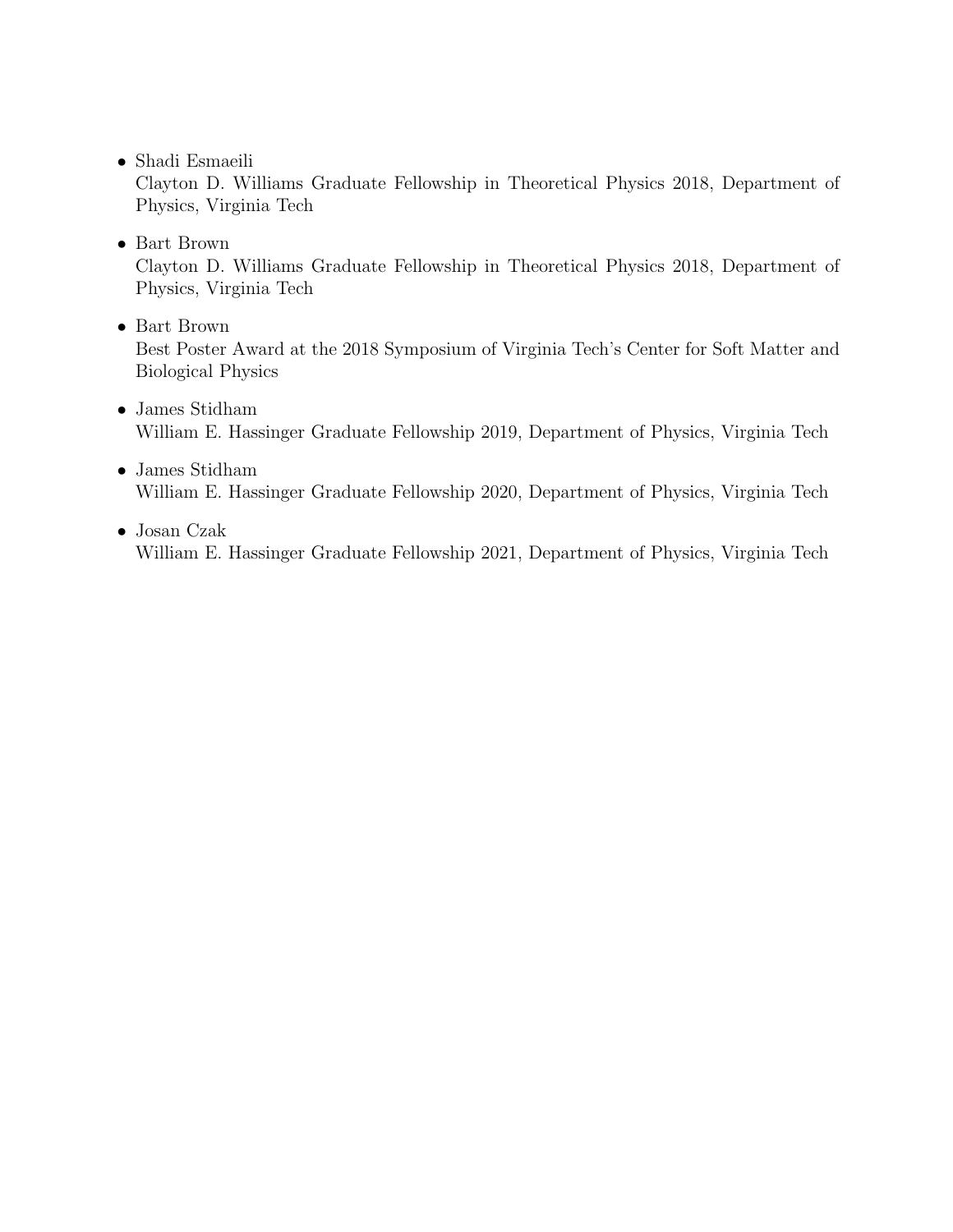# List of publications (peer reviewed)

1. M. Pleimling and R. Siems, Properties of a double Ising model: phase diagrams, discommensurations, and accumulation points of structure branchings, Ferroelectrics 151, 69-74 (1994).

2. B. Neubert, M. Pleimling, T. Tentrup and R. Siems, Polarizations and p-T-phase diagrams of BCCD: Interpretation in terms of frustrated Ising models, Ferroelectrics 155, 359-364 (1994).

3. M. Pleimling and R. Siems, Low temperature expansion of a double Ising spin model, Ferroelectrics 185, 103-106 (1996).

4. M. Pleimling, B. Neubert and R. Siems, Interrelations between various frustrated Ising- and q-state-models, Z. Phys. B 104, 125-130 (1997).

5. M. Pleimling and W. Selke, Anomalies in the antiferromagnetic phase of the metamagnet  $FeBr<sub>2</sub>$ , Phys. Rev. B 56, 8855-8862 (1997).

6. B. Neubert, M. Pleimling and R. Siems, Models for the description of uniaxially modulated materials, Ferroelectrics 208-209, 141-190 (1998).

7. B. Neubert, M. Pleimling and R. Siems, Derivation of symmetry-based pseudo spin models for modulated materials, J. Korean Phys. Soc. 32, S36-S39 (1998).

8. M. Pleimling and W. Selke, Critical phenomena at perfect and non-perfect surfaces, Eur. Phys. J. B 1, 385-391 (1998).

9. M. Pleimling, B. Neubert and R. Siems, Low temperature phase diagram and critical behaviour of the four-state chiral clock model, J. Phys. A: Math. Gen. 31, 4871-4883 (1998).

10. B. Neubert, M. Pleimling and R. Siems, Transitions between phases with equal wave numbers in a Double Ising Spin model. Application to betaine calcium chloride dihydrate, J. Phys.: Condens. Matter 10, 6883-6896 (1998).

11. M. Pleimling and W. Selke, Critical phenomena at edges and corners, Eur. Phys. J. B 5, 805-810 (1998).

12. B. Neubert and M. Pleimling, Comment on 'On the  $T_S$ -Anomalie in Betaine Calcium Chloride Dihydrate' , J. Phys. Soc. Jpn. 67, 3324-3325 (1998).

13. M. Pleimling and W. Selke, Edge critical behavior at the surface transition of Ising magnets, Phys. Rev. B 59, 65-68 (1999).

14. M. Pleimling and W. Selke, Nonclassical effects and off-diagonal couplings in a model for  $FeBr_2$ , Phys. Rev. B 59, 8395-8396 (1999).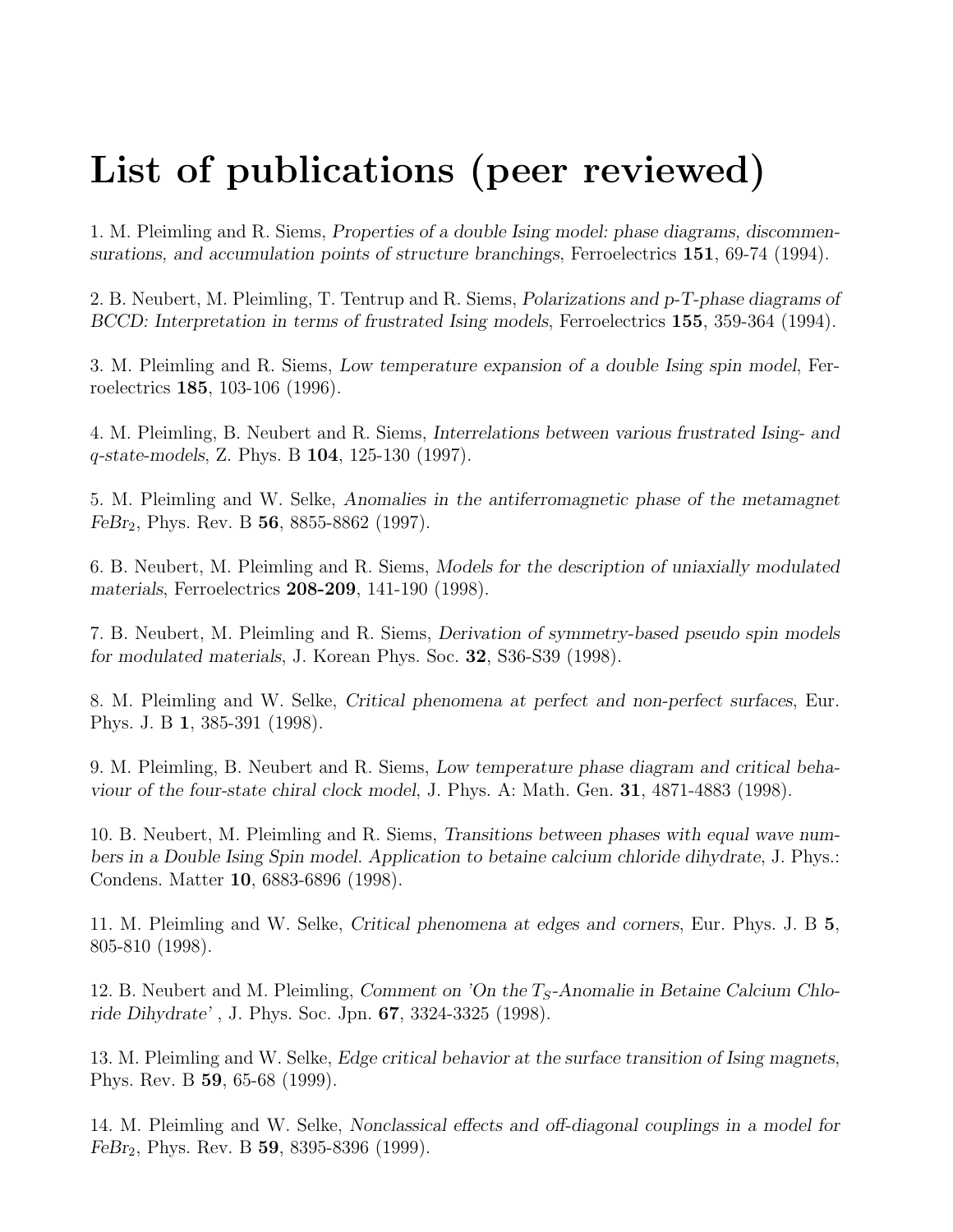15. M. Pleimling, Spin-ordering in  $S = 1$  anisotropic Heisenberg models with nondiagonal spin exchange, Eur. Phys. J. B 10, 465-473 (1999).

16. M. Pleimling and W. Selke, Ising cubes with enhanced surface couplings, Phys. Rev. E 61, 933-936 (2000).

17. M. Pleimling and W. Selke, Droplets in the coexistence region of the two-dimensional Ising model, J. Phys. A: Math. Gen. 33, L199-L202 (2000).

18. M.-C. Chung, M. Kaulke, I. Peschel, M. Pleimling, and W. Selke, Ising films with surface defects, Eur. Phys. J. B 18, 655-661 (2000).

19. W. Selke, D. Catrein, and M. Pleimling, Spatially modulated magnetic structures in thin films, J. Phys. A: Math. Gen. 33, L459-L463 (2000).

20. M. Pleimling and A. Hüller, Crossing the coexistence line at constant magnetization, J. Stat. Phys. 104, 971-989 (2001).

21. M. Pleimling and M. Henkel, Anisotropic scaling and generalized conformal invariance at Lifshitz points, Phys. Rev. Lett. 87, 125702, pp. 1-4 (2001).

22. M. Henkel, M. Pleimling, C. Godrèche, and J.-M. Luck, Aging, phase ordering, and conformal invariance, Phys. Rev. Lett. 87, 265701, pp. 1-4 (2001).

23. W. Selke, M. Pleimling, I. Peschel, M. Kaulke, M.-C. Chung, and D. Catrein, Ising thin films with modulations and surface defects, J. Magn. Magn. Mater. 240, 349-351 (2002).

24. M. Pleimling, Surface critical exponents at a uniaxial Lifshitz point, Phys. Rev. B 65, 184406, pp. 1-9 (2002).

25. W. Selke, M. Pleimling, and D. Catrein, Phase diagrams of Ising films with competing interactions, Eur. Phys. J. B 27, 321-327 (2002).

26. M. Pleimling, Phase transitions at surfaces, edges, and corners, Comp. Phys. Commun. 147, 101-106 (2002).

27. M. Henkel and M. Pleimling, Anisotropic scaling and generalized conformal invariance at Lifshitz points, Comp. Phys. Commun. 147, 419-422 (2002).

28. A. Hüller and M. Pleimling, Microcanonical determination of the order parameter critical exponent, Int. J. Mod. Phys. C 13, 947-956 (2002).

29. H. Behringer, M. Pleimling, and A. Hüller, *Phase transitions in a cluster molecular field* approximation, Eur. Phys. J. B 31, 81-93 (2003).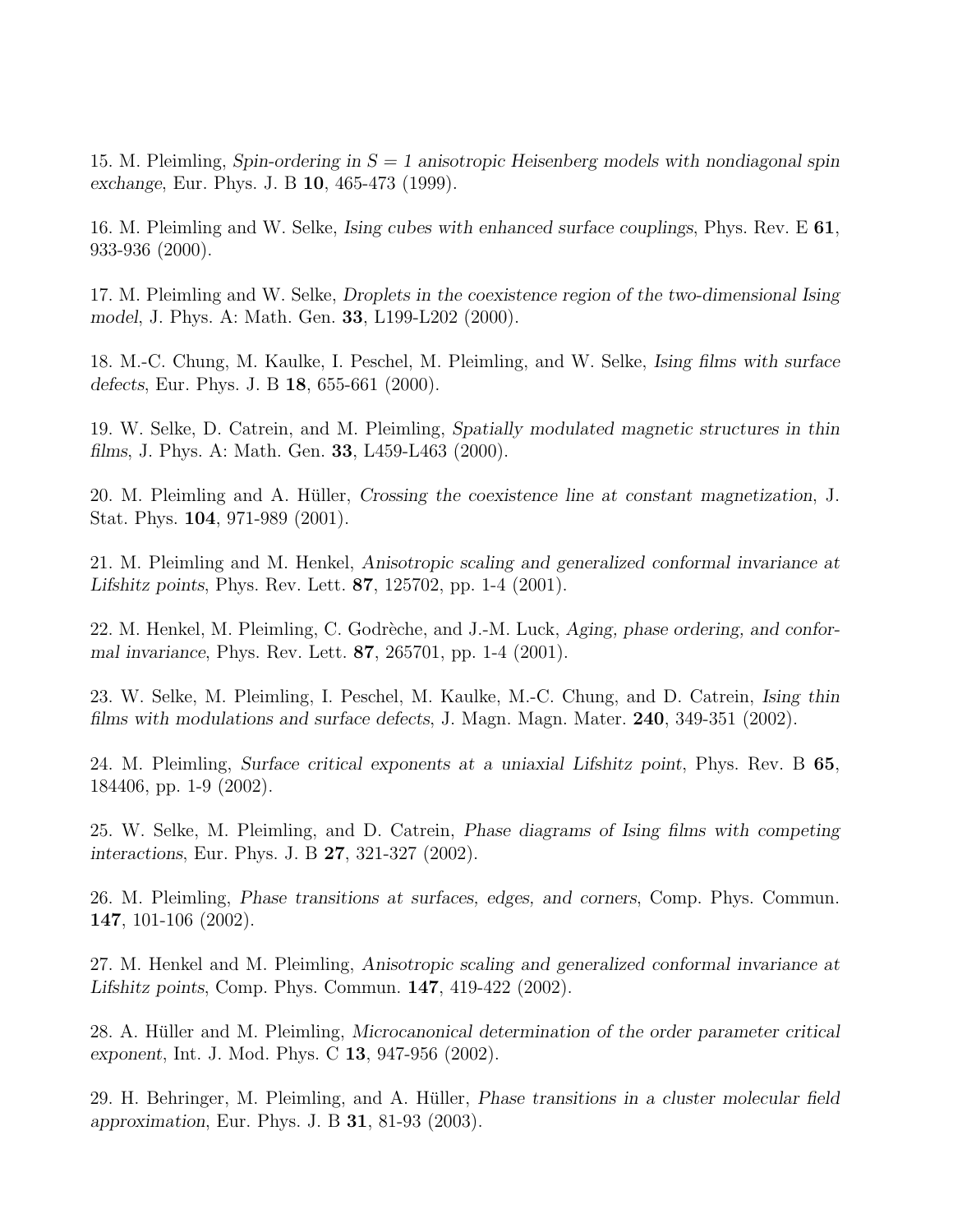30. M. Henkel and M. Pleimling, Comment on 'Aging, phase ordering, and conformal invariance' - Reply, Phys. Rev. Lett. 90, 099602, p. 1 (2003).

31. M. Henkel, M. Paessens, and M. Pleimling, Scaling of the magnetic linear response in phaseordering kinetics, Europhys. Lett. 62, 664-670 (2003).

32. M. Henkel and M. Pleimling, Local scale invariance as dynamical space-time symmetry in phase-ordering kinetics, Phys. Rev. E  $68$ ,  $065101(R)$ , pp. 1-4 (2003).

33. M. Pleimling and F. Igloi, Out-of-equilibrium critical dynamics at surfaces: Cluster dissolution and non-algebraic correlations, Phys. Rev. Lett. 92, 145701, pp. 1-4 (2004).

34. M. Pleimling, Critical phenomena at perfect and non-perfect surfaces, J. Phys. A: Math. Gen. 37, R79-R115 (2004).

35. M. Henkel, M. Paessens, and M. Pleimling, Scaling of the linear response in simple aging systems without disorder, Phys. Rev. E 69, 056109, pp. 1-10 (2004).

36. M. Pleimling, Comment on 'Fluctuation-dissipation relations in the nonequilibrium critical dynamics of Ising models', Phys. Rev. E 70, 018101, pp. 1-4 (2004).

37. M. Pleimling, H. Behringer, and A. Hüller, *Microcanonical scaling in small systems*, Phys. Lett. A 328, 432-436 (2004).

38. M. Pleimling, Aging phenomena in critical semi-infinite systems, Phys. Rev. B 70, 104401, pp. 1-11 (2004).

39. M. Pleimling, F. A. Bagaméry, L. Turban, and F. Iglói, Logarithmic corrections in the two-dimensional Ising model in a random surface field, J. Phys. A: Math. Gen. 37, 8801-8809 (2004).

40. M. Henkel, A. Picone, and M. Pleimling, Two-time autocorrelation function in phaseordering kinetics from local scale-invariance, Europhys. Lett. 68, 191-197 (2004).

41. H. Behringer, M. Pleimling, and A. Hüller, *Finite-size behaviour of the microcanonical spe*cific heat, J. Phys. A: Math. Gen. 38, 973-985 (2005).

42. M. Henkel and M. Pleimling, Ageing and dynamical scaling in the critical Ising spin glass, Europhys. Lett. 69, 524-530 (2005).

43. M. Pleimling and F. Iglói, Nonequilibrium critical dynamics in inhomogeneous systems, Phys. Rev. B 71, 094424, pp. 1-12 (2005).

44. M. Pleimling and A. Gambassi, Corrections to local scale invariance in the non-equilibrium dynamics of critical systems: Numerical evidences, Phys. Rev. B  $71$ , 180401(R), pp. 1-4 (2005).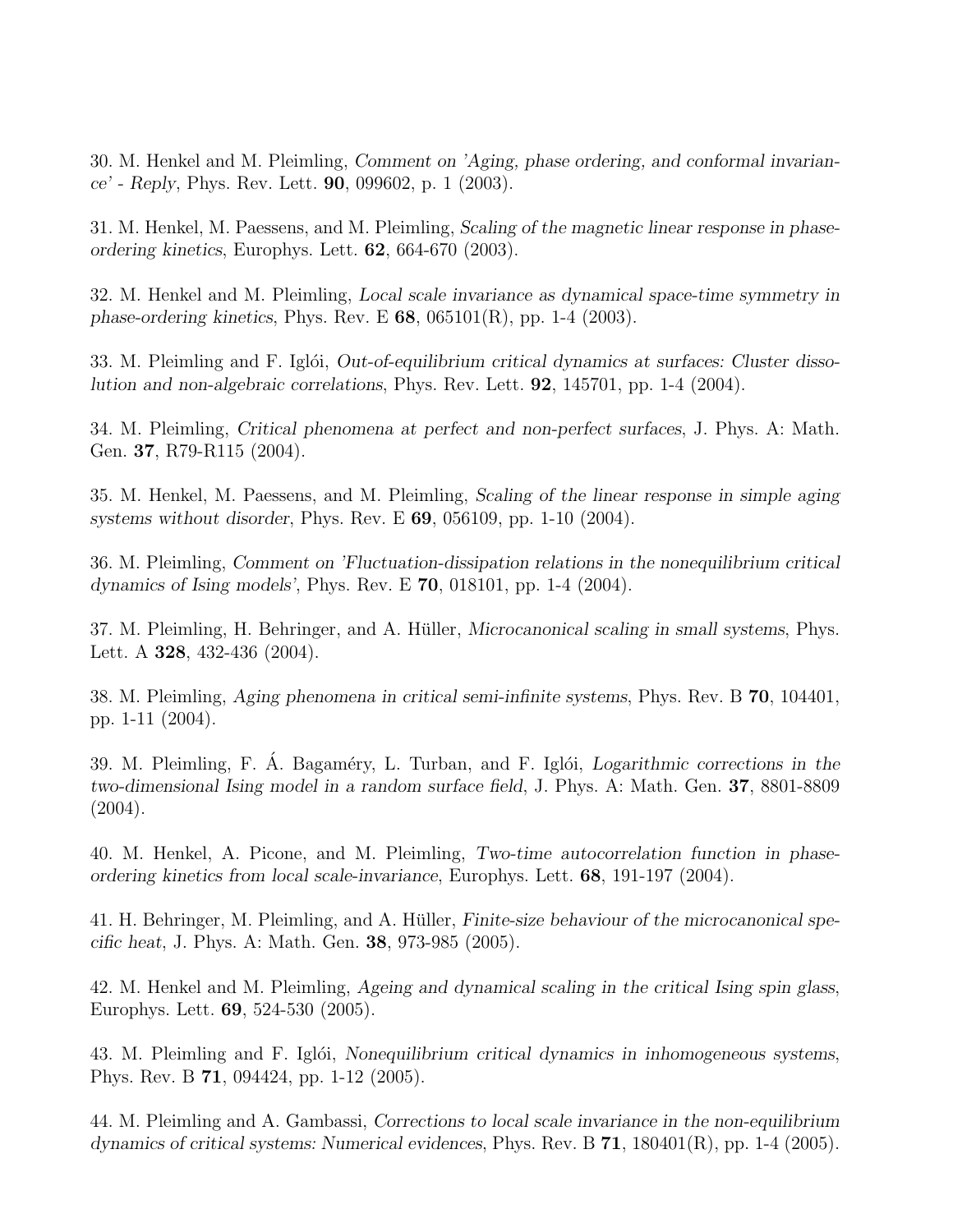45. M. Henkel and M. Pleimling, On the scaling and ageing behaviour of the alternating susceptibility in spin glasses and local scale invariance, J. Phys.: Condens. Matter 17, S1899-S1913  $(2005).$ 

46. A. Richter, M. Pleimling, and A. Hüller, *The density of states of classical spin systems with* continuous degrees of freedom, Phys. Rev. E 71, 056705, pp. 1-7 (2005).

47. F. Baumann, M. Henkel, M. Pleimling, and J. Richert, Ageing without detailed balance in the bosonic contact and pair-contact processes: exact results, J. Phys. A: Math. Gen. 38, 6623-6640 (2005).

48. M. Henkel and M. Pleimling, Reply to 'Comment on 'Scaling of the linear response in simple aging systems without disorder' ', Phys. Rev. E  $72$ , 028104, pp. 1-3 (2005).

49. M. Pleimling and H. Behringer, Microcanonical analysis of small systems, Phase Transitions 78, 787-797 (2005).

50. M. Pleimling and I. A. Campbell, Dynamic critical behaviour in Ising spin glasses, Phys. Rev. B 72, 184429, pp. 1-7 (2005).

51. L. Környei, M. Pleimling, and F. Iglói, Reentrance during nonequilibrium relaxation, Europhys. Lett. 73, 197-203 (2006).

52. F. Baumann and M. Pleimling, Out-of-equilibrium properties of the semi-infinite kinetic spherical model, J. Phys. A: Math. Gen. 39, 1981-1999 (2006).

53. H. Behringer and M. Pleimling, Continuous phase transitions with a convex dip in the microcanonical entropy, Phys. Rev. E 74, 011108, pp. 1-8 (2006).

54. M. Henkel, T. Enss, and M. Pleimling, On the identification of quasiprimary scaling operators in local scale-invariance, J. Phys. A: Math. Gen. 39, L589-L598 (2006).

55. M. Henkel and M. Pleimling, Ageing in disordered magnets and local scale invariance, Europhys. Lett. 76, 561-567 (2006).

56. A. Röthlein, F. Baumann, and M. Pleimling, Symmetry based determination of space-time functions in nonequilibrium growth processes, Phys. Rev. E 74, 061604, pp. 1-14 (2006).

57. A. Röthlein, F. Baumann, and M. Pleimling, *Erratum: Symmetry-based determination of* space-time functions in nonequilibrium growth processes [Phys. Rev. E 74, 061604 (2006)], Phys. Rev. E 76, 019901(E), pp. 1-2 (2007).

58. M. Pleimling and F. Iglói, Nonequilibrium critical relaxation at a first-order phase transition point, Europhys. Lett. 79, 56002, pp. 1-6 (2007).

59. F. Baumann and M. Pleimling, Local aging phenomena close to magnetic surfaces, Phys. Rev. B 76, 104422, pp. 1-11 (2007).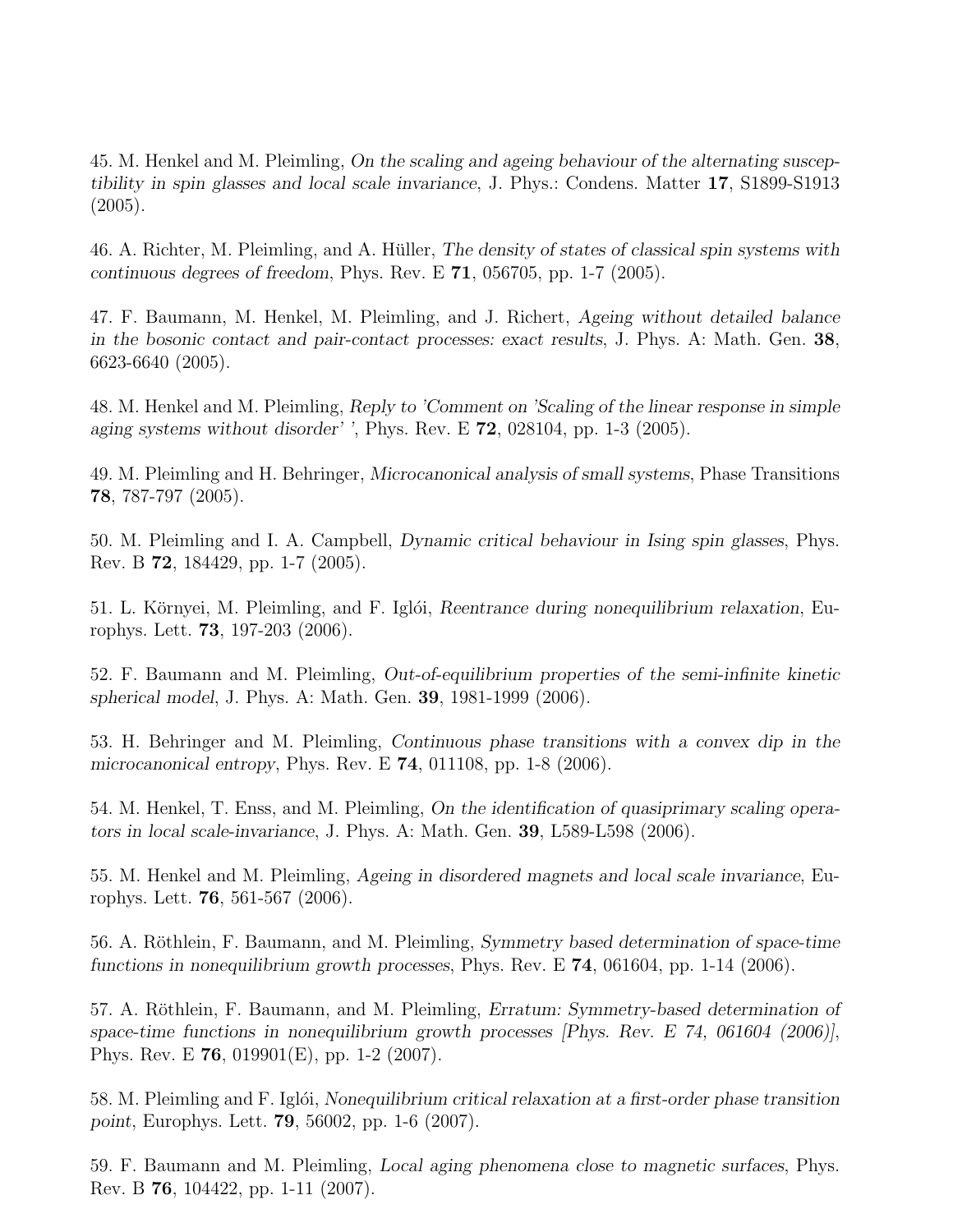60. L. Környei, M. Pleimling, and F. Iglói, Nonequilibrium critical dynamics of the two-dimensional Ising model quenched from a correlated initial state, Phys. Rev. E 77, 011127, pp. 1-6 (2008).

61. V. Elgart and M. Pleimling, Aging processes in reversible reaction-diffusion systems, Phys. Rev. E 77, 051134, pp. 1-9 (2008).

62. D. Minic and M. Pleimling, Correspondence between nonrelativistic anti-de Sitter space and conformal field theory, and aging-gravity duality, Phys. Rev. E 78, 061108, pp. 1-6 (2008).

63. M. Henkel and M. Pleimling, Superuniversality in phase-ordering disordered ferromagnets, Phys. Rev. B 78, 224419, pp. 1-8 (2008).

64. S. Dorosz and M. Pleimling, Fluctuation ratios in the absence of microscopic time reversibility, Phys. Rev. E 79, 030102(R), pp. 1-4 (2009).

65. Y.-L. Chou and M. Pleimling, Parameter-free scaling relation for nonequilibrium growth processes, Phys. Rev. E 79, 051605, pp. 1-4 (2009).

66. M. Kastner and M. Pleimling,Microcanonical phase diagrams of short-range ferromagnets, Phys. Rev. Lett. 102, 240604, pp. 1-4 (2009). Selected for the July 2009 issue of the Virtual Journal of Atomic Quantum Fluids.

67. S. Dorosz and M. Pleimling, Characterizing steady state and transient properties of reactiondiffusion systems, Phys. Rev. E  $80$ , 061114, pp. 1-10 (2009).

68. Y.-L. Chou, M. Pleimling, and R. K. P. Zia, Effects of temperature quenches on surface growth processes, Phys. Rev. E 80, 061602, pp. 1-7 (2009).

69. M. Henkel and M. Pleimling, Non-Markovian global persistence in phase-ordering kinetics, J. Stat. Mech. P12012, pp. 1-8 (2009).

70. S. Venkat and M. Pleimling, Mobility and asymmetry effects in one-dimensional rock-paperscissors games, Phys. Rev. E 81, 021917, pp. 1-5 (2010).

71. M. Pleimling, B. Schmittmann, and R. K. P. Zia, Convection cells induced by spontaneous symmetry breaking, EPL **89**, 50001, pp. 1-5 (2010).

72. Y.-L. Chou and M. Pleimling, Characterization of non-equilibrium growth through global two-time quantities, J. Stat. Mech. P08007, pp. 1-24 (2010).

73. H. Park and M. Pleimling, Aging in coarsening diluted ferromagnets, Phys. Rev. B 82, 144406, pp. 1-9 (2010).

74. M. T. Shimer, U. C. Täuber, and M. Pleimling, Nonequilibrium relaxation and scaling properties of the two-dimensional Coulomb glass in the aging regime, EPL 91, 67005, pp. 1-6 (2010).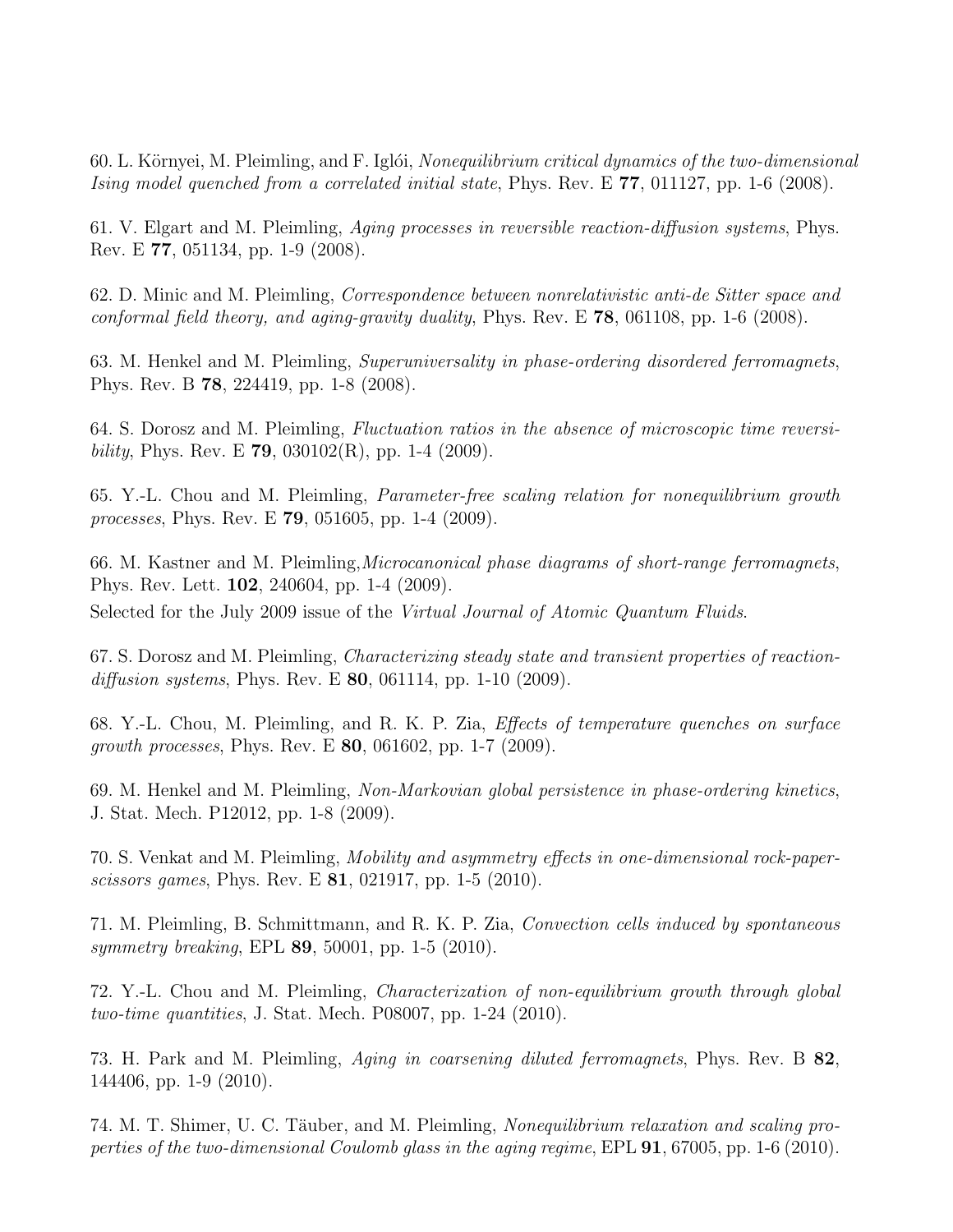75. T. Mukherjee, M. Pleimling, and Ch. Binek, Probing equilibrium by non-equilibrium dynamics: Aging in  $Co/Cr$  superlattices, Phys. Rev. B 82, 134425, pp. 1-5 (2010).

76. S. O. Case, C. H. Durney, M. Pleimling, and R. K. P. Zia, Cyclic competition of four species: Mean field theory and stochastic evolution, EPL 92, 58003, pp. 1-6 (2010).

77. S. Dorosz and M. Pleimling, Entropy production in the non-equilibrium steady states of interacting many-body systems, Phys. Rev. E  $83$ , 031107, pp. 1-8 (2011).

78. F. Iglói, M. Pleimling, and L. Turban, Nonequilibrium phase transition in a driven Potts model with friction, Phys. Rev. E **83**, 041110, pp. 1-11 (2011).

79. D. ben-Avraham, S. Dorosz and M. Pleimling, Realm of validity of the Crooks relation, Phys. Rev. E 83, 041129, pp. 1-6 (2011).

80. C. H. Durney, S. O. Case, M. Pleimling, and R. K. P. Zia, Saddles, Arrows, and Spirals: Deterministic Trajectories in Cyclic Competition of Four Species, Phys. Rev. E 83, 051108, pp. 1-13 (2011).

81. D. Minic and M. Pleimling, The Jarzynski identity and the AdS/CFT duality, Phys. Lett. B 700, 277-281 (2011).

82. N. Afzal, J. Waugh, and M. Pleimling, Ageing processes in reversible reaction-diffusion systems: Monte Carlo simulations, J. Stat. Mech. P06006, pp. 1-12 (2011).

83. D. ben-Avraham, S. Dorosz and M. Pleimling, Entropy production in nonequilibrium steady states: A different approach and an exactly solvable canonical, Phys. Rev. E 84, 011115, pp.  $1-5$   $(2011)$ .

84. Y.-L. Chou and M. Pleimling, Ising metamagnets in thin film geometry: Equilibrium properties, Phys. Rev. B 84, 134422, pp. 1-8 (2011).

85. M. Pleimling and U. C. Täuber, *Relaxation and glassy dynamics in type-II superconductors*, Phys. Rev. B 84, 174509, pp. 1-10 (2011).

86. Y.-L. Chou and M. Pleimling, Kinetic roughening, global quantities, and fluctuation-dissipation relations, Physica A 391, 3585-3593 (2012).

87. M. Henkel, J. D. Noh, and M. Pleimling, Phenomenology of aging in the Kardar-Parisi-*Zhang equation*, Phys. Rev. E 85,  $030102(R)$ , pp. 1-5  $(2012)$ .

88. L. Li and M. Pleimling, Formation of nonequilibrium modulated phases under local energy input, EPL 98, 30004, pp. 1-5 (2012).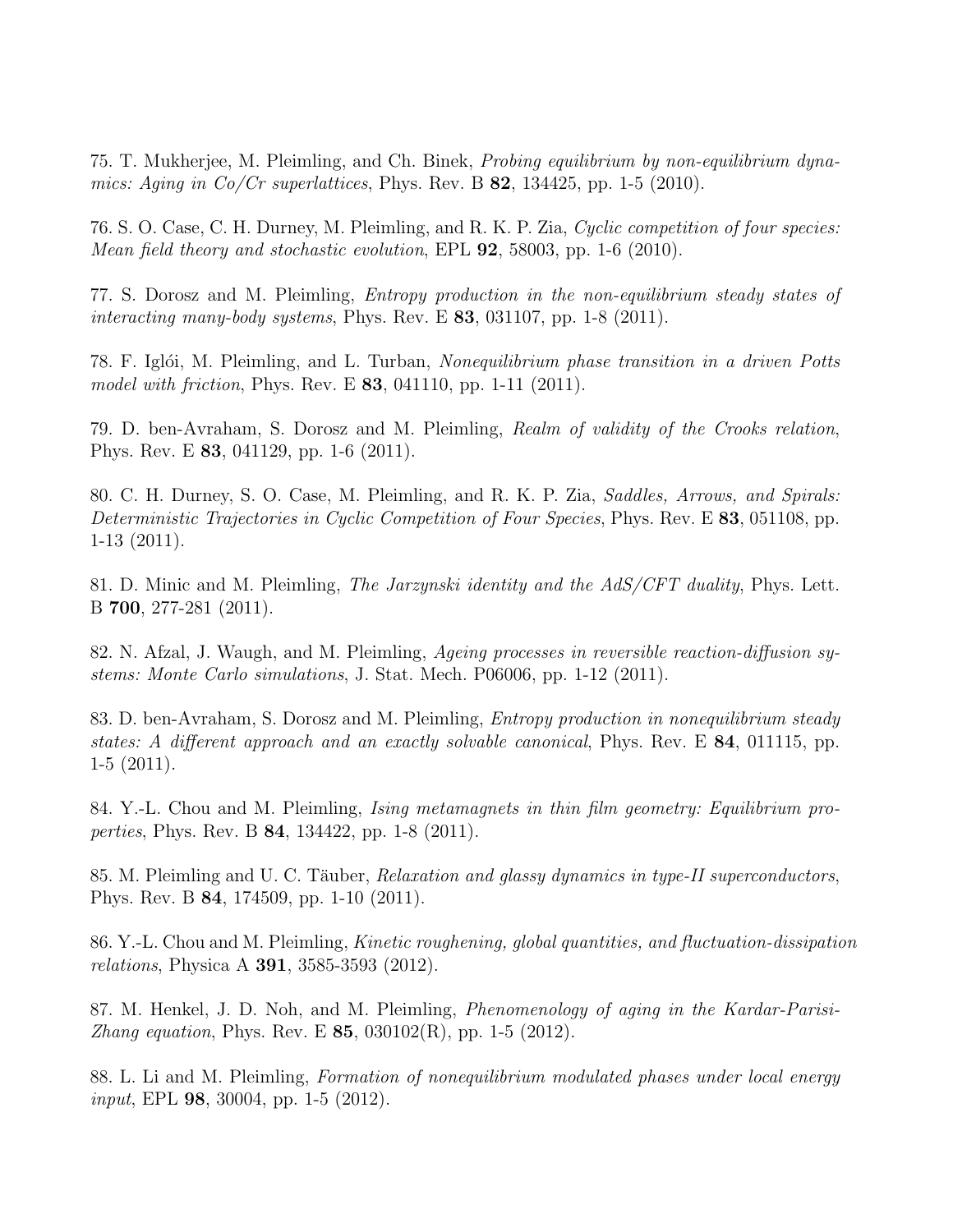89. C. H. Durney, S. O. Case, M. Pleimling, and R. K. P. Zia, Stochastic evolution of four species in cyclic competition, J. Stat. Mech. P06014, pp. 1-18 (2012).

90. A. Roman, D. Konrad, and M. Pleimling, Cyclic competition of four species: domains and interfaces, J. Stat. Mech. P07014, pp. 1-13 (2012).

91. H. Park and M. Pleimling, Domain growth and aging scaling in coarsening disordered systems, Eur. Phys. J. B 85, 300-306 (2012).

92. H. Park and M. Pleimling, Surface criticality at a dynamic phase transition, Phys. Rev. Lett. 109, 175703, pp. 1-5 (2012).

93. M. Marcuzzi, A. Gambassi, and M. Pleimling, Collective nonequilibrium dynamics at surfaces and the spatio-temporal edge, EPL  $100$ ,  $46004$ , pp. 1-5 (2012).

94. N. Afzal and M. Pleimling, Aging processes in systems with anomalous slow dynamics, Phys. Rev. E 87, 012114, pp. 1-8 (2013).

95. N. Gray, D. Minic, and M. Pleimling, On non-equilibrium physics and string theory, Int. J. Mod. Phys. A 28, 1330009, pp. 1-40 (2013).

96. H. Park and M. Pleimling, Dynamic phase transition in the three-dimensional kinetic Ising model in an oscillating field, Phys. Rev. E 87, 032145, pp. 1-4 (2013).

97. A. Roman, D. Dasgupta, and M. Pleimling, Interplay between partnership formation and competition in generalized May-Leonard games, Phys. Rev. E 87, 032148, pp. 1-11 (2013). 98. U. Dobramysl, H. Assi, M. Pleimling, and U. C. Täuber, *Relaxation dynamics in type-II super*conductors with point-like and correlated disorder, Eur. Phys. J. B 86, 228, pp. 1-15 (2013).

99. H. Park and M. Pleimling, Erratum: Surface Criticality at a Dynamic Phase Transition [Phys. Rev. Lett. 109, 175703 (2012)], Phys. Rev. Lett. 110, 239903(E), p. 1 (2013).

100. B. Intoy and M. Pleimling, Extinction in four species cyclic competition, J. Stat. Mech. (2013) P08011, pp. 1-16.

101. L. Li and M. Pleimling, Surface critical exponents at a discontinuous bulk transition, Phys. Rev. B 88, 214426, pp. 1-6 (2013).

102. K. Tauscher and M. Pleimling, Surface phase diagram of the three-dimensional kinetic Ising model in an oscillating magnetic field, Phys. Rev. E 89, 022121, pp. 1-4 (2014).

103. S. Mowlaei, A. Roman, and M. Pleimling, Spirals and coarsening patterns in the competition of many species: A complex Ginzburg-Landau approach, J. Phys. A: Math. Theor. 47, 165001, pp. 1-19 (2014).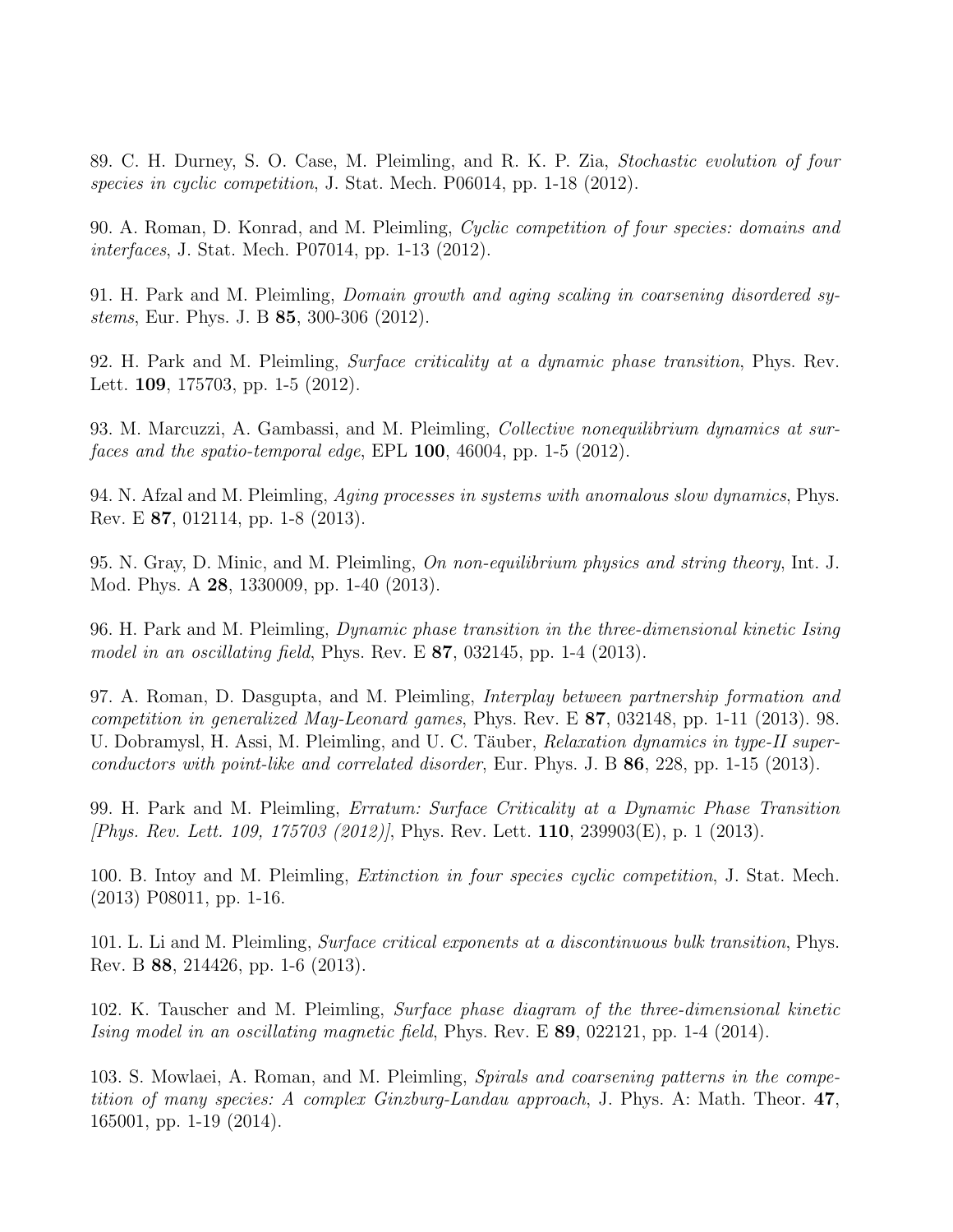104. C. Godrèche and M. Pleimling, *Dynamics of the two-dimensional directed Ising model in* the paramagnetic phase, J. Stat. Mech. (2014) P05005, pp. 1-28.

105. J. Mayberry, K. Tauscher, and M. Pleimling, Equilibrium and non-equilibrium properties of synthetic metamagnetic films: A theoretical study, Phys. Rev. B  $90$ , 014438, pp. 1-10 (2014).

106. M. T. Shimer, U. C. Täuber, and M. Pleimling, Non-equilibrium relaxation and aging scaling of the Coulomb and Bose glass, Phys. Rev. E  $90$ , 032111, pp. 1-10 (2014).

107. U. Dobramysl, M. Pleimling, and U. C. Täuber, *Pinning time statistics for vortex lines in* disordered environments, Phys. Rev. E 90, 062108, pp. 1-6 (2014).

108. N. Borchers, M. Pleimling, and R. K. P. Zia, Non-equilibrium statistical mechanics of a two-temperature Ising ring with conserved dynamics, Phys. Rev E 90, 062113, pp. 1-11 (2014).

109. M. O. Brown, R. H. Galyean, X. Wang, and M. Pleimling, Relaxation processes in a system with logarithmic growth, Phys. Rev. E  $91, 052116$ , pp. 1-10 (2015).

110. B. Intoy and M. Pleimling, Synchronization and extinction in cyclic games with mixed strategies, Phys. Rev. E 91, 052135, pp. 1-12 (2015).

111. C. Godrèche and M. Pleimling, *Dynamics of the two-dimensional directed Ising model:* zero-temperature coarsening, J. Stat. Mech. (2015) P07023, pp. 1-30.

112. M. Pleimling and U. C. Täuber, *Characterization of relaxation processes in interacting* vortex matter through a time-dependent correlation length, J. Stat. Mech. (2015) P09010, pp. 1-12

113. H. Assi, H. Chaturvedi, U. Dobramysl, M. Pleimling, and U. C. Täuber, Relaxation dynamics of vortex lines in disordered type-II superconductors following magnetic field and temperature quenches, Phys. Rev. E 92, 052124, pp. 1-16 (2015).

114. L. Li and M. Pleimling, Three-dimensional nonequilibrium Potts systems with magnetic *friction*, Phys. Rev. E **93**, 042122, pp. 1-7  $(2016)$ .

115. A. Roman, D. Dasgupta, and M. Pleimling, A theoretical approach to understand spatial organization in complex ecologies, J. Theor. Biol. 403, 10-16 (2016).

116. H. Assi, H. Chaturvedi, U. Dobramysl, M. Pleimling, and U. C. Täuber, *Disordered vor*tex matter out of equilibrium: a Langevin molecular dynamics study, Molecular Simulation 42, 1401-1409 (2016)

117. H. Chaturvedi, H. Assi, U. Dobramysl, M. Pleimling, and U. C. Täuber, Flux line relaxation kinetics following current quenches in disordered type-II superconductors, J. Stat. Mech. (2016) 083301, pp. 1-16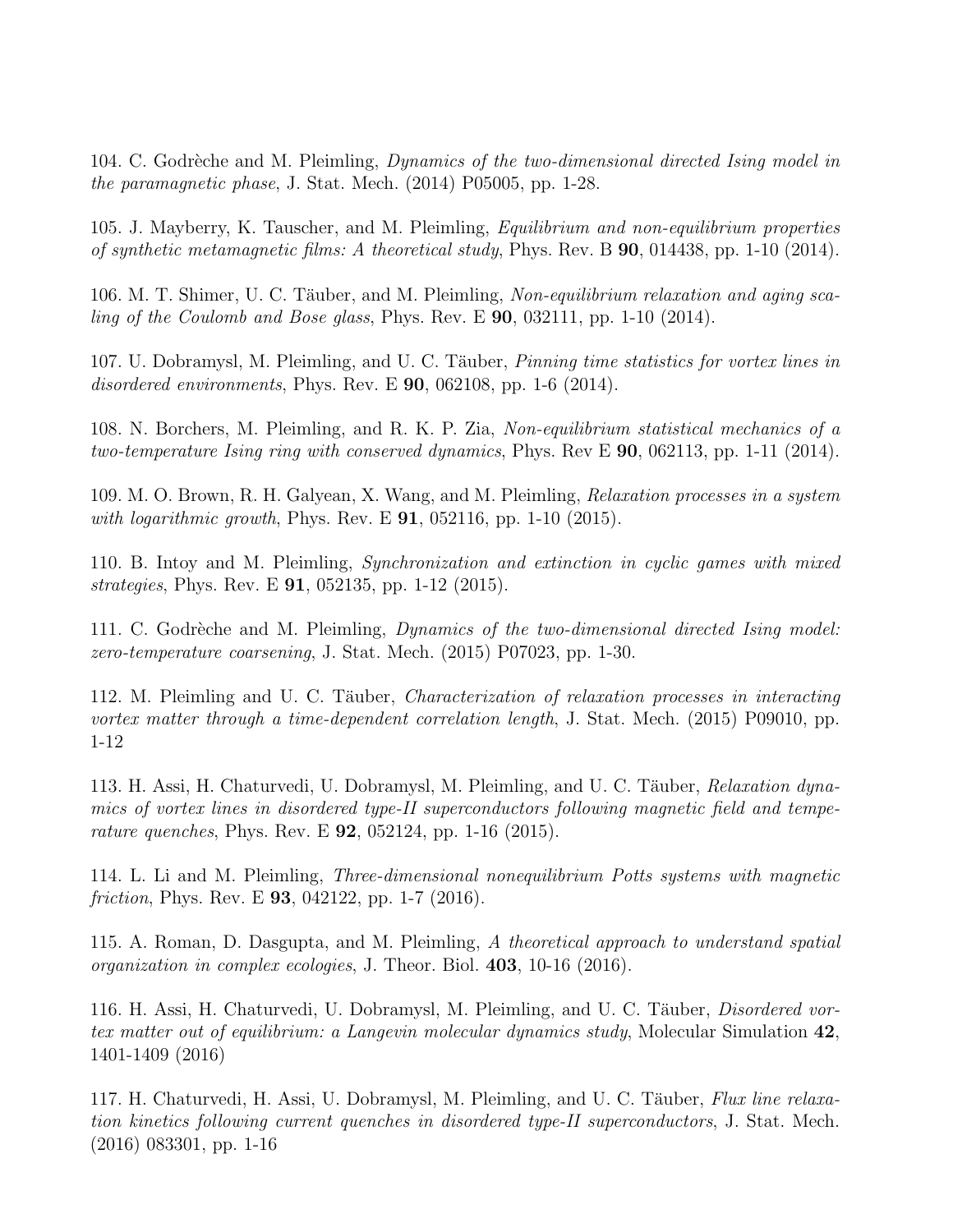118. H. Assi, H. Chaturvedi, M. Pleimling, and U. C. Täuber, Structural relaxation and aging scaling in the Coulomb and Bose glass models, Eur. Phys. J. B (2016) 89: 252, pp. 1-15.

119. X. Wang and M. Pleimling, Foraging patterns in online searches, Phys. Rev. E 95, 032145, pp. 1-13 (2017).

120. S. Esmaeili, D. Labavić, M. Pleimling, and H. Meyer-Ortmanns, *Breaking of time-translation* invariance in Kuramoto dynamics with multiple time scales, EPL 118, 40006, pp. 1-6 (2017).

121. B. L. Brown and M. Pleimling, Coarsening with non-trivial in-domain dynamics: correlations and interface fluctuations, Phys. Rev. E 96, 012147, pp. 1-9 (2017).

122. U. Dobramysl, M. Mobilia, M. Pleimling, and U. C. Täuber, *Stochastic population dyna*mics in spatially extended predator-prey systems, Topical Review, J. Phys. A: Math. Theor. 51, 063001, pp. 1-47 (2018).

123. B. L. Brown, U. C. Täuber, and M. Pleimling, *The effect of the Magnus force on skyrmion relaxation dynamics*, Phys. Rev. B  $97, 020405(R)$ , pp. 1-5 (2018).

124. C. Godrèche and M. Pleimling, *Freezing in stripe states for kinetic Ising models: a com*parative study of three dynamics, J. Stat. Mech. (2018) 043209, pp. 1-22.

125. X. Wang and M. Pleimling, Behavior analysis of virtual-item gambling, Phys. Rev. E 98, 012126, pp. 1-12 (2018).

126. A. Azizi, J. Stidham, and M. Pleimling, Dynamic critical properties of non-equilibrium Potts models with absorbing states, J. Stat. Mech. (2018) 103208, pp. 1-19 (2018).

127. H. Chaturvedi, N. Galliher, U. Dobramysl, M. Pleimling, and U. C. Täuber, *Dynamical* regimes of vortex flow in type-II superconductors with parallel twin boundaries, Eur. Phys. J. B. 91, 294, pp. 1-13 (2018).

128. S. Esmaeili, B. L. Brown, and M. Pleimling, Perturbing cyclic predator-prey systems: how a six-species coarsening system with non-trivial in-domain dynamics responds to sudden changes, Phys. Rev. E 98, 062105, pp. 1-10 (2018).

129. B. L. Brown, H. Meyer-Ortmanns, and M. Pleimling, Dynamically generated hierarchies in games of competition, Phys. Rev. E 99, 062116, pp. 1-12 (2019).

130. B. L. Brown, U. C. Täuber, and M. Pleimling, *Skyrmion relaxation dynamics in the pre*sence of quenched disorder, Phys. Rev. B  $100, 024410$ , pp. 1-8 (2019).

131. X. Wang and M. Pleimling, Online gambling of pure chance: wager distribution, risk attitude, and anomalous diffusion, Scientific Reports bf 9, 14712, pp. 1-17 (2019).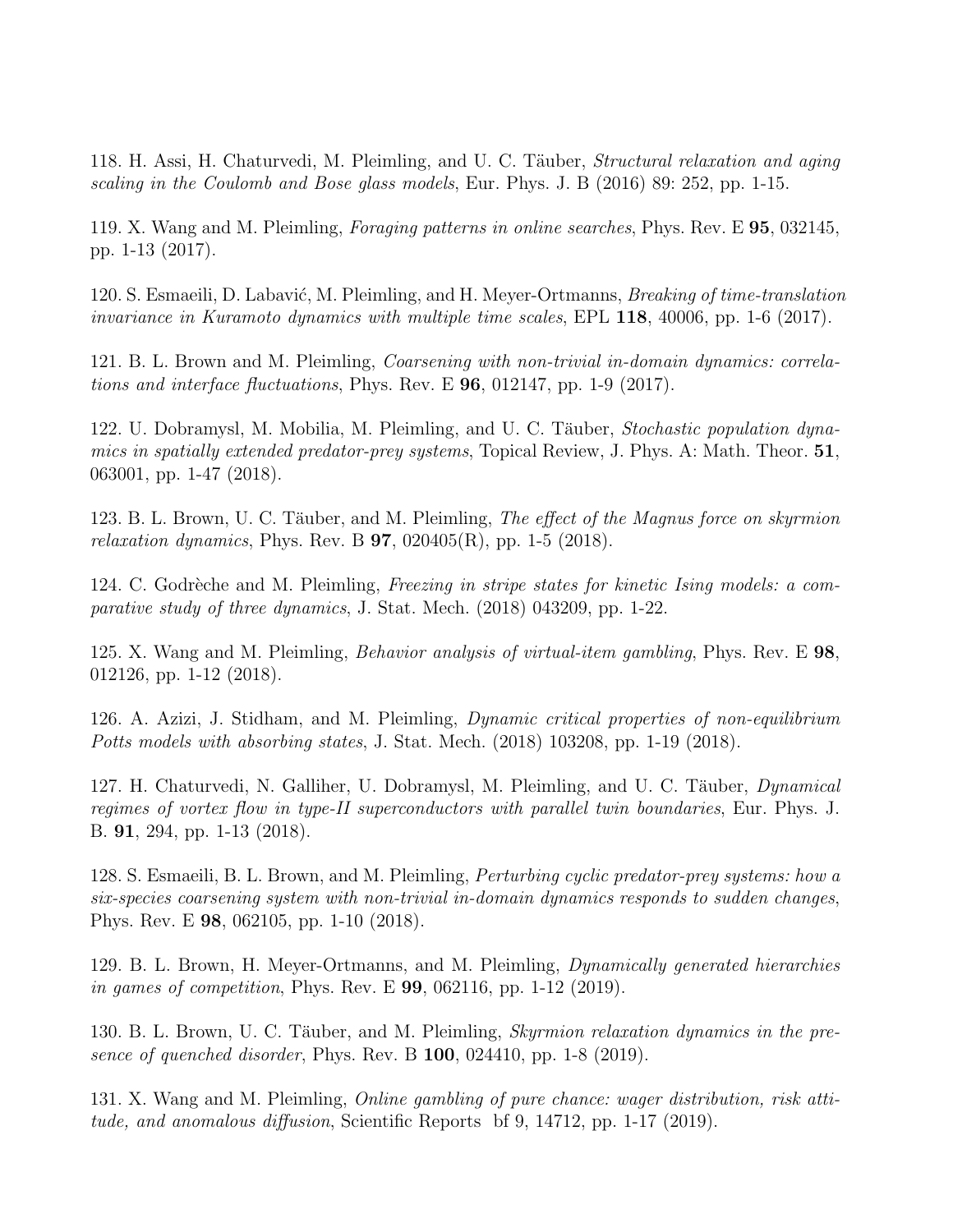132. R. Baker and M. Pleimling, The effect of habitats and fitness on species coexistence in systems with cyclic dominance, J. Theor. Biol.  $486, 110084$ , pp. 1-8 (2020).

133. H. Chaturvedi, U. Dobramysl, M. Pleimling, and U. C. Täuber, Critical scaling and aging near the flux-line-depinning transition, Phys. Rev. B 101, 024515, pp. 1-8 (2020).

134. Priyanka, U. C. Täuber, and M. Pleimling, Feedback control of surface roughness in a one-dimensional KPZ growth process, Phys. Rev. E  $101$ , 022101, pp. 1-8 (2020).

135. A. Azizi and M. Pleiling, Critical phenomena in presence of symmetric absorbing states: A microscopic model with tunable parameters, Phys. Rev. E 102, 022112, pp. 1-8 (2020).

136. J. Stidham and M. Pleimling, Late stages in the ordering of magnetic skyrmion lattices, Phys. Rev. B 102, 144434, pp. 1-8 (2020).

137. Priyanka, U. C. Täuber, and M. Pleimling, The role of the non-linearity in controlling the surface roughness in the one-dimensional Kardar-Parisi-Zhang growth process, J. Phys A: Math. Theor. **54**, 154002, pp. 1-18 (2021).

138. A. Azizi and M. Pleimling, A cautionary tale for machine learning generated configurations in presence of a conserved quantity, Scientific Reports 11, 6395, pp. 1-10 (2021).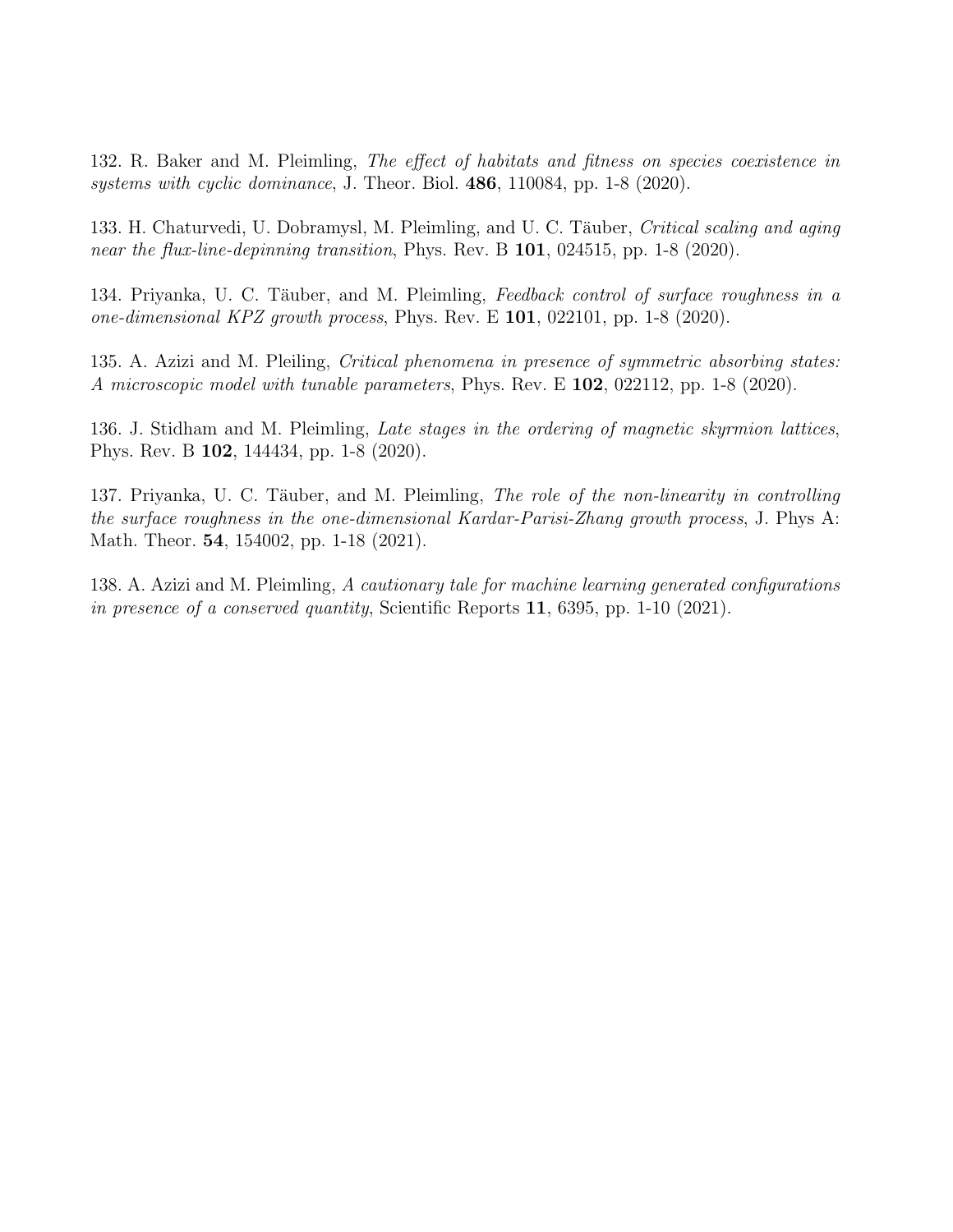## Books

1. M. Henkel, M. Pleimling, and R. Sanctuary (eds), Statistical Physics of Ageing Phenomena and the Glass Transition, Proceedings of the Summer School Ageing and the Glass Transition, Journal of Physics: Conference Series 40 (Institute of Physics, London, 2006).

2. M. Henkel, M. Pleimling, and R. Sanctuary (eds), Ageing and the Glass Transition, Springer Lecture Notes in Physics 716 (Springer, Heidelberg, 2007).

3. M. Henkel and M. Pleimling, Non-Equilibrium Phase Transitions: Volume 2: Ageing and Dynamical Scaling far from Equilibrium (Springer, Heidelberg, 2010)

## List of publications (not peer reviewed)

1. M. Pleimling, Phase transitions and conformal invariance, ftp.cordis.lu/pub/improving/docs/mcf proceedings paris.pdf .

2. A. Hüller and M. Pleimling, Comment on 'Efficient, multiple-range random walk algorithm to calculate the density of states' , cond-mat/0011379.

3. M. Pleimling, Lokales Skalenverhalten fern vom Gleichgewicht, Benutzer-Information Regionales Rechenzentrum Erlangen BI70, 16-17 (2003).

4. M. Henkel, A. Picone, M. Pleimling, and J. Unterberger, Local scale invariance and its applications to strongly anisotropic critical phenomena, in Mathematical Physics Frontiers, editor C. V. Benton, Nova Science (New York), 2004; cond-mat/0307649.

5. M. Pleimling, Dynamical scaling behaviour far from equilibrium, in NIC Symposium 2006 - Proceedings, editors G. Münster, D. Wolf and M. Kremer, NIC Series (Jülich), 227-234 (2006).

6. M. Henkel and M. Pleimling, Local scale-invariance in disordered systems, in Rugged Free Energy Landscapes: Common Computational Approaches in Spin Glasses, Structural Glasses and Biological Macromolecules, editor W. Janke, Lecture Notes in Physics 736, 107-146 (Springer, Berlin, 2008); cond-mat/0703466 (invited book chapter).

7. F. Baumann, M. Henkel, and M. Pleimling, Phase-ordering kinetics of two-dimensional disordered Ising models, arxiv:0709.3228.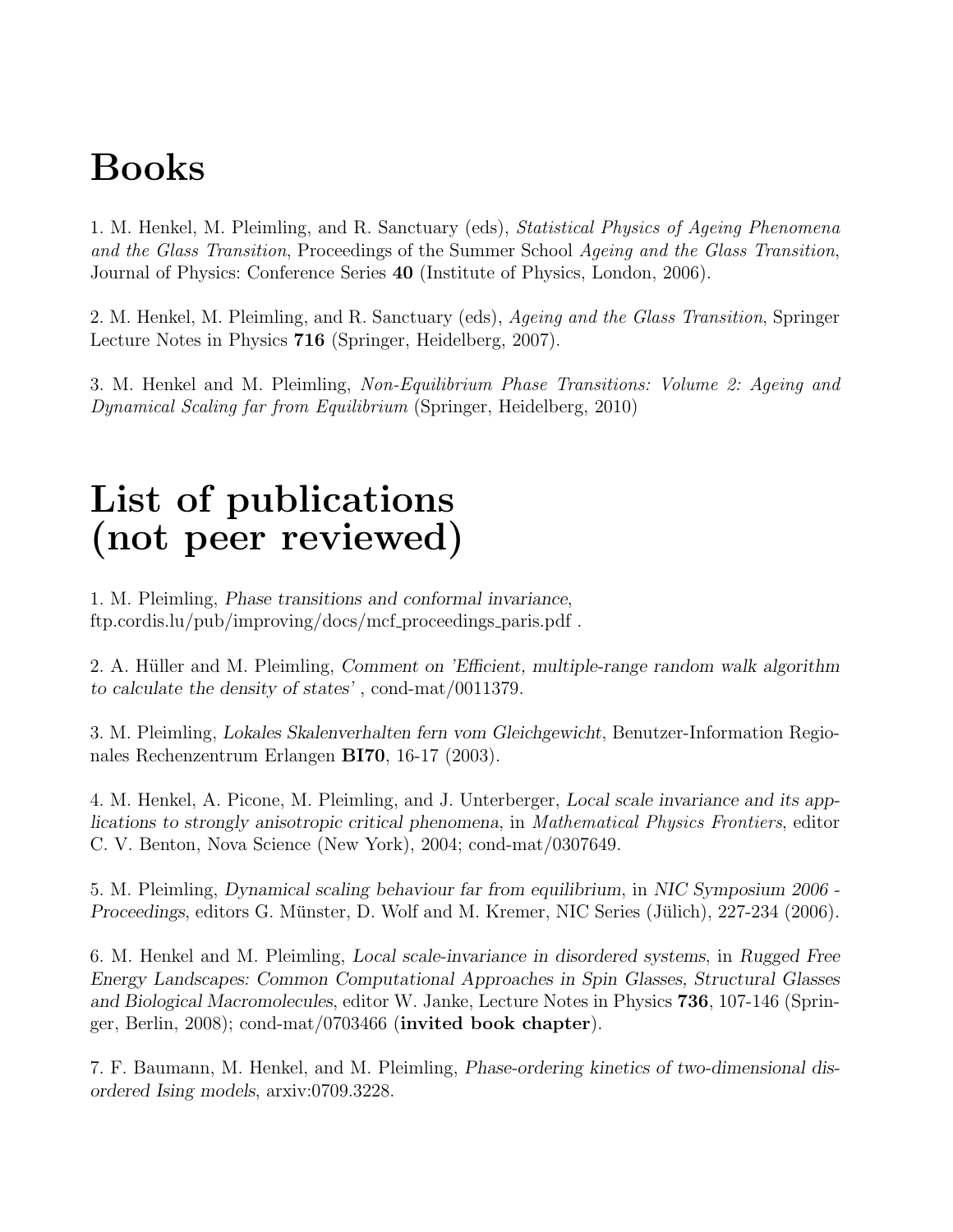8. S. Dorosz and M. Pleimling, Steady state and transient properties of reaction-diffusion systems, Physics Procedia 4, 107 (2010).

9. M. Pleimling, Out-of-equilibrium dynamical behavior of coarsening ferromagnets, Physics Procedia 9, 76 (2010).

10. D. Minic, M. Pleimling, and A. E. Staples, On the steady state distributions for turbulence, arXiv:1105.2941.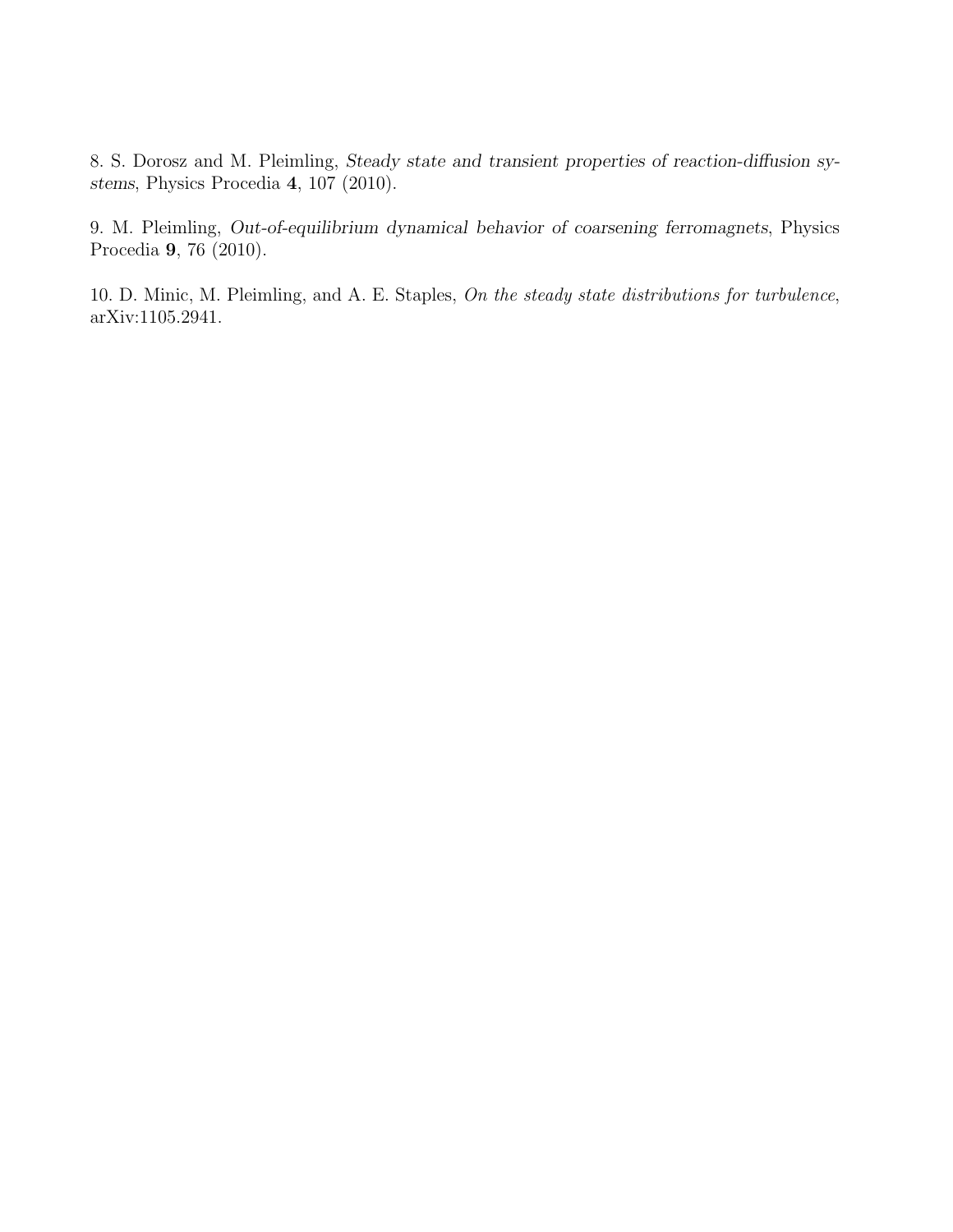## Invited talks

1. Doppelspinmodelle: Phasendiagramme, Strukturverzweigungen, Akkumulationspunkte und Ordnung der Phasenübergänge (Double spin models: phase diagrams, structure branchings, accumulation points and order of phase transitions), Seminar Inkommensurable Strukturen (Incommensurate Structures), Hünfeld/Germany, February 2 1994

2. From Crystal Structure to Phase Diagrams - pseudo spin models for modulated solids, Seminar Inkommensurable Strukturen der DPG und der Fakultät für Physik und Geowissenschaften (Abt. Physik Dielektrischer Festkörper) der Universität Leipzig, Erbenhausen/Germany, October 5 1995

3. Critical phenomena at perfect and non-perfect surfaces, Landelijk Seminarium Statistische Mechanica, Delft/Netherlands, December 12 1997

4. Critical phenomena at surfaces, edges, and corners, Université Henri Poincaré Nancy I, Nancy/France, December 11 1998

5. Kritisches Verhalten an Oberflächen mit Ecken und Kanten (Critical behavior of surfaces with edges and corners), Theorieseminar, Universität-Gesamthochschule Essen, Essen/Germany, April 22 1999

6. Spin–ordering in Ising metamagnets and in  $S=1$  anisotropic Heisenberg models with nondiagonal spin exchange, Graduiertenkolleg Struktur und Dynamik heterogener Systeme , Gerhard Mercator Universität Gesamthochschule Duisburg, Duisburg/Germany, May 11 1999

7. Kritisches Verhalten an Oberflächen mit Ecken und Kanten (Critical behavior of surfaces with edges and corners), Seminar zur Theoretischen Festkörperphysik, Friedrich-Alexander-Universität Erlangen-Nürnberg, Erlangen/Germany, June 8 1999

8. Kritisches Verhalten an Oberflächen mit Ecken und Kanten (Critical behavior of surfaces with edges and corners), Seminar über Probleme der Statistischen Mechanik, Freie Universität Berlin, Berlin/Germany, December 20 1999

9. Phase transitions and conformal invariance, 7th Workshop of Marie Curie Fellows, Paris/France, September 28 2000

10. Phase transitions at surfaces, edges, and corners, Europhysics Conference on Computational Physics, Aachen/Germany, September 5-8, 2001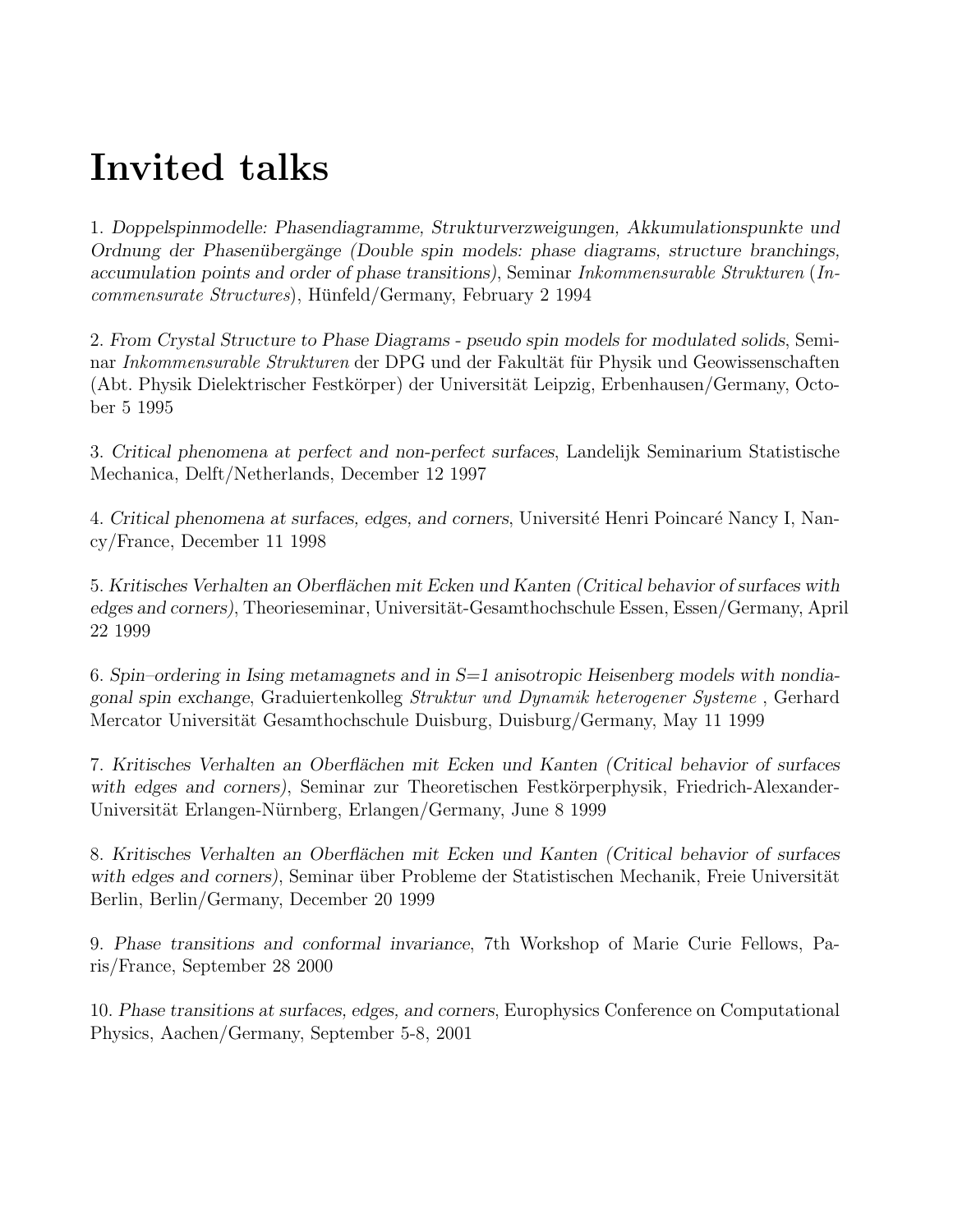11. Mikrokanonische Bestimmung kritischer Exponenten (Microcanonical determination of critical exponents, Cluster 2001, 268. WE-Heraeus-Seminar, Herzogenhorn/Germany, October 7-12 2001

12. Mikrokanonische Bestimmung kritischer Exponenten (Microcanonical determination of critical exponents), Seminar über Vielteilchenphysik, Friedrich-Alexander-Universität Erlangen-Nurnberg, Erlangen/Germany, November 8 2001 ¨

13. Phasenübergänge in begrenzten Geometrien (Phase transitions in confined geometries), Physikalisches Kolloquium, Friedrich-Alexander-Universität Erlangen-Nürnberg, Erlangen/Germany, December 10 2001

14. Anisotropic scaling and generalized conformal invariance at Lifshitz points, Workshop Statistical Physics of non-equilibrium and disordered systems , Nancy/France, May 29-31 2002

15. Systems with competing interactions: bulk and surface properties, Theorie-Kolloquium, Universität Halle-Wittenberg, Halle/Germany, June 12 2002

16. Konkurrierende Wechselwirkungen: dünne Filme, Oberflächen, Volumensysteme (Competing interactions: thin films, surfaces, bulk systems), Seminar Aktuelle Probleme der Theoretischen Physik, Universität-Gesamthochschule Essen, Essen/Germany, July 4 2002

17. Comportement critique dans le voisinage d'un point Lifchitz: systèmes infinis et semi-infinis  $(Critical behavior in the vicinity of Lifshitz points: infinite and semi-infinite systems)$ , Séminaire de Physique Théorique, Université Louis Pasteur Strasbourg, Strasbourg/France, September 22 2002

18. Altern in ferromagnetischen Spin-Modellen (Aging in ferromagnetic spin models), Seminar zur Theorie der kondensierten Materie, RWTH Aachen, Aachen/Germany, October 22 2002

19. L'invariance d'échelle locale et la cinétique de séparation de phases (Local scale invariance and the dynamics of phase separation),

Workshop Statistical Physics far from equilibrium and disordered systems 2003, Nancy/France, May 21-22 2003

20. Ageing phenomena in ferromagnets, Research Institute for Solid State Physics and Optics of the Hungarian Academy of Sciences, Budapest, Budapest/Hungary, October 13 2003

21. Ageing phenomena in ferromagnets, 4th NTZ-Workshop CompPhys03, Leipzig/Germany, December 5-6 2003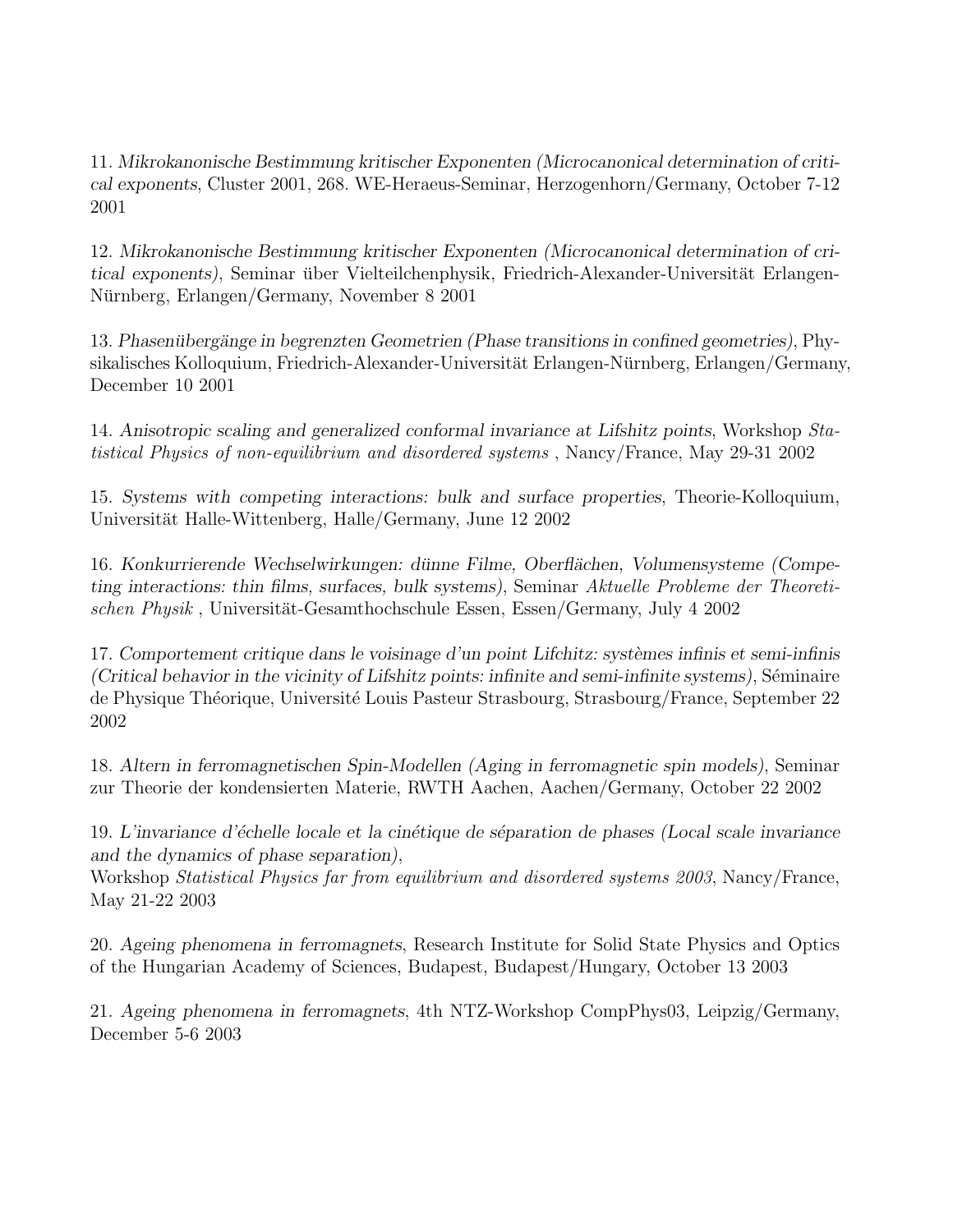22. Dynamique hors équilibre: les phénomènes de vieillissement et le comportement d'échelles dynamique (Out-of-equilibrium dynamics: aging phenomena and dynamical scaling behavior), Laboratoire de Physique Théorique et Modèles Statistiques, Université Paris-Sud, Orsay/France, May 4 2004

23. Out-of-equilibrium critical dynamics at surfaces, Workshop Statistical Physics of nonequilibrium and disordered systems , Nancy/France, May 26-28 2004

24. Ageing phenomena in non-equilibrium systems, LEILAT04 − 14th Workshop on Lattice Field Theory, Leipzig/Germany, June 3-5 2004

25. Ageing in the critical dynamics of spin glasses, Lenghtscales and Heterogeneous Dynamics in Glassy Materials HETER2004, Oxford/England, September 22-25 2004 (invited poster)

26. Out-of-equilibrium dynamical behaviour of ferromagnets, Max-Planck-Institut fur Metall- ¨ forschung Stuttgart, Stuttgart/Germany, October 28 2004

27. Microcanonical analysis of small systems, International Symposium on Structure and Dynamics of Heterogeneous Systems SDHS 2004, Duisburg/Germany, November 25-26 2004

28. Alterungsphänomene in Systemen fern vom Gleichgewicht (Aging phenomena far from equilibrium), Universität Leipzig, Leipzig/Germany, December 9 2004

29. Alterungsphänomene und dynamisches Skalenverhalten in Systemen fern vom Gleichgewicht (Aging phenomena and dynamical scaling in systems far from equilibrium), Universität Bielefeld, Bielefeld/Germany, November 10 2005

30. Cluster dissolution and reentrance in time: surprises in the short-time critical dynamics, 6th NTZ-Workshop CompPhys05, Leipzig/Germany, December 1-2 2005

31. Surface ageing phenomena, Isaac Newton Institute Workshop Relaxation Dynamics of Macroscopic Systems, Cambridge/England (invited poster), January 9-13 2006

32. Aging and dynamical scaling in nonequilibrium systems, Virginia Tech, Blacksburg/USA, February 17 2006

33. Ageing and dynamical scaling in nonequilibrium systems, Katholieke Universiteit Leuven, Leuven/Belgium, February 24 2006

34. Dynamical scaling behaviour far from equilibrium, NIC Symposium 2006, Jülich/Germany, March 1-2 2006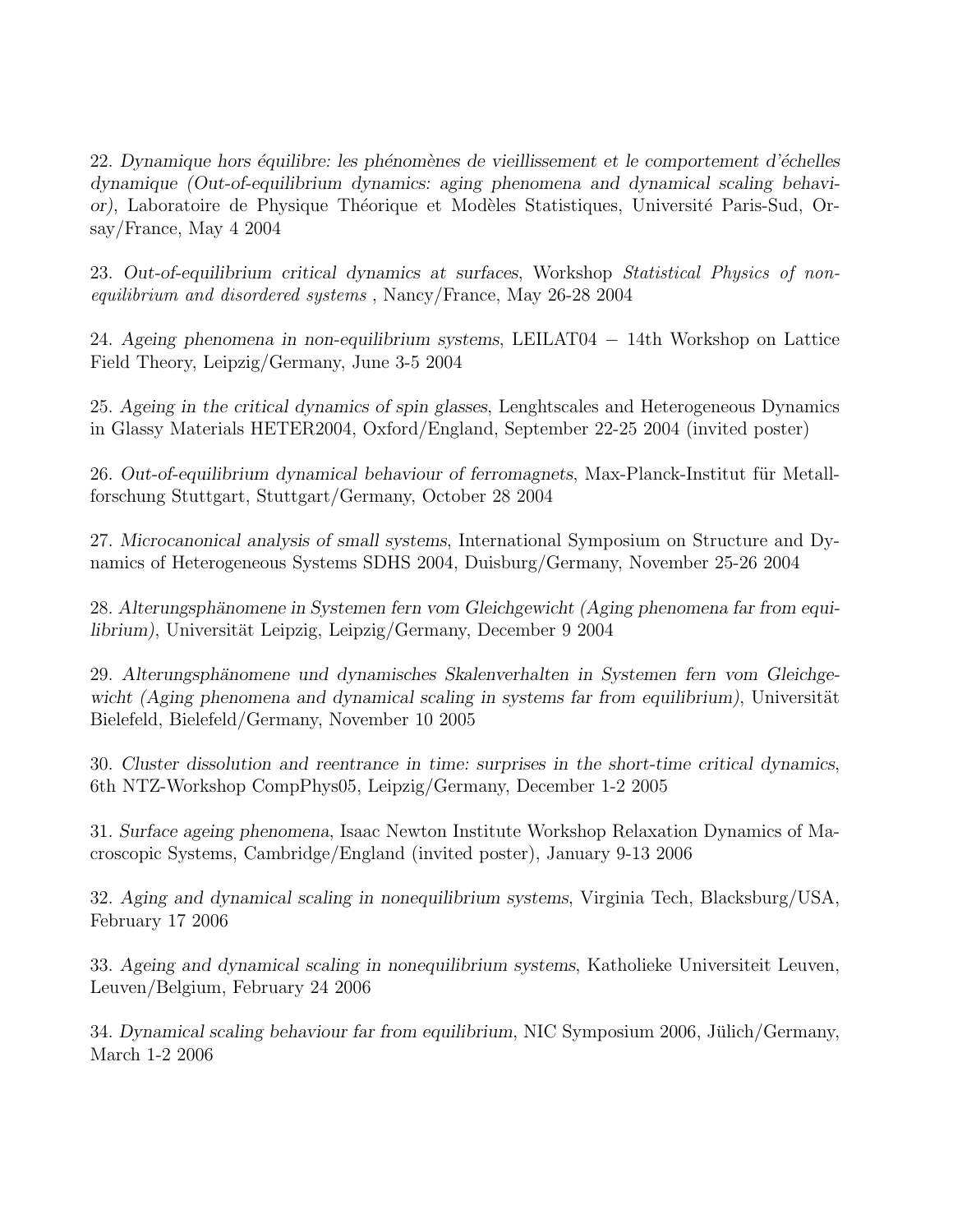35. Symmetry-based determination of space-time functions in nonequilibrium growth processes, International Workshop on Fluctuation and dissipation phenomena in driven systems far from equilibrium, Dresden/Germany, July 16-18 2007

36. Aging phenomena in magnetic systems, 2008 Spring Colloquium, Department of Physics and Astronomy, University of Nebraska, Lincoln, NE, February 7, 2008 invited by Prof. Christian Binek

37. Aging/Gravity duality, Particle, Nuclear & Astronomical Sciences Seminars, Virginia Tech, Blacksburg, VA, April 13, 2009

38. Aging phenomena in magnetic systems, Boulder School for Condensed Matter and Materials Physics - Nonequilibrium Statistical Mechanics: Fundamental Problems and Applications, Boulder, CO, July 6-24, 2009

39. Aging processes far from equilibrium, Physics Colloquium, Virginia Tech, Blacksburg, VA, September 11, 2009

40. Aging Processes Far From Equilibrium, Physics and Astronomy Seminar, Bucknell University, Lewisburg, PA, August 30, 2010

41. Cyclically competing species: deterministic trajectories and stochastic evolution, 78th Annual Meeting of the Southeastern Section of the American Physical Society, Roanoke, VA, October 19-22, 2011

42. Aging processes in materials far from equilibrium, Physics Seminar, University of Luxembourg, Luxembourg, December 16, 2011

43. Equilibrium and nonequilibrium properties of artificial antiferromagnets, Seminar on Condensed Matter Theory, Department of Physics, RWTH Aachen, Aachen, Germany, June 12, 2012

44. Aging processes in materials far from equilibrium, Seminar on Current Problems in Theoretical Physics, Department of Physics, Universität Duisburg-Essen, Duisburg, Germany, June 13, 2012

45. Stochastic models for predation-prey competition, 507. Wilhelm and Else Heraeus-Seminar From Ecological Webs to Smart Energy Grids: Efficient Organization in Complex Networks, Jacobs University Bremen, Bremen, Germany, June 18-22, 2012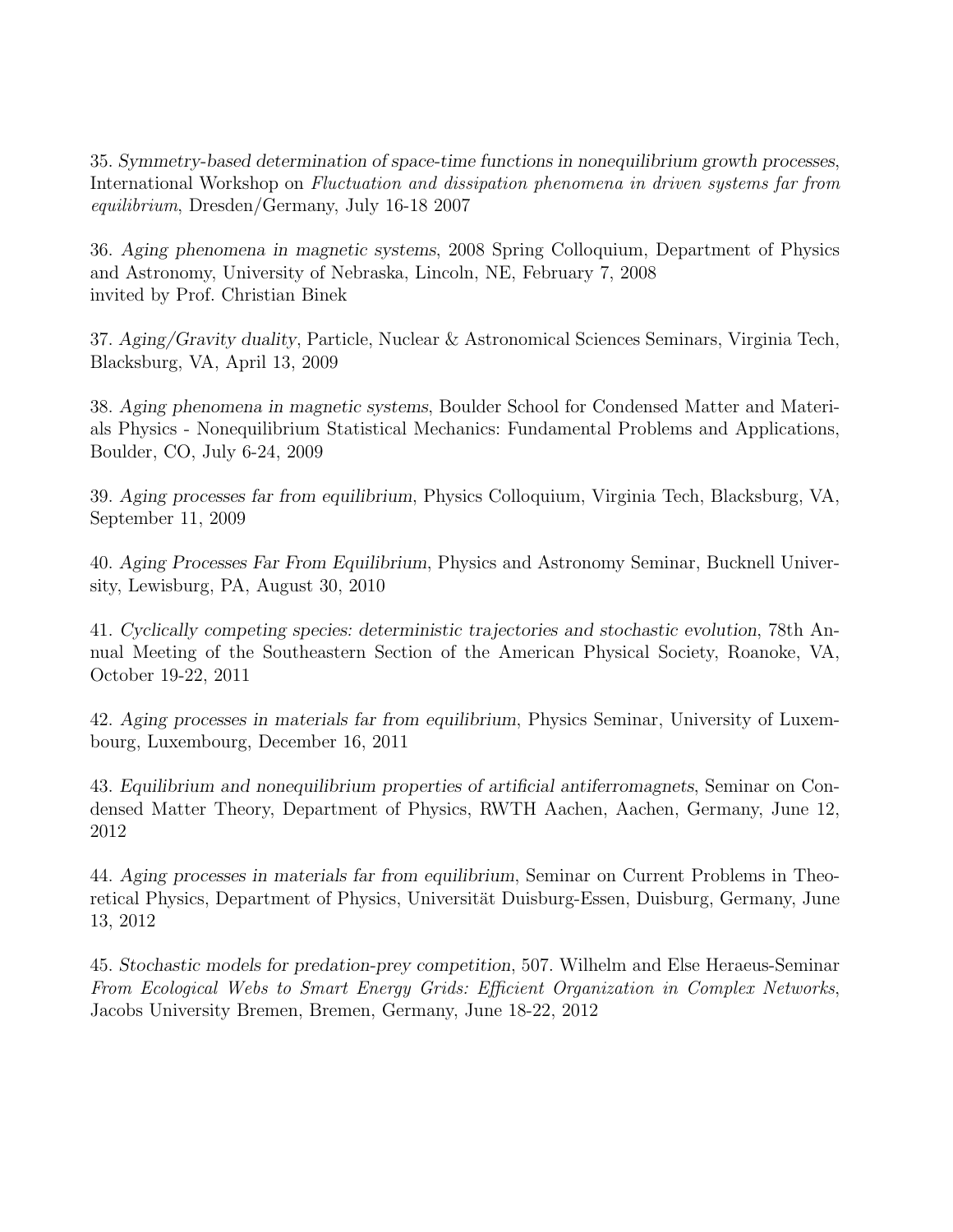46. Cyclically competing species: deterministic trajectories and stochastic evolution, 507. Wilhelm and Else Heraeus-Seminar From Ecological Webs to Smart Energy Grids: Efficient Organization in Complex Networks, Jacobs University Bremen, Bremen, Germany, June 18-22, 2012

47. Non-equilibrium relaxation and aging scaling of magnetic flux lines in disordered type-II superconductors, Theoretical Condensed Matter Physics Principal Investigators' Meeting 2012, Rockville, MD, August 19-22, 2012

48. Aging processes in disordered materials: High- $T_c$  superconductors and ferromagnets, 2013 March Meeting of the American Physical Society, Baltimore, MD, March 18-22, 2013

49. Stochastic predation-prey competition: biodiversity and species extinction, Seminar, Università di Salerno, Salerno, Italy, June 27, 2013

50. Aging processes in disordered materials: High- $T_c$  superconductors and ferromagnets, Comaruga 2013 − 9th International Workshop on Nanomagnetism and Superconductivity at the Nanoscale, Coma-ruga, Spain, July 1-5, 2013

51. Biodiversity and species extinction: the statistical physicist's point of view, Colloquium of the Department of Physics, Virginia Tech, Blacksburg, VA, October 11, 2013

52. Physical aging in disordered systems, Institute of Condensed Matter Theory Seminar at the University of Illinois in Urbana-Champaign, Urbana-Champaign, IL, March 31, 2014

53. Stochastic predation-prey competition: biodiversity and species extinction, Advances in Nonequilibrium Statistical Mechanics: large deviations and long-range correlations, extreme value statistics, anomalous transport and long-range interactions, Florence, Italy, May 5 - June 4, 2014 (talk given June 30, 2014).

54. Aging processes in disordered materials: High- $T_c$  superconductors and ferromagnets, XIX Convegno Nazionale di Fisica Statistica e dei Sistemi Complessi, Parma, Italy, June 25-27, 2014

55. Aging in coarsening systems with non-algebraic growth laws, 2015 March Meeting of the German Physical Society, Berlin, Germany, March 16-20, 2015

56. Virginia Tech's Academy of Integrated Science: Retooling Science for the 21st century, College of Science Distinguished Speaker Series, Rochester Institute of Technology (Rochester, NY, December 15, 2016)

57. An overview of the phenomenology of physical aging, International Conference on Biological Aging from the Perspective of Physics, Information Science, and Life Sciences, Bremen, Germany, July 16-20, 2018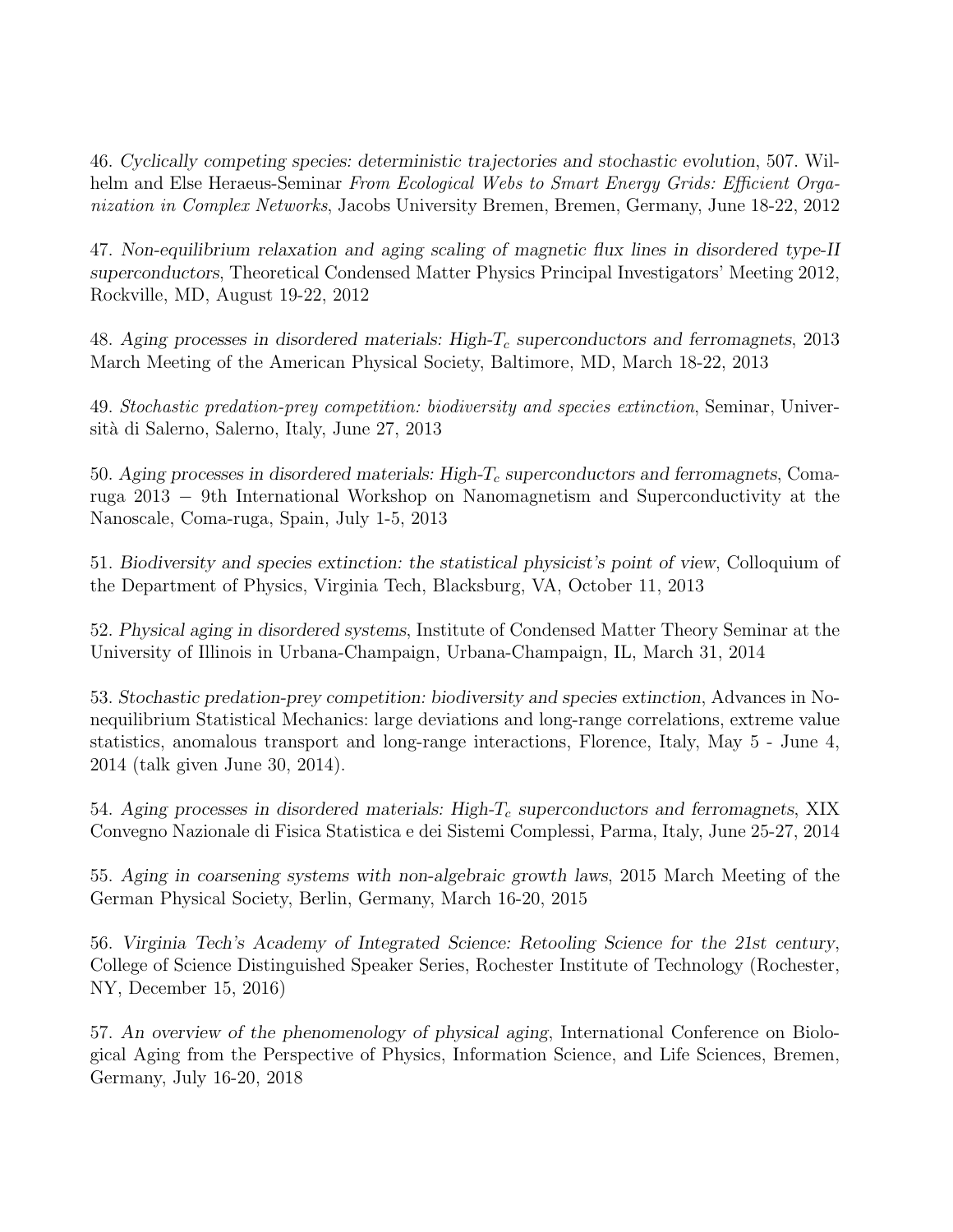58. Physical aging in materials: from vortex matter to skyrmion systems, International Conference on Biological Aging from the Perspective of Physics, Information Science, and Life Sciences, Bremen, Germany, July 16-20, 2018

59. Relaxation processes in systems of interacting skyrmions, 2018 Theoretical Condensed Matter Physics Principal Investigators' Meeting, U.S. Department of Energy, Gaithersburg, MD, August 14-16, 2018

60. Physical aging in systems with glassy-like dynamics: from vortex matter to skyrmion systems, 86th Annual Meeting of the APS Southeastern Section, Wrightsville Beach, NC, November 7-9, 2019

61. Dynamical phase transitions in the Ising ferromagnet: bulk and surface phase diagrams, International Webinar in Statistical Physics, Department of Physics, Presidency University (India), September 27, 2020

62. Ordering processes in skyrmion matter, Seminar in Statistical Physics, Coventry University, March 24, 2021

## Invited popular talks

1. Physik: Forschung und Forschungskooperation (Physics: research and research cooperation), Informationsveranstaltung für Gymnasialschüler, Universität Erlangen-Nürnberg, Erlangen/Germany, November 24 2004

2. Flocks of birds, cloud patterns, and all that - the physics of complex systems, Annual Sigma Pi Sigma (Honor Society of the Society of Physics Students) Induction Dinner of the Virginia Tech Chapter of Sigma Pi Sigma, April 8 2010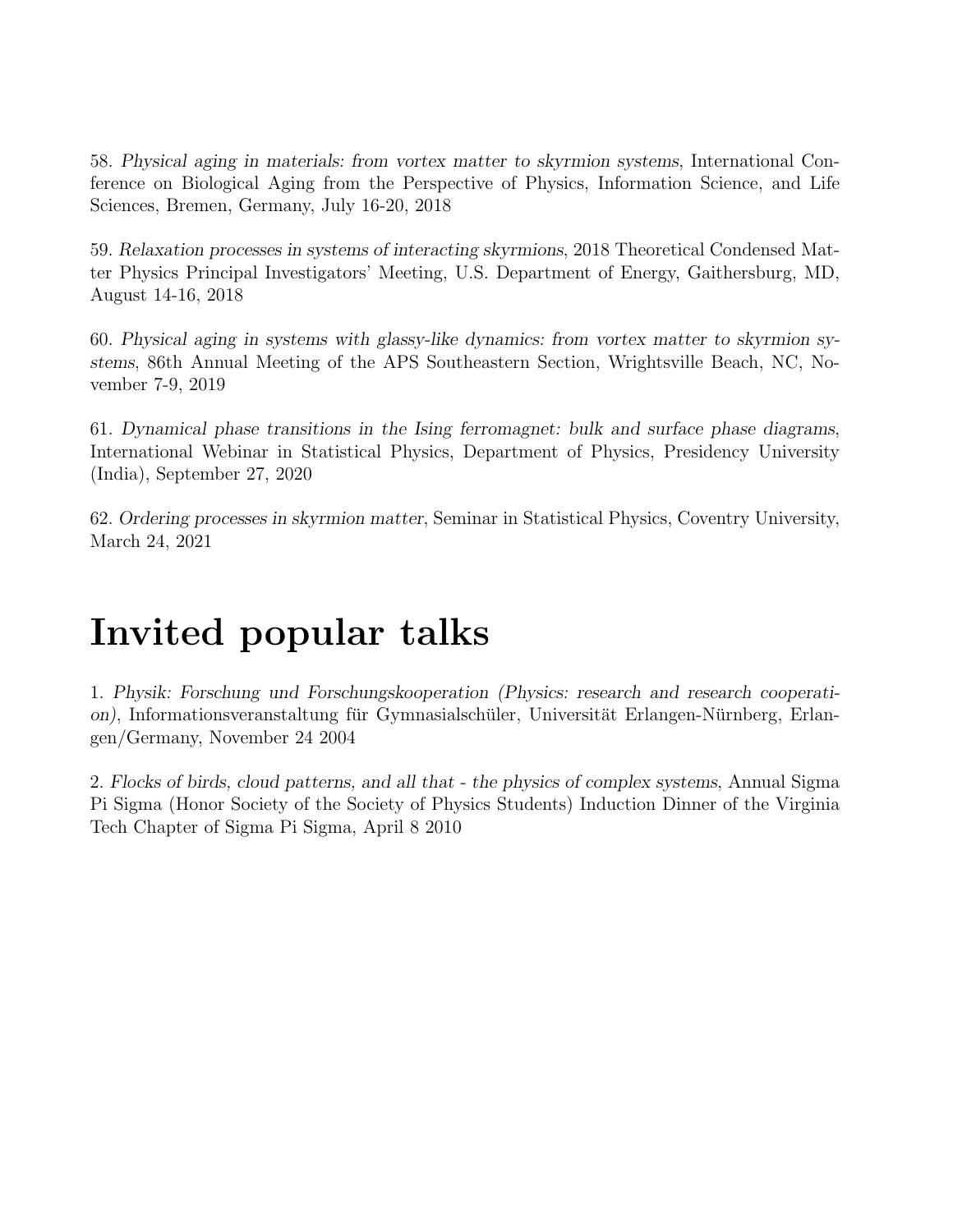## Posters and contributed talks

1. B. Neubert, M. Pleimling, Th. Tentrup, R. Siems, Polarization and p-T-phase diagram of BCCD: Interpretation in terms of frustrated Ising models (poster), 8th International Meeting on Ferroelectricity, Gaithersburg/USA, August 1993

2. B. Neubert, M. Pleimling, R. Siems, Ising-Modelle mit konkurrierenden Wechselwirkungen: Anwendung auf BCCD (Ising models with competing interactions: application to BCCD) (poster), DPG-Frühjahrstagung, Münster/Germany, March 1994, Verhandl. DPG 29, 1007 (1994)

3. M. Pleimling, R. Siems, Low temperature expansion of a Double Ising spin model (poster), 8th European Meeting on Ferroelectricity, Nijmegen/The Netherlands, July 1995

4. B. Neubert, M. Pleimling, R. Siems, Derivation of symmetry-based pseudo spin models for modulated materials (poster), 9th International Meeting on Ferroelectricity, Seoul/Korea, August 24-29 1997

5. B. Neubert, M. Pleimling, R. Siems, Ein Doppel-Ising-Spin (DIS)-Modell und Betainkalziumchloriddihydrat (BCCD): ,Interne' Ubergänge in modulierten Phasen (A double Ising spin (DIS) model and betaine calcium chloride dihydrate (BCCD): internal transitions in modulated phases) (talk), DPG-Fruhjahrstagung, Regensburg/Germany, March 23-27 1998, Verhandl. ¨ DPG (VI) 33, 669 (1998)

6. M. Pleimling, W. Selke, Critical phenomena at surfaces, edges, and corners (poster), Application of Field Theory to Statistical Physics: Soft Condensed Matter, Non-Equilibrium and Boundary Critical Phenomena (Satellite Meeting to STATPHYS 20), Bonn/Germany, July 15- 18 1998

7. M. Pleimling, B. Neubert, R. Siems, Properties of a frustrated Double Ising Spin Model (poster), STATPHYS 20, Paris/France, July 20-24 1998

8. M. Pleimling, W. Selke, Critical phenomena at surfaces, edges, and corners (poster), STAT-PHYS 20, Paris/France, July 20-24 1998

9. M. Pleimling, W. Selke, Phase transitions at surfaces, edges, and corners (poster), MECO 24, Lutherstadt Wittenberg/Germany, March 8-10 1999 10. M. Pleimling, W. Selke, Anomalous behaviour in the Metamagnet FeBr<sub>2</sub> (poster), MECO 24, Lutherstadt Wittenberg/Germany, March 8-10 1999

11. R. Siems, B. Neubert, M. Pleimling, Pseudo-spin description of modulated structures: atomistic basis, hierarchy of models, explicit results (poster), 9th European Meeting on Ferroelectricity, Prague/Czech Republic, July 12-16 1999

12. M. Pleimling, W. Selke, *Droplets in Ising models* (poster), MECO 25, Pont-à-Mousson/France, March 9-11 2000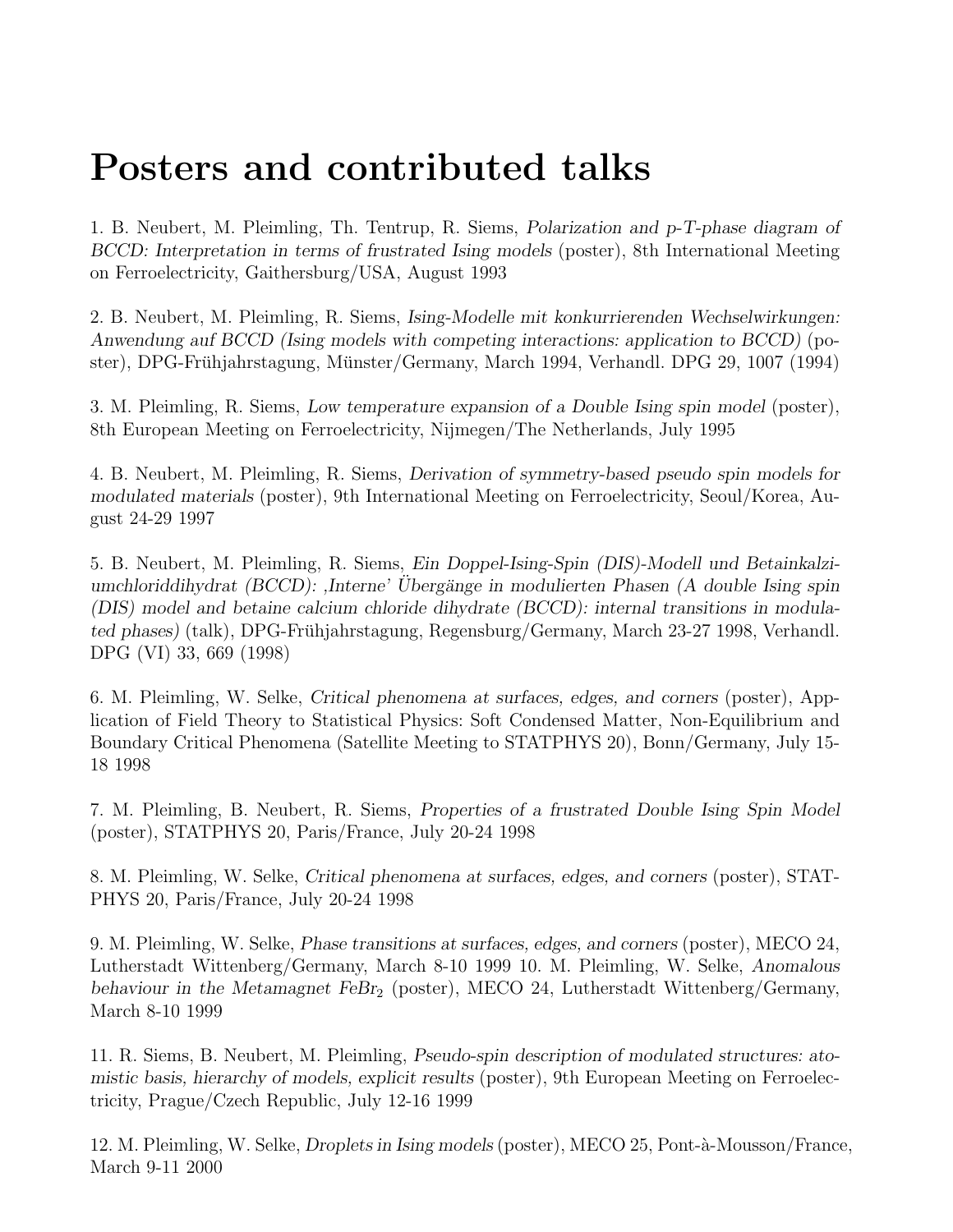13. M. Pleimling, W. Selke, Phasenübergänge im zweidimensionalen Ising-Modell mit konstanter Magnetisierung (Phase transitions in the two-dimensional Ising model with constant magnetization) (poster), DPG-Frühjahrstagung, Regensburg/Germany, March 27-31 2000

14. M. Pleimling, W. Selke, Kritische Phänomene an Ecken und Kanten (Critical phenomena in  $s$ ystems with edges and corners) (talk), DPG-Frühjahrstagung, Regensburg/Germany, March 27-31 2000

15. M. Pleimling, M. Henkel, Anisotropic scaling and generalized conformal invariance (poster), Dynamics Days 2001, Dresden/Germany, June 5-8 2001

16. M. Henkel, M. Pleimling, C. Godrèche, and J.-M. Luck, Aging and conformal invariance: exact form of the response functions (poster), Dynamics Days 2001, Dresden/Germany, June 5-8 2001

17. M. Pleimling, A. Hüller, *Microcanonical analysis of continuous phase transitions: efficient* algorithm and critical exponents (poster), Europhysics Conference on Computational Physics, Aachen/Germany, September 5-8 2001

18. M. Henkel, M. Pleimling, Anisotropic scaling and generalized conformal invariance at Lifshitz points (poster), Europhysics Conference on Computational Physics, Aachen/Germany, September 5-8 2001

19. M. Pleimling, M. Henkel, Anisotropic scaling and generalized conformal invariance (poster), MECO-27, Sopron/Hungary, March 7-9 2002

20. M. Pleimling, A. Hüller, *Mikrokanonische Bestimmung kritischer Exponenten (Microcanoni*cal determination of critical exponents) (poster), DPG-Frühjahrstagung, Regensburg/Germany, March 11-15 2002

21. M. Pleimling, M. Henkel, Neues vom ANNNI-Modell: Exponenten, konforme Invarianz und Oberflächen (News from the ANNNI model: exponents, conformal invariance, and surfaces) (talk), DPG-Fruhjahrstagung, Regensburg/Germany, March 11-15 2002 ¨

22. H. Behringer, M. Pleimling, A. Hüller, *Microcanonical analysis of classical spin systems* (poster), International Conference on Theoretical Physics, TH-2002, Paris/France, July 22-27 2002

23. M. Pleimling, M. Henkel, Anisotropic scaling and generalized conformal invariance (poster), International Conference on Theoretical Physics, TH-2002, Paris/France, July 22-27 2002

24. H. Behringer, M. Pleimling, A. Hüller, Critical exponents from a cluster molecular field approximation (poster), MECO-28, Saarbrucken/Germany, March 20-22 2003 ¨

25. M. Pleimling, Scaling of the magnetic linear response in phase-ordering kinetics (poster), MECO-28, Saarbrücken/Germany, March 20-22 2003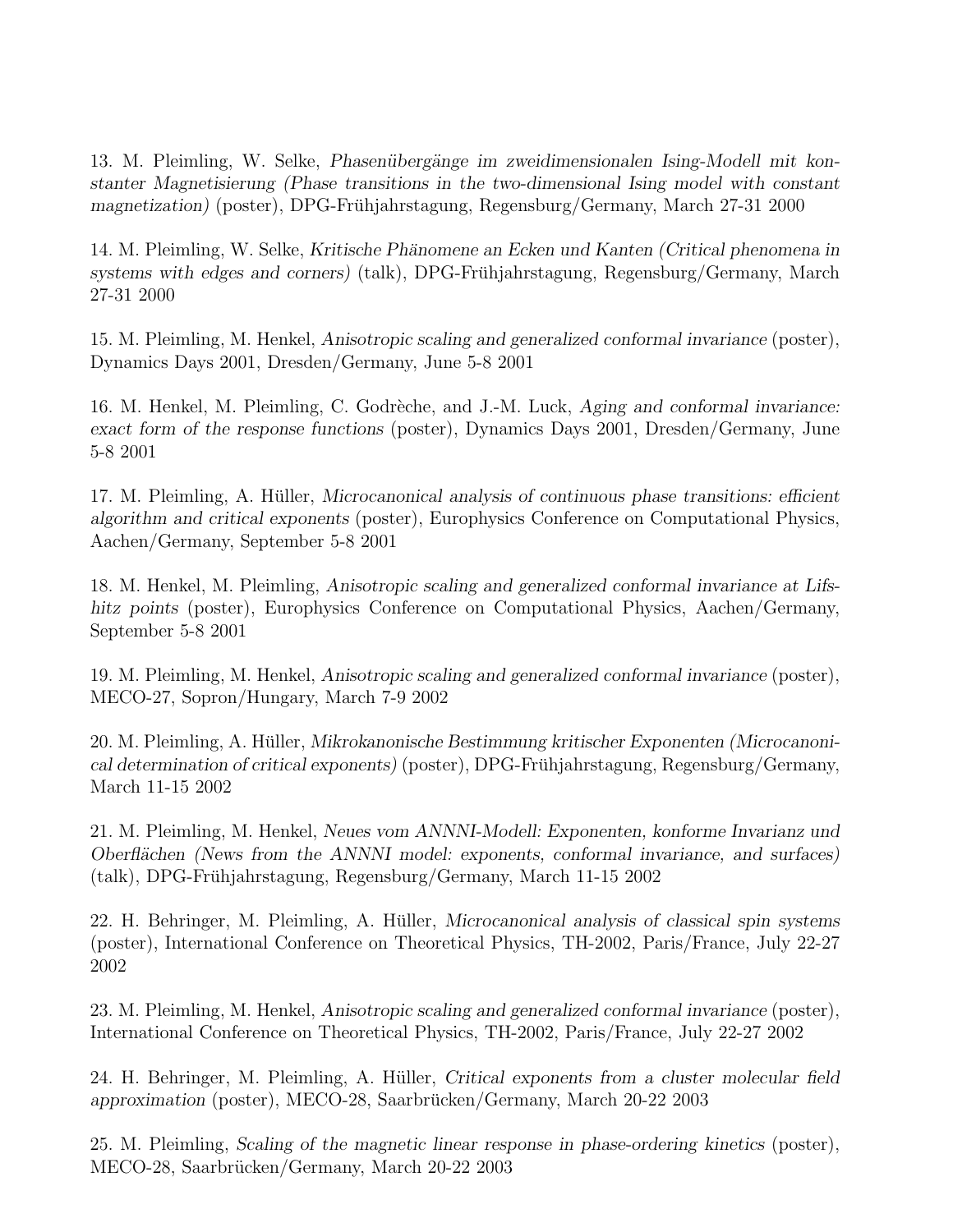26. M. Pleimling, W. Selke Phase diagrams of Ising films with competing interactions (poster), MECO-28, Saarbrücken/Germany, March 20-22 2003

27. M. Pleimling, M. Henkel, M. Paessens, Scaling of the magnetic linear response in phaseordering kinetics (talk), DPG-Fruhjahrstagung, Dresden/Germany, March 24-28 2003 ¨

28. H. Behringer, M. Pleimling, A. Hüller, Critical exponents from a cluster molecular field approximation (talk), DPG-Fruhjahrstagung, Dresden/Germany, March 24-28 2003 ¨

29. M. Pleimling, W. Selke, D. Catrein Spatially modulated magnetic structures in thin films (talk), DPG-Fruhjahrstagung, Dresden/Germany, March 24-28 2003 ¨

30. M. Pleimling, Local scale invariance as dynamical space-time symmetry in phase-ordering kinetics (poster), Non-Equilibrium Statistical Physics in Low Dimensions and Reaction Diffusion Systems NESPHY03, Dresden/Germany, September 22 - October 10 2003

31. M. Pleimling, F. Iglói, *Out-of-equilibrium critical dynamics at surfaces: Cluster dissolution* and non-algebraic correlations (talk), DPG-Frühjahrstagung, Regensburg/Germany, March 8-12 2004

32. A. Richter, M. Pleimling, A. Hüller, *Microcanonical entropy of classical spin systems with* a continuous symmetry (talk), DPG-Fruhjahrstagung, Regensburg/Germany, March 8-12 2004 ¨

33. M. Pleimling, F. Iglói, *Out-of-equilibrium critical dynamics at surfaces: Cluster dissoluti*on and non-algebraic correlations (poster), MECO-29, Bratislava/Slovakia, March 28 - April 1 2004

34. M. Pleimling, M. Henkel, *Dynamique hors équilibre: Les phénomènes de vieillissement et* le comportement d'échelles dynamique (Out-of-equilibrium dynamics: aging phenomena and dynamical scale invariance) (talk), Journées de la Matière Condensée 9, Nancy/France, August 30 - September 3 2004

35. M. Henkel, M. Paessens, M. Pleimling, Comportement d'échelle de la réponse linéaire dans des systèmes vieillissants sans désordre (Scaling behavior of the linear response in aging systems without disorder) (poster), Journées de la Matière Condensée 9, Nancy/France, August  $30$  -September 3 2004

36. M. Henkel, M. Pleimling, J. Unterberger, Lokale Skaleninvarianz in Alterungsphänomenen (Local scale invariance and aging phenomena) (talk), DPG-Frühjahrstagung, Berlin/Germany, March 4-9 2005

37. F. Baumann, M. Henkel, M. Pleimling, J. Richert, Ageing without detailed balance: The bosonic contact and pair-contact processes (poster), DPG-Frühjahrstagung, Dresden, March 27-31 2006

38. M. Pleimling, L. Környei, F. Iglói, Reentrance during nonequilibrium relaxation (talk), DPG-Fruhjahrstagung, Dresden, March 27-31 2006 ¨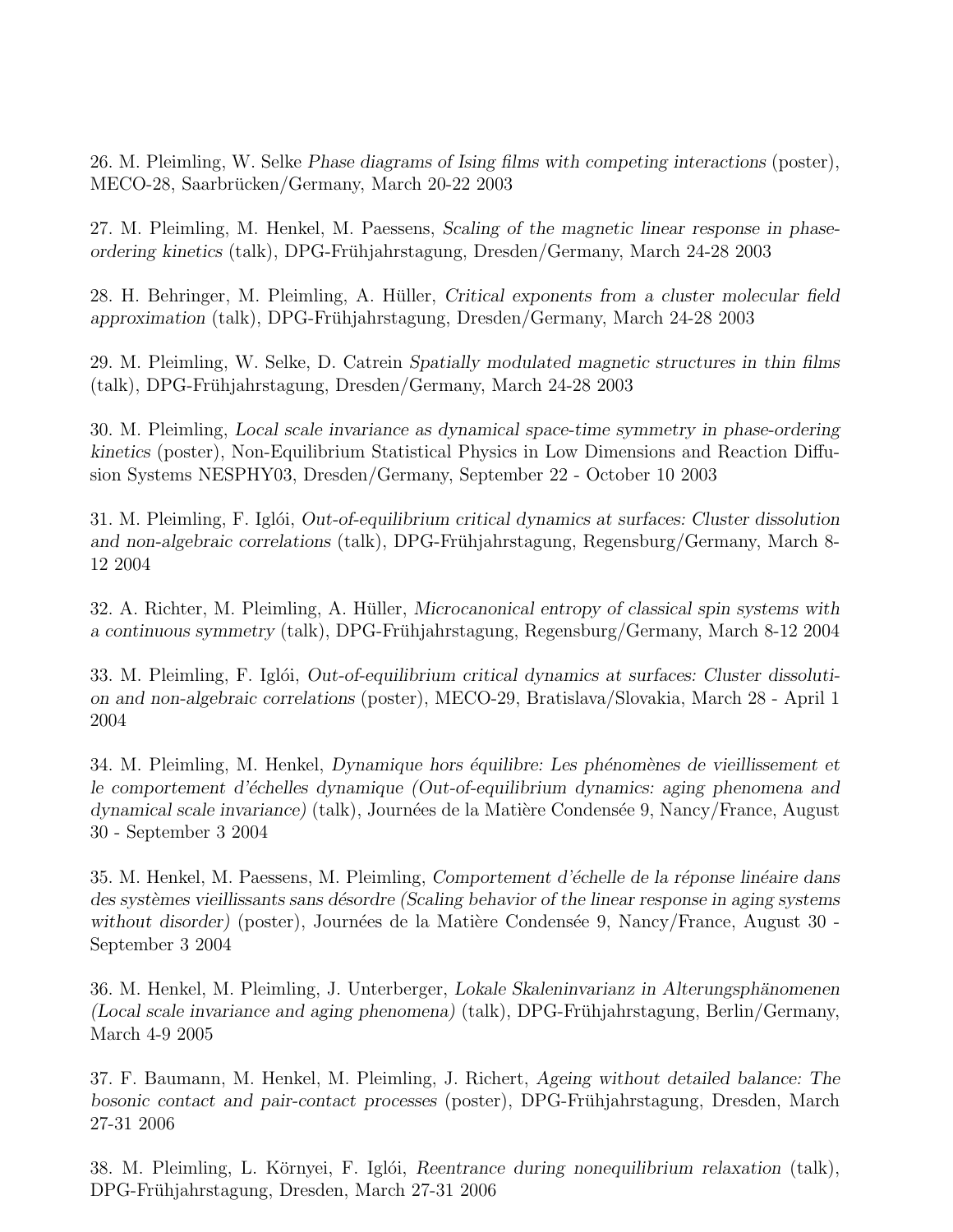39. M. Pleimling, M. Henkel, I. A. Campbell, Dynamic critical behaviour in Ising spin glasses (talk), DPG-Fruhjahrstagung, Dresden, March 27-31 2006 ¨

40. H. Behringer, M. Pleimling, Finite-size behaviour of the microcanonical specific heat (poster), DPG-Frühjahrstagung, Dresden, March 27-31 2006

41. M. Pleimling and M. Henkel, Aging in disordered magnets and local scale-invariance (talk), 96th Statistical Mechanics Conference, Rutgers University, December 17-19 2006

42. M. Pleimling, Out-of-equilibrium dynamical behavior of ferromagnets (talk), 20th Workshop on Recent Developments in Computer Simulational Studies in Condensed Matter Physics, Athens, GA, February 19-23 2007

43. M. Pleimling and M. Henkel, Aging in disordered magnets and local scale-invariance (talk), APS March Meeting 2007, Denver, Colorado, March 5-9 2007

44. F. Baumann and M. Pleimling, Out-of-equilibrium processes in confined geometries (talk), Spring Meeting of the German Physical Society, Regensburg/Germany (March 26-30, 2007)

45. F. Baumann and M. Pleimling, Le modèle sphérique semi-infini (talk), Séminaire de lécole doctorale EMMA 2007, Nancy/France (May 10, 2007)

46. F. Baumann, M. Henkel, M. Pleimling, and J. Richert, Ageing in the bosonic contact and pair-contact processes (talk), Workshop Statistical Physics and Low Dimensional Systems 2007, Nancy/France (May 23-25, 2007)

47. M. Pleimling, Ageing in disordered magnets (talk), Workshop Fluctuations and Scaling in Materials, StatPhys 23 Satellite Meeting, Todi/Italy, July 4-7 2007

48. F. Baumann, M. Henkel, M. Pleimling, and J. Richert, Ageing in reaction-diffusion systems (poster), StatPhys 23, Genova/Italy, July 9-13 2007

49. M. Pleimling, Symmetry-based determination of space-time functions in nonequilibrium growth processes (poster), StatPhys 23, Genova/Italy, July 9-13 2007

50. M. Henkel and M. Pleimling, Phase-ordering kinetics in disordered two-dimensional Ising models (talk), CompPhys07, Leipzig/Germany (November 29 December 1, 2007)

51. M. Pleimling, Nonequilibrium critical dynamics of the two-dimensional Ising model quenched from a correlated initial state (talk), 98th Statistical Mechanics Meeting, Rutgers University, December 16-18 2007

52. V. Elgart and M. Pleimling, Aging Processes in reversible diffusion-limited reactions (talk), 2008 APS March Meeting, New Orleans, LA, March 10-14, 2008

53. M. Henkel and M. Pleimling, Ageing phenomena in the disordered Ising model (talk), ME-CO 33, Wels-Puchberg/Austria, April 14-16, 2008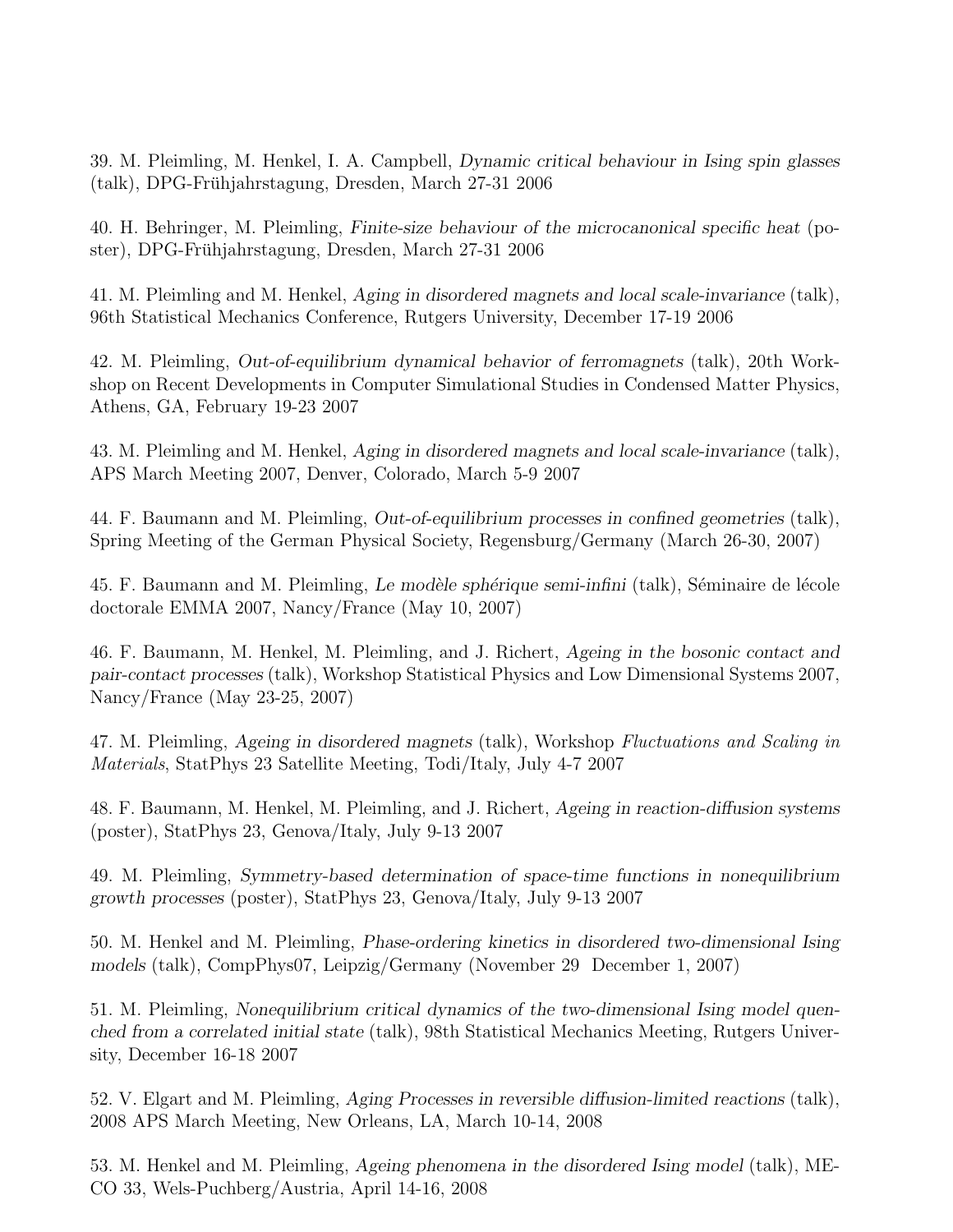54. S. Dorosz and M. Pleimling, Nonequilibrium relations in reaction-diffusion systems (poster), International Symposium Complexity in Materials far from Equilibrium, Blacksburg, VA, May 14-16, 2008

55. V. Elgart and M. Pleimling, Aging Processes in reversible diffusion-limited reactions (poster), International Symposium Complexity in Materials far from Equilibrium, Blacksburg, VA, May 14-16, 2008

56. M. Henkel and M. Pleimling, Hidden dynamical symmetries in ageing phenomena (talk), Third Kias Conference on Statistical Physics Nonequilibrium Statistical Physics of Complex Systems, Seoul, Korea, July 1-4, 2008 57. F. Iglói and M. Pleimling, Nonequilibrium critical dynamics of the two-dimensional Ising model quenched from a correlated initial state (talk), CompPhys08 - 9th NTZ-Workshop on New Developments in Computational Physics, Leipzig/Germany, November 27-29, 2008

58. S. Dorosz and M. Pleimling, Fluctuation ratios in the absence of microscopic time reversibility (talk), Mini Workshop on Non-equilibrium Statistical Mechanics: a bridge from physics to biology, Blacksburg, VA, December 11, 2008

59. Y.-L. Chou and M. Pleimling, Nonequilibrium growth processes with temperature dependent diffusion (talk), Mini Workshop on Non-equilibrium Statistical Mechanics: a bridge from physics to biology, Blacksburg, VA, December 11, 2008

60. S. Dorosz and M. Pleimling, Non reversible dynamics and the detailed fluctuation theorem (talk), 100th Statistical Mechanics Conference, Rutgers University, New Brunswick, NJ, December 13-18, 2008

61. Y.-L. Chou and M. Pleimling, Deposition model with temperature dependent diffusion (talk), 100th Statistical Mechanics Conference, Rutgers University, New Brunswick, NJ, December 13-18, 2008

62. S. Dorosz and M. Pleimling, Fluctuation ratios in the absence of microscopic time reversibility (poster), Many-body systems far from equilibrium: Fluctuations, slow dynamics and long-range interactions International Seminar, Dresden/Germany, February 16-27, 2009

63. T. Mukherjee, M. Pleimling, and Ch. Binek, Aging in Co/Cr superlattices (talk), 2009 APS March Meeting, Pittsburgh, PA, March 16-20, 2009

64. N. Afzal and M. Pleimling, Response of a simple dynamical network to stress or strain (poster), 2009 APS March Meeting, Pittsburgh, PA, March 16-20, 2009

65. S. Dorosz and M. Pleimling, Fluctuation ratios in reaction-diffusion systems (talk), 2009 APS March Meeting, Pittsburgh, PA, March 16-20, 2009

66. Y.-L. Chou and M. Pleimling, A deposition model with temperature dependent diffusion (talk), 2009 APS March Meeting, Pittsburgh, PA, March 16-20, 2009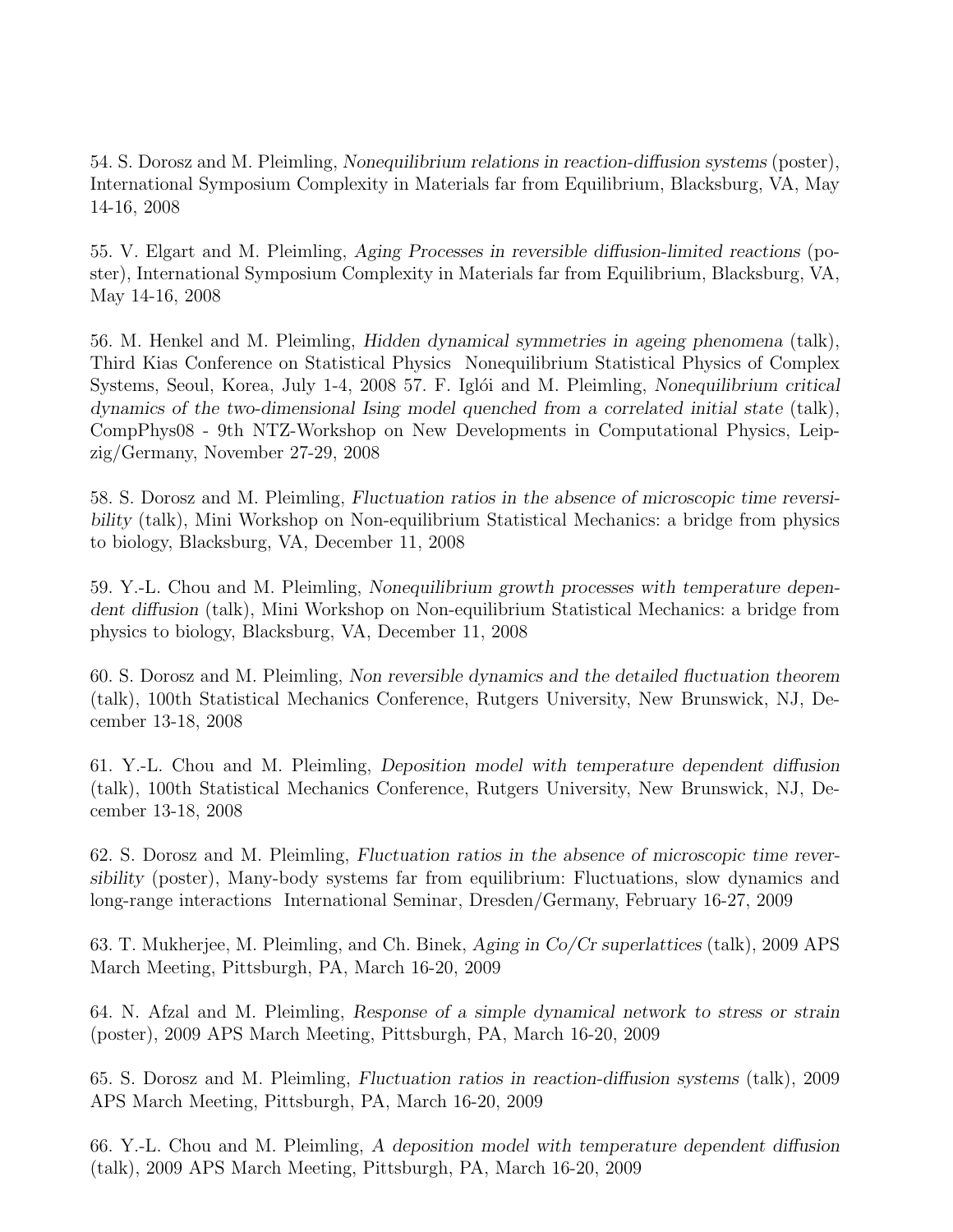67. S. Dorosz and M. Pleimling, Systems far from equilibrium (talk), 25th Annual GSA Research Symposium 2009, Blacksburg, VA, March 25, 2009

68. N. Afzal and M. Pleimling, Stochastic model for cytoskeleton dynamics (poster), 25th Annual GSA Research Symposium 2009, Blacksburg, VA, March 25, 2009

69. S. Dorosz and M. Pleimling, Fluctuation ratios in the absence of microscopic time reversibility (talk), 2009 Boulder School for Condensed Matter and Material Physics: Nonequilibrium Statistical Mechanics − Fundamental Problems and Applications, Boulder, CO, July 6-24, 2009

70. M. Henkel and M. Pleimling, Non-markovian global persistence in phase-ordering kinetics (talk), CompPhys09 (Leipzig, Germany) November 26-29, 2009

71. R. K. P. Zia, M. Pleimling, and B. Schmittmann, Convection cells driven by spontaneous symmetry breaking (talk), 102th Statistical Mechanics Conference, Rutgers University, New Brunswick, NJ, December 13-15, 2009

72. M. Pleimling, Characterizing steady state and transient properties of reaction-diffusion systems (talk), 23rd Annual Workshop of the Center for Simulational Physics - Recent Developments in Computer Simulation Studies in Condensed Matter Physics, University of Georgia, Athens, GA, February 22-26, 2010

73. Y.-L. Chou, M. Pleimling, and R. K. P. Zia, Changing growth conditions during surface growth (talk), 2010 APS March Meeting, Portland, OR, March 15-19, 2010

74. S. Venkat and M. Pleimling, Effects of particle mobility in one-dimensional rock-paperscissors games (talk), 2010 APS March Meeting, Portland, OR, March 15-19, 2010

75. M. Pleimling, B. Schmittmann, and R. K. P. Zia, Convection cells driven by spontaneous symmetry breaking (talk), 2010 APS March Meeting, Portland, OR, March 15-19, 2010

76. T. Mukherjee, M. Pleimling, and Ch. Binek, Aging in magnetic superlattices (talk), 2010 APS March Meeting, Portland, OR, March 15-19, 2010

77. M. Kastner and M. Pleimling, Microcanonical phase diagrams of short-range ferromagnets (talk), DPG-Fruhjahrstagung, Regensburg/Germany, March 21-26, 2010 ¨

78. T. Mukherjee, M. Pleimling, and Ch. Binek, Aging in magnetic superlattices (talk), Spring Meeting of the Nebraska Academy of Sciences, Chadron, NE, May 14-16, 2010

79. D. Linford, M. Pleimling, and R. K. P. Zia, Discontinuous transitions in a two-lane model (ABC model) of transport (talk), First WLVT Research Symposium: Applications of Statistical Mechanics to Far-from Equilibrium and Biological Systems, Washington and Lee University, Lexington, VA, June 22, 2010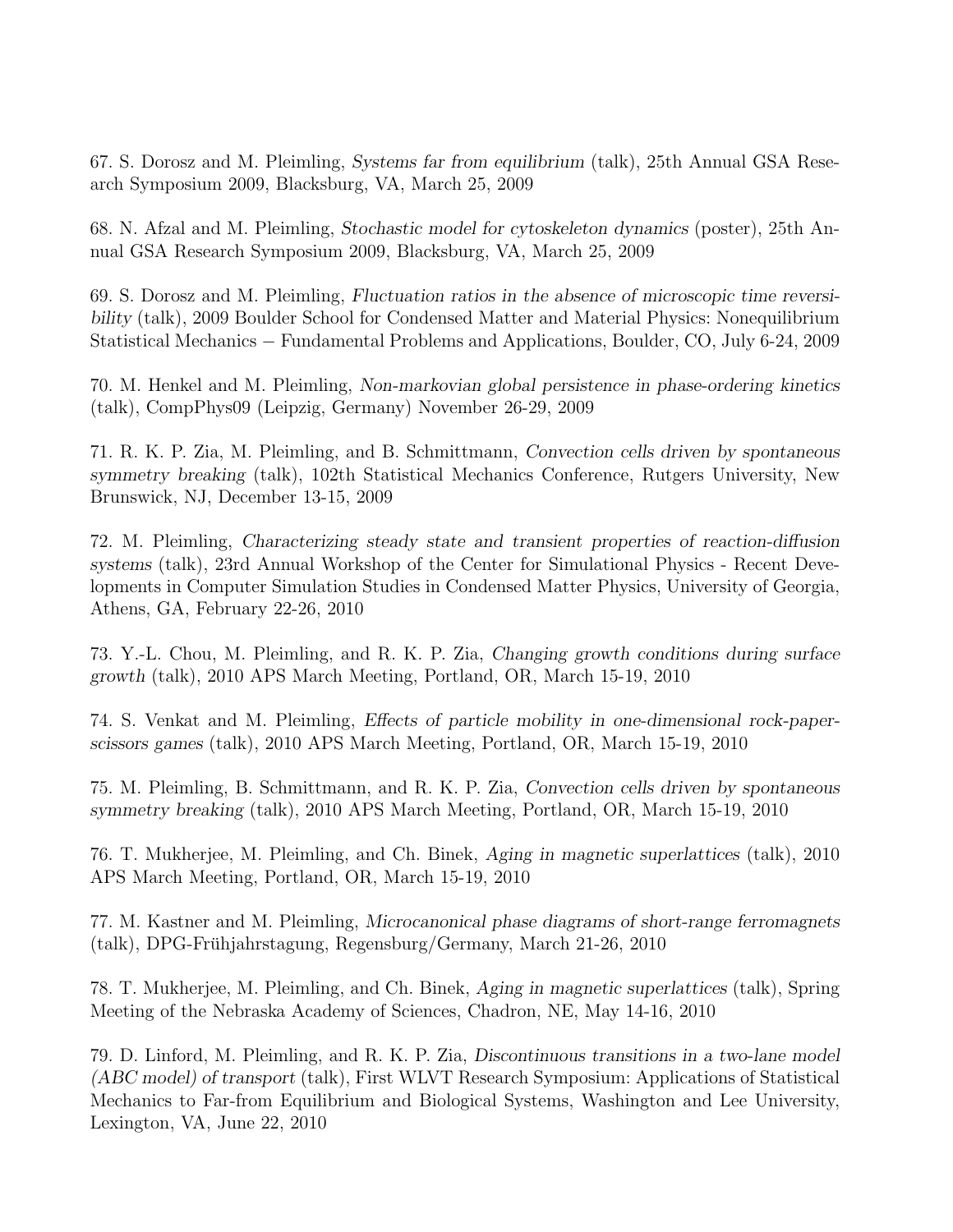80. C. H. Durney, S. O. Case, M. Pleimling, and R. K. P. Zia, Survival of the weakest or not? Variety of outcomes in a system of four species competing with cyclic dynamics (talk), First WLVT Research Symposium: Applications of Statistical Mechanics to Far-from Equilibrium and Biological Systems, Washington and Lee University, Lexington, VA, June 22, 2010

81. N. Afzal and M. Pleimling, Towards a study of the time-dependent response of the cytoskeleton, Complex Driven Systems: From Statistical Physics to the Life Sciences, Blacksburg, VA, October 1-3, 2010

82. H. Park and M. Pleimling, Aging in coarsening diluted ferromagnets, Complex Driven Systems: From Statistical Physics to the Life Sciences, Blacksburg, VA, October 1-3, 2010

83. M. T. Shimer, M. Pleimling, and U. C. Täuber, Nonequilibrium relaxation and scaling properties of the two-dimensional Coulomb glass in the aging regime, Complex Driven Systems: From Statistical Physics to the Life Sciences, Blacksburg, VA, October 1-3, 2010

84. D. ben-Avraham, S. Dorosz, and M. Pleimling, Realm of validity of the fluctuation theorem (talk), Complex Driven Systems: From Statistical Physics to the Life Sciences, Blacksburg, VA, October 1-3, 2010

85. R. K. P. Zia, C. H. Durney, S. O. Case, and M. Pleimling, Four species in cyclic competition (talk), 104th Statistical Mechanics Meeting, Rutgers University, New Brunswick, NJ, December 19-21, 2010

86. C. H. Durney, S. O. Case, M. Pleimling, and R. K. P. Zia, Mean field theory predictions for four species in cyclic competition (talk), 104th Statistical Mechanics Meeting, Rutgers University, New Brunswick, NJ, December 19-21, 2010

87. S. O. Case, M. Pleimling, R. K. P. Zia, and C. H. Durney, Surprises from simulations of four species in cyclic competition (talk), 104th Statistical Mechanics Meeting, Rutgers University, New Brunswick, NJ, December 19-21, 2010

88. S. O. Case, C. H. Durney, M. Pleimling, and R. K. P. Zia, Cyclic competition of four species: mean field theory and stochastic evolution (talk), Second Annual Southeast Conference for Undergraduate Women in Physics, North Carolina State University, January 14-16, 2011

89. N. Afzal and M. Pleimling, Towards a study of the time-dependent response of the cytoskeleton (poster), Gordon Research Conference: Stochastic Physics in Biology, Ventura, CA, January 23-28, 2011

90. S. Dorosz and M. Pleimling, Entropy production in the non-equilibrium steady states of interacting many-body systems (talk), Simple Models for Complex Systems, 47th Winter School of Theoretical Physics, Ladek Zdroj, Poland, February 7-12, 2011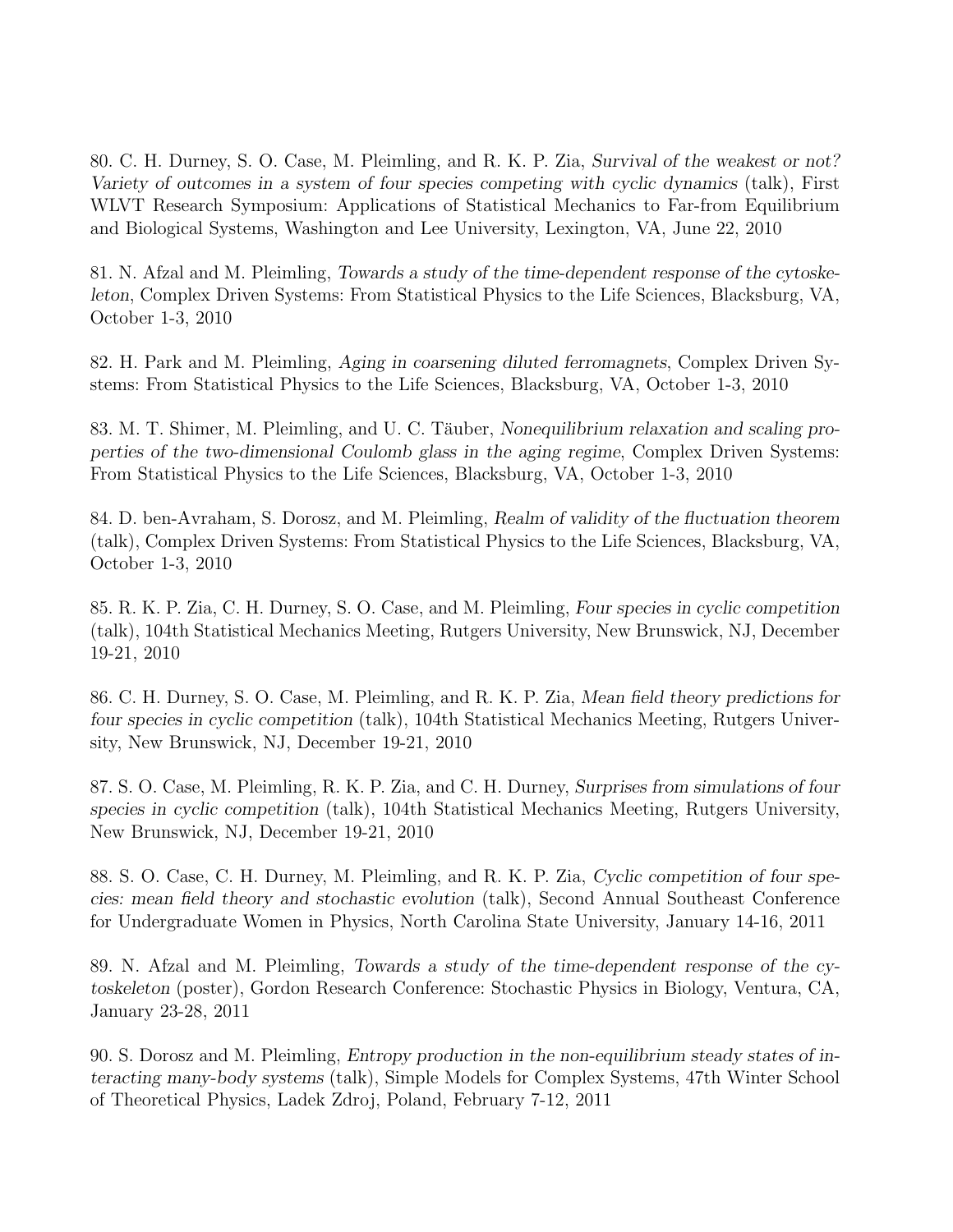91. H. Park and M. Pleimling, Aging in coarsening ferromagnets with site and bond disorder (talk), 2011 APS March Meeting, Dallas, TX, March 21-25, 2011

92. M. Pleimling, F. Iglói, and L. Turban, Nonequilibrium phase transition in a driven Potts model with friction (talk), 2011 APPS March Meeting, Dallas, TX, March 21-25, 2011

93. C. H. Durney, S. O. Case, M. Pleimling, and R. K. P. Zia, Mean-field theory of four species in cyclic competition (talk), 2011 APS March Meeting, Dallas, TX, March 21-25, 2011

94. S. O. Case, C. H. Durney, M. Pleimling, and R. K. P. Zia, Stochastic evolution of four species in cyclic competition: exact and simulation results (talk), 2011 APS March Meeting, Dallas, TX, March 21-25, 2011

95. N. Afzal and M. Pleimling, Time-dependent mechanical response of a network model for the cytoskeleton (talk), 2011 APS March Meeting, Dallas, TX, March 21-25, 2011

96. M. T. Shimer, U. C. Täuber, and M. Pleimling, Nonequilibrium relaxation and aging scaling properties of the Coulomb glass (talk), 2011 APS March Meeting, Dallas, TX, March 21-25, 2011

97. C. H. Durney, S. O. Case, M. Pleimling, and R. K. P. Zia, Mean-field theory of four species in cyclic competition (talk), Virginia Tech 9th Undergraduate Research and Prospective Graduate Student Conference, Blacksburg, VA, April 15, 2011

98. S. O. Case, C. H. Durney, M. Pleimling, and R. K. P. Zia, Stochastic evolution of four species in cyclic competition: exact and simulation results (talk), Virginia Tech 9th Undergraduate Research and Prospective Graduate Student Conference, Blacksburg, VA, April 15, 2011

99. U. Dobramysl, M. Pleimling, and U. C. Täuber, Vortex dynamics in disordered type II superconductors (talk), Second WVLT Research Symposium: Applications of Statistical Physics to Far-from Equilibrium and Biological Systems, Lexington, VA, July 26, 2011

100. N. Afzal and M. Pleimling, Time dependent mechanical response of the cytoskeleton (talk), Second WVLT Research Symposium: Applications of Statistical Physics to Far-from Equilibrium and Biological Systems, Lexington, VA, July 26, 2011

101. C. H. Durney, S. O. Case, M. Pleimling, and R. K. P. Zia, Cyclic Competition of four species: deterministic trajectories and stochastic results (talk), Second WVLT Research Symposium: Applications of Statistical Physics to Far-from Equilibrium and Biological Systems, Lexington, VA, July 26, 2011

102. L. Li and M. Pleimling, Phase transitions of the two-dimensional Ising model in contact with two heat baths (talk), Second WVLT Research Symposium: Applications of Statistical Physics to Far-from Equilibrium and Biological Systems, Lexington, VA, July 26, 2011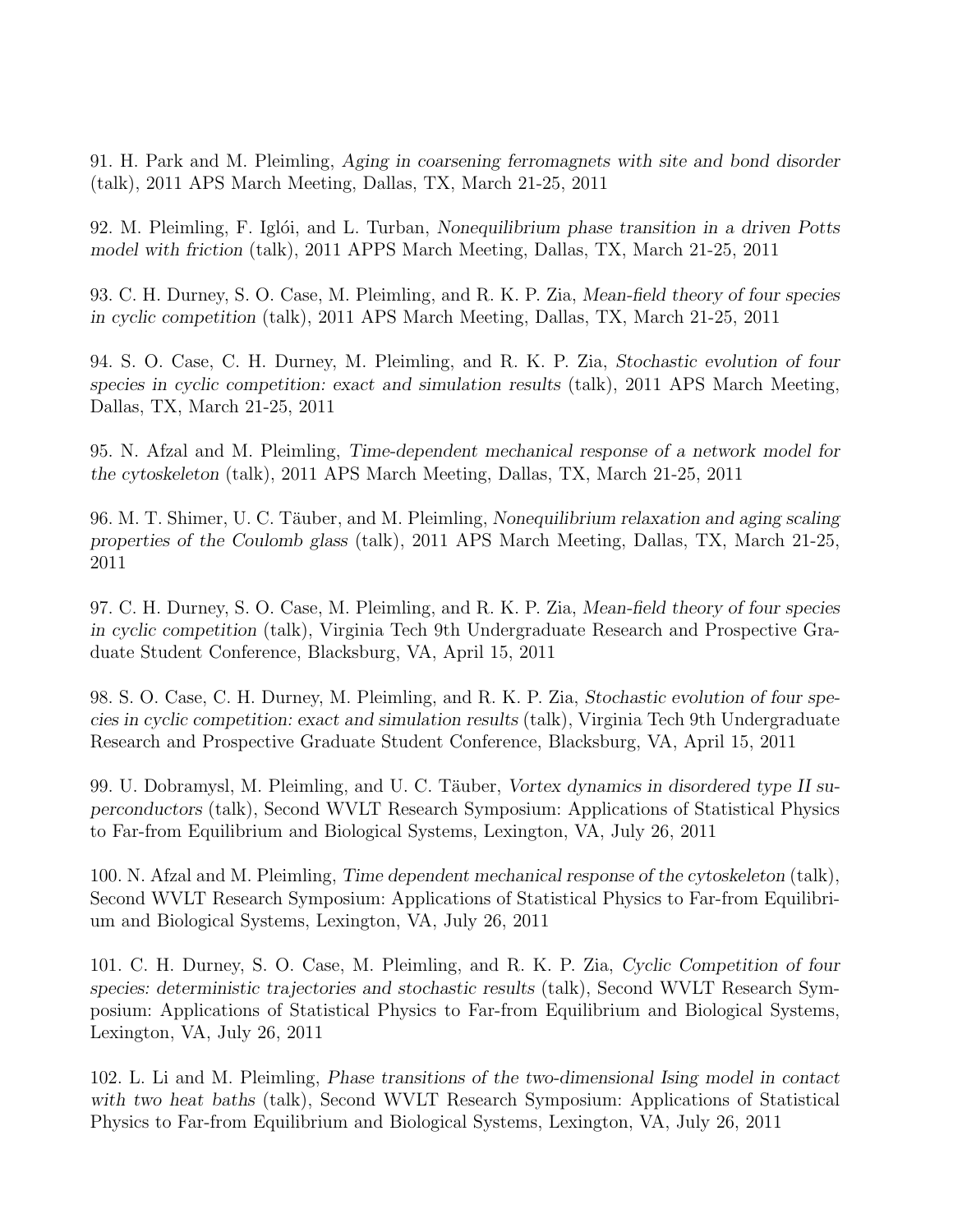103. C. H. Durney, S. O. Case, M. Pleimling, and R. K. P. Zia, Four species in cyclic competition: mean field and stochastic results (poster), 2011 Workshop for Young Researchers in Mathematical Biology, Ohio State University, Columbus, OH, August 29 - September 1, 2011

104. A. Roman and M. Pleimling, Boundary conflicts and cluster coarsening: Waves of life and death in the cyclic competition of four species (talk), 78th Annual Meeting of the Southeastern Section of the American Physical Society, Roanoke, VA, October 19-22, 2011

105. S. O. Case, C. H. Durney, M. Pleimling, and R. K. P. Zia, Stochastic evolution of four species in cyclic competition: exact and simulation results (talk), 78th Annual Meeting of the Southeastern Section of the American Physical Society, Roanoke, VA, October 19-22, 2011

106. D. Konrad and M. Pleimling, The effects of mobility on the one-dimensional four-species cyclic predator-prey model (talk), 78th Annual Meeting of the Southeastern Section of the American Physical Society, Roanoke, VA, October 19-22, 2011

107. H. Park and M. Pleimling, Aging behavior in disordered systems (talk), 78th Annual Meeting of the Southeastern Section of the American Physical Society, Roanoke, VA, October 19-22, 2011

108. N. Afzal and M. Pleimling, Time-dependent mechanical response of the cytoskeleton (talk), 78th Annual Meeting of the Southeastern Section of the American Physical Society, Roanoke, VA, October 19-22, 2011

109. L. Li and M. Pleimling, Non-equilibrium phases of the two-dimensional Ising model in contact with two heat baths (talk), 78th Annual Meeting of the Southeastern Section of the American Physical Society, Roanoke, VA, October 19-22, 2011

110. U. Dobramysl, M. Pleimling, and U. C. Täuber, Langevin molecular dynamics of driven magnetic flux lines (talk), 78th Annual Meeting of the Southeastern Section of the American Physical Society, Roanoke, VA, October 19-22, 2011

111. D. Linford, T. Richards, and M. Pleimling, A two-Lane model with anomalous slow dynamics (talk), 78th Annual Meeting of the Southeastern Section of the American Physical Society, Roanoke, VA, October 19-22, 2011

112. N. Afzal and M. Pleimling, Time-dependent mechanical response of the cytoskeleton (poster), Dynamics Days 2012, Baltimore, MD, January 4-7, 2012

113. J. J. Tyson, M. Pleimling, T. E. Long, J. Rossi, K. D. McConnell, A. E. Smith, H. Shimada-Beltran, and J. C. Sible, *Integrating the Undergraduate Science Curriculum* (talk), 4th Annual Conference on Higher Education Pedagogy, Blacksburg, VA, February 8-10, 2012

114. H. Park and M. Pleimling, Aging behavior in disordered and frustrated spin systems (talk), 2012 March Meeting of the American Physical Society, Boston, MA, February 27-March 2, 2012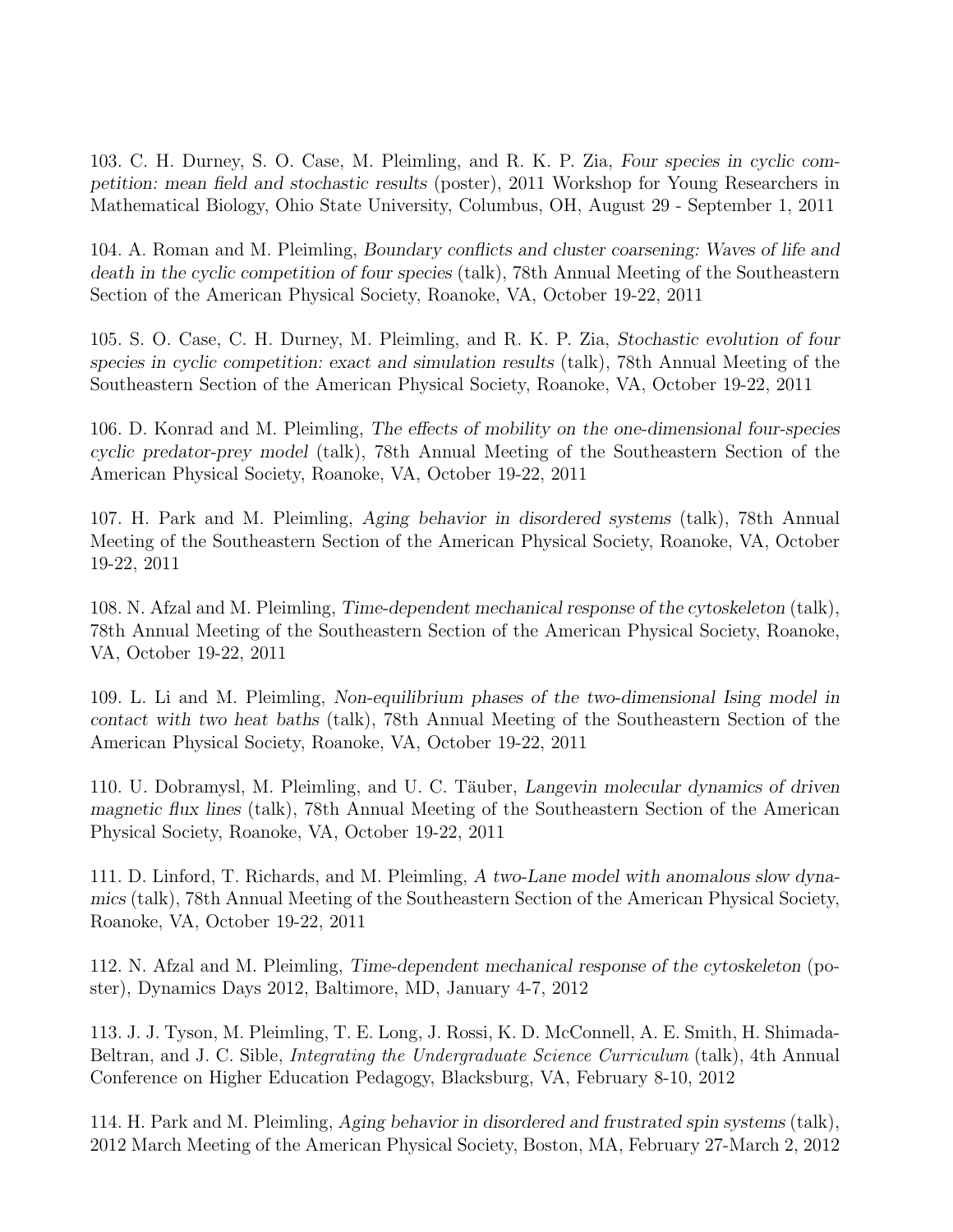115. U. Dobramysl, M. Pleimling, and U. C. Täuber, Non-equilibrium vortex relaxation in disordered type-II superconductors (poster), 2012 March Meeting of the American Physical Society, Boston, MA, February 27-March 2, 2012

116. N. Afzal, J. Waugh, and M. Pleimling, Aging processes in reversible reaction-diffusion systems (talk), 2012 March Meeting of the American Physical Society, Boston, MA, February 27-March 2, 2012

117. H. Park and M. Pleimling, Non-universal local critical exponents at a non-equilibrium phase transition (talk), 2012 March Meeting of the American Physical Society, Boston, MA, February 27-March 2, 2012

118. N. Afzal and M. Pleimling, Aging phenomena in a network model of the cytoskeleton (talk), 2012 March Meeting of the American Physical Society, Boston, MA, February 27-March 2, 2012

119. D. ben-Avraham, S. Dorosz, and M. Pleimling, Entropy production in non-equilibrium steady states (talk), 2012 March Meeting of the American Physical Society, Boston, MA, February 27-March 2, 2012

120. L. Li and M. Pleimling, Non-equilibrium modulated phases in a system with local energy input (talk), 2012 March Meeting of the American Physical Society, Boston, MA, February 27-March 2, 2012

121. D. Konrad and M. Pleimling, The effects of mobility on the one-dimensional four-species cyclic predator-prey model (talk), 2012 March Meeting of the American Physical Society, Boston, MA, February 27-March 2, 2012

122. A. Roman and M. Pleimling, Boundary conflicts and cluster coarsening: Waves of life and death in the cyclic competition of four species (talk), 2012 March Meeting of the American Physical Society, Boston, MA, February 27-March 2, 2012

123. S. O. Case, C. H. Durney, M. Pleimling, and R. K. P. Zia, Varieties of extinction scenarios when four species compete cyclically (talk), 2012 March Meeting of the American Physical Society, Boston, MA, February 27-March 2, 2012

124. N. Afzal and M. Pleimling, Aging processes in the cytoskeleton (talk), 2012 Boulder School for Condensed Matter and Materials Physics - Polymers in Soft and Biological Matter, Boulder, CO, July  $9 -$  August 3, 2012

125. H. Park and M. Pleimling, Surface critical behavior at a nonequilibrium phase transition (talk), 79th Annual Meeting of the Southeastern Section of the American Physical Society, Tallahassee, FL, November 14-17, 2012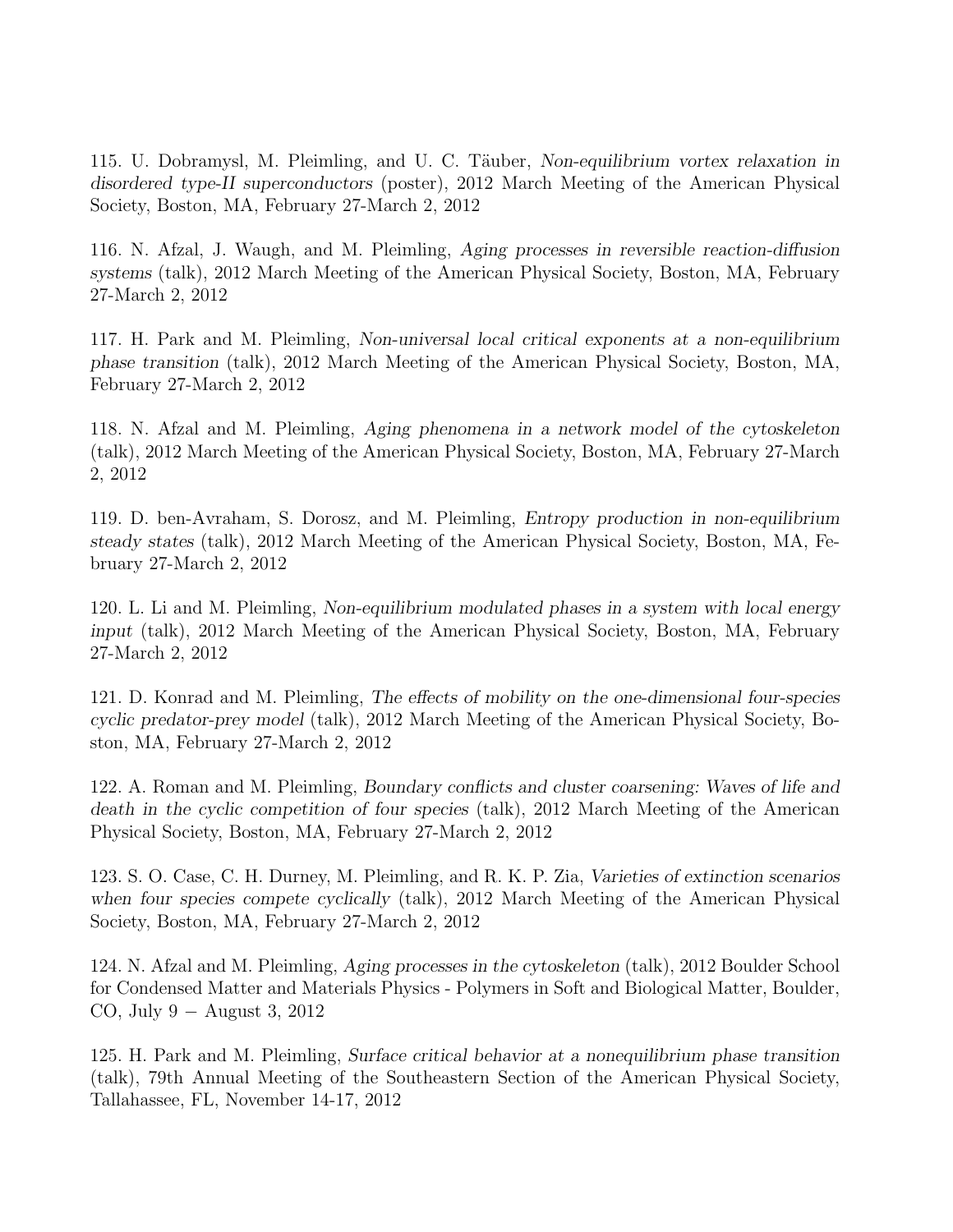126. N. Borchers, M. Pleimling, and R. K. P. Zia, Non-equilibrium steady states in a twotemperature Ising ring with Kawasaki dynamics (talk), 79th Annual Meeting of the Southeastern Section of the American Physical Society, Tallahassee, FL, November 14-17, 2012

127. U. Dobramysl, H. Assi, M. Pleimling, and U. C. Täuber, Relaxation dynamics of magnetic flux lines subject to correlated disorder (talk), 79th Annual Meeting of the Southeastern Section of the American Physical Society, Tallahassee, FL, November 14-17, 2012

128. B. Intoy, S. Dorosz, and M. Pleimling, Neutral species domination on different lattices for the symmetric stochastic cyclic competition of four species (talk), 79th Annual Meeting of the Southeastern Section of the American Physical Society, Tallahassee, FL, November 14-17, 2012

129. U. Dobramysl, H. Assi, M. Pleimling, and U. C. Täuber, Non-equilibrium relaxation of vortex lines in disordered type-II superconductors (talk), 2013 March Meeting of the American Physical Society, Baltimore, MD, March 18-22, 2013

130. H. Assi, U. Dobramysl, M. Pleimling, and U. C. Täuber, Langevin dynamics simulations for the steady-state and relaxation properties of magnetic flux lines in type-II superconductors (poster), 2013 March Meeting of the American Physical Society, Baltimore, MD, March 18-22, 2013

131. N. Afzal and M. Pleimling, Aging processes in systems with anomalous slow dynamics (talk), 2013 March Meeting of the American Physical Society, Baltimore, MD, March 18-22, 2013

132. L. Li and M. Pleimling, Three-dimensional Potts systems with magnetic friction (talk), 2013 March Meeting of the American Physical Society, Baltimore, MD, March 18-22, 2013

133. B. Intoy, S. Dorosz, and M. Pleimling, Neutral species domination on different lattices for the symmetric stochastic cyclic competition of four species (talk), 2013 March Meeting of the American Physical Society, Baltimore, MD, March 18-22, 2013

134. A. Roman, D. Dasgupta, and M. Pleimling, Biodiversity and co-existence of competing species (talk), 2013 March Meeting of the American Physical Society, Baltimore, MD, March 18-22, 2013

135. N. Borchers, M. Pleimling, and R. K. P. Zia, Non-equilibrium steady states in twotemperature Ising models with Kawasaki dynamics (talk), 2013 March Meeting of the American Physical Society, Baltimore, MD, March 18-22, 2013

136. J. Mayberry and M. Pleimling, Equilibrium properties of Ising metamagnetic films (talk), 2013 March Meeting of the American Physical Society, Baltimore, MD, March 18-22, 2013

137. J. Mayberry and M. Pleimling, Equilibrium properties of Ising metamagnetic films (poster), 2013 Virginia Tech Undergraduate Research Conference, Blacksburg, VA, April 19, 2013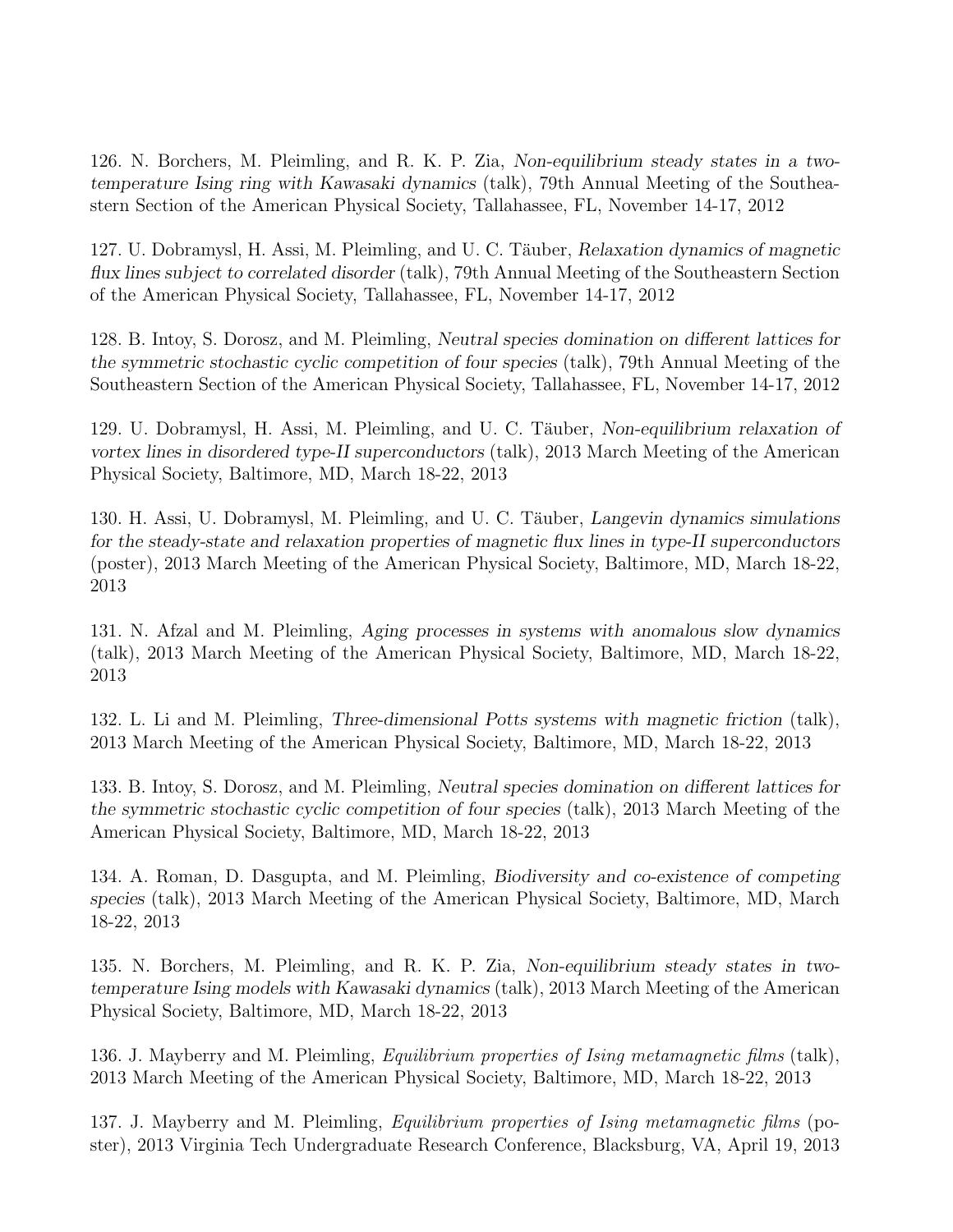138. M. O. Brown and M. Pleimling, Understanding domain growth in complex systems (poster), 2013 Virginia Tech Undergraduate Research Conference, Blacksburg, VA, April 19, 2013

139. H. Assi, U. Dobramysl, M. Pleimling, and U. C. Täuber, Monte Carlo and Langevin dynamics simulations for the steady-state and relaxation properties of magnetic flux lines in type-II superconductors (poster), STATPHYS 25, Seoul, Korea, July 22-27, 2013

140. B. Intoy and M. Pleimling, Extinction in four species cyclic competition (poster), International Seminar Small Systems far from Equilibrium: Order, Correlations, and Fluctuations, Dresden, Germany, October 14-18, 2013

141. S. Mowlaei, A. Roman, and M. Pleimling, A mean field approach to  $Z_N$ -enhanced generalized May-Leonard models (talk), 80th Annual Meeting of the Southeastern Section of the American Physical Society, Bowling Green, KY, November 20-23, 2013

142. L. Li and M. Pleimling, Magnetic friction between two three-dimensional Potts systems (talk), 80th Annual Meeting of the Southeastern Section of the American Physical Society, Bowling Green, KY, November 20-23, 2013

143. B. Intoy and M. Pleimling, Extinction in four species cyclic competition (talk), 80th Annual Meeting of the Southeastern Section of the American Physical Society, Bowling Green, KY, November 20-23, 2013

144. H. Assi, U. Dobramysl, M. Pleimling, and U. C. Täuber, Non-equilibrium relaxation properties of vortex lines in disordered type-II superconductors (talk), 80th Annual Meeting of the Southeastern Section of the American Physical Society, Bowling Green, KY, November 20-23, 2013

145. G. Long, T. E. Long, N. Sou, J. P. Morgan, J. J. Tyson, and M. Pleimling, Integrated Science Curriculum (poster), 2014 Conference on Higher Education Pedagogy, Blacksburg, VA, February 5-7, 2014.

146. B. Intoy and M. Pleimling, Extinction in four species cyclic competition (soundbite), Soft Matter Workshop, James Madison University, Harrisonburg, VA, February 11, 2014.

147. H. Assi, H. Chaturvedi, M. Pleimling, and U. C. Täuber, Quenching effects on flux line dynamics in type-II superconductors (soundbite), Soft Matter Workshop, James Madison University, Harrisonburg, VA, February 11, 2014.

148. H. Chaturvedi, H. Assi, M. Pleimling, and U. C. Täuber, Driven magnetic vortices in a type-II superconductors (soundbite), Soft Matter Workshop, James Madison University, Harrisonburg, VA, February 11, 2014.

149. H. Assi, U. Dobramysl, M. Pleimling, and U. C. Täuber, The effects of magnetic field and temperature quenches on non-equilibrium relaxation properties of vortex lines in type-II superconductors (talk), 2014 March Meeting of the American Physical Society, Denver, Co, March 3-7, 2014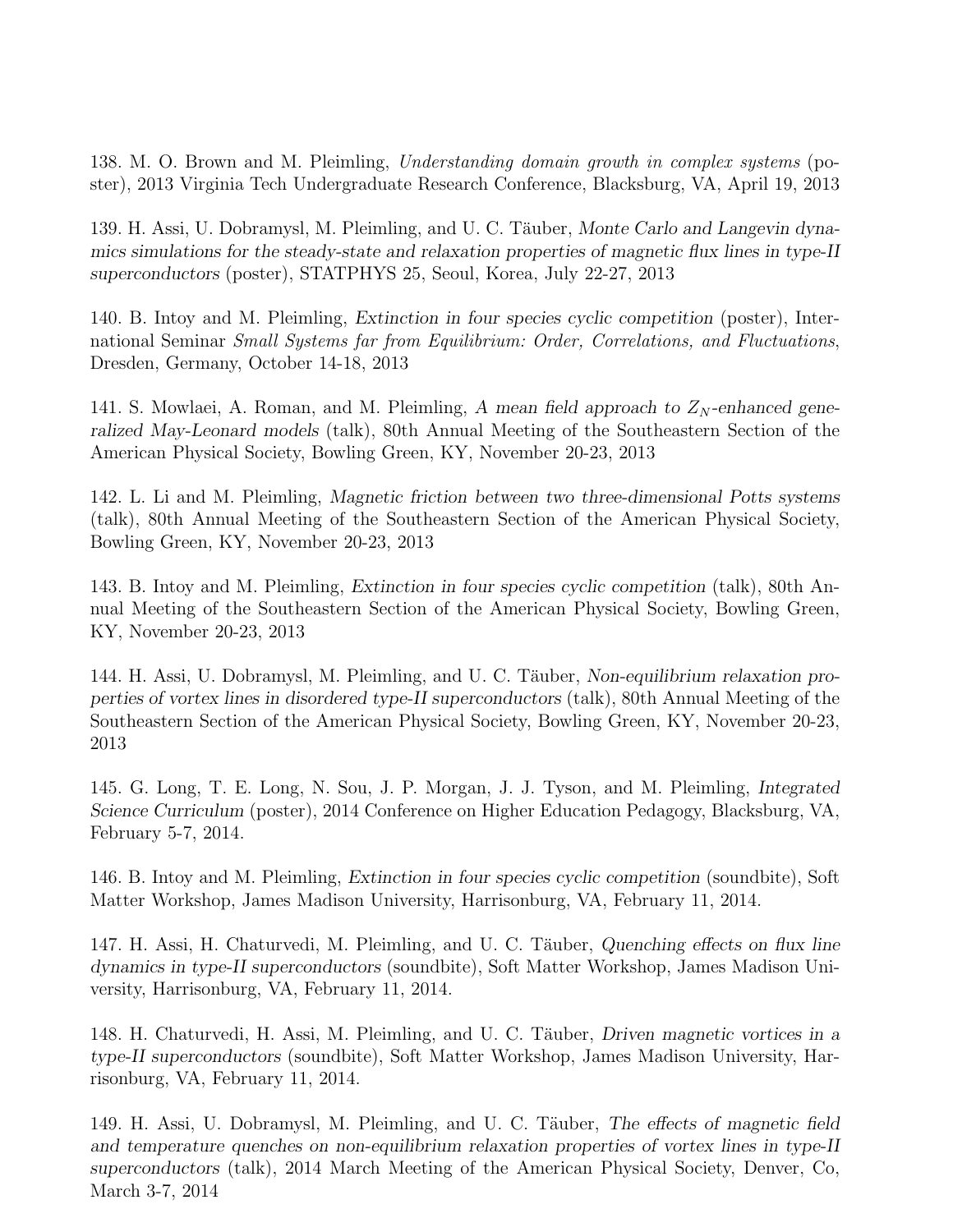150. A. Roman and M. Pleimling, The fate of complex ecologies: How do species organize? An exact method (talk), 2014 March Meeting of the American Physical Society, Denver, Co, March 3-7, 2014

151. B. Intoy and M. Pleimling, Coarsening and biodiversity in cyclically competing species (talk), 2014 March Meeting of the American Physical Society, Denver, Co, March 3-7, 2014

152. N. Borchers, R. K. P. Zia, and M. Pleimling, Non-equilibrium transitions and critical points in a two-temperature Ising model (talk), 2014 March Meeting of the American Physical Society, Denver, Co, March 3-7, 2014

153. L. Li and M. Pleimling, Magnetic friction between a Potts wedge and a Potts block in three dimensions (talk), 2014 March Meeting of the American Physical Society, Denver, Co, March 3-7, 2014

154. H. Chaturvedi, U. Dobramysl, M. Pleimling, and U. C. Täuber, *Driven magnetic vortices* in a type-II superconductor: Relaxation following sudden parameter quenches (poster), 2014 March Meeting of the American Physical Society, Denver, Co, March 3-7, 2014

155. J. Mayberry and M. Pleimling, Aging properties of cyclically competing species (poster), 2014 Virginia Tech Undergraduate Research Conference, Blacksburg, VA, April 18, 2014

156. U. C. Täuber and M. Pleimling, Non-equilibrium relaxation and aging scaling of magnetic flux lines in disordered type-II superconductors (poster), 2014 Theoretical Condensed Matter Physics Principal Investigators' Meeting, U.S. Department of Energy, Gaithersburg, MD, August 11-13, 2014

157. H. Assi, U. Dobramysl, M. Pleimling and U. C. Täuber, Relaxation dynamics of vortex lines in disordered type-II superconductors following magnetic field and temperature quenches, Virginia Soft Matter Workshop II, Blacksburg, VA, October 4, 2014

158. H. Chaturvedi, H. Assi, U. Dobramysl, M. Pleimling and U. C. Täuber, *Driven magnetic* vortices, Virginia Soft Matter Workshop II, Blacksburg, VA, October 4, 2014

159. N. Borchers, M. Pleimling, and R. K. P. Zia, Non-equilibrium statistical mechanics of a two-temperature Ising ring with conserved dynamics, Virginia Soft Matter Workshop II, Blacksburg, VA, October 4, 2014

160. B. Intoy and M. Pleimling, Mixed strategy in cyclic competition, Virginia Soft Matter Workshop II, Blacksburg, VA, October 4, 2014

161. B. Brown and M. Pleimling, The response of empty sites in cyclic competition, Virginia Soft Matter Workshop II, Blacksburg, VA, October 4, 2014

162. B. Miles and M. Pleimling, Stochastic relations of four species in cyclic competition, Virginia Soft Matter Workshop II, Blacksburg, VA, October 4, 2014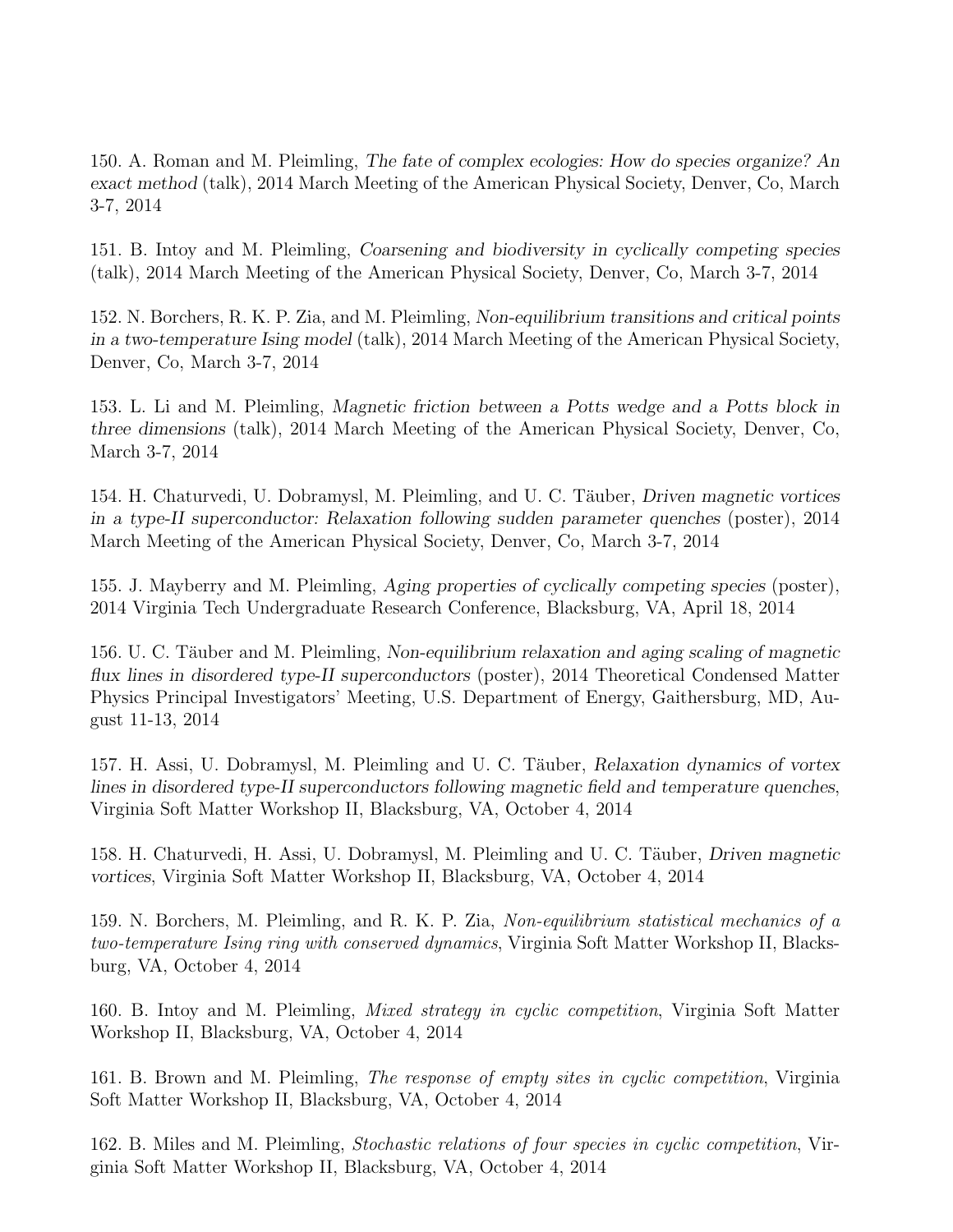163. A. Roman and M. Pleimling, Theory of pattern formation in population dynamics, Virginia Soft Matter Workshop II, Blacksburg, VA, October 4, 2014

164. X. Wang and M. Pleimling, Transition between different search patterns in human online search behavior (talk), 81th Annual Meeting of the Southeastern Section of the American Physical Society, Columbus, SC, November 12-15, 2014

165. H. Assi, U. Dobramysl, M. Pleimling and U. C. Täuber, *Effect of field quenches on the* relaxation dynamics of vortex lines in disordered type-II superconductors (talk), 81th Annual Meeting of the Southeastern Section of the American Physical Society, Columbus, SC, November 12-15, 2014

166. H. Chaturvedi, H. Assi, U. Dobramysl, M. Pleimling and U. C. Täuber, *Effect of current* quenches on the dynamics of magnetic flux lines in type-II superconductors (talk), 81th Annual Meeting of the Southeastern Section of the American Physical Society, Columbus, SC, November 12-15, 2014

167. H. Chaturvedi, H. Assi, U. Dobramysl, M. Pleimling and U. C. Täuber, Vortex relaxation in type-II superconductors following current quenches (talk), 2015 March Meeting of the American Physical Society, San Antonio, TX, March 2-6, 2015

168. H. Assi, H. Chaturvedi, M. Pleimling, U. C. Täuber and U. Dobramysl, *Effects of magnetic* field quenches on the relaxation dynamics of vortex lines in disordered type-II superconductors (talk), 2015 March Meeting of the American Physical Society, San Antonio, TX, March 2-6, 2015

169. U. C. Täuber, U. Dobramysl, and M. Pleimling, Pinning time statistics for vortex lines in disordered environments (talk), 2015 March Meeting of the American Physical Society, San Antonio, TX, March 2-6, 2015

170. B. Intoy and M. Pleimling, Mixed Strategies in cyclic competition (talk), 2015 March Meeting of the American Physical Society, San Antonio, TX, March 2-6, 2015

171. B. Brown and M. Pleimling, Spatial games with cyclic interactions: the response of empty sites (talk), 2015 March Meeting of the American Physical Society, San Antonio, TX, March 2-6, 2015

172. S. Esmaeili and M. Pleimling, Responses of many-species predator-prey systems to perturbations (talk), 2015 March Meeting of the American Physical Society, San Antonio, TX, March 2-6, 2015

173. X. Wang and M. Pleimling, Transition between different search patterns in human online search behavior (talk), 2015 March Meeting of the American Physical Society, San Antonio, TX, March 2-6, 2015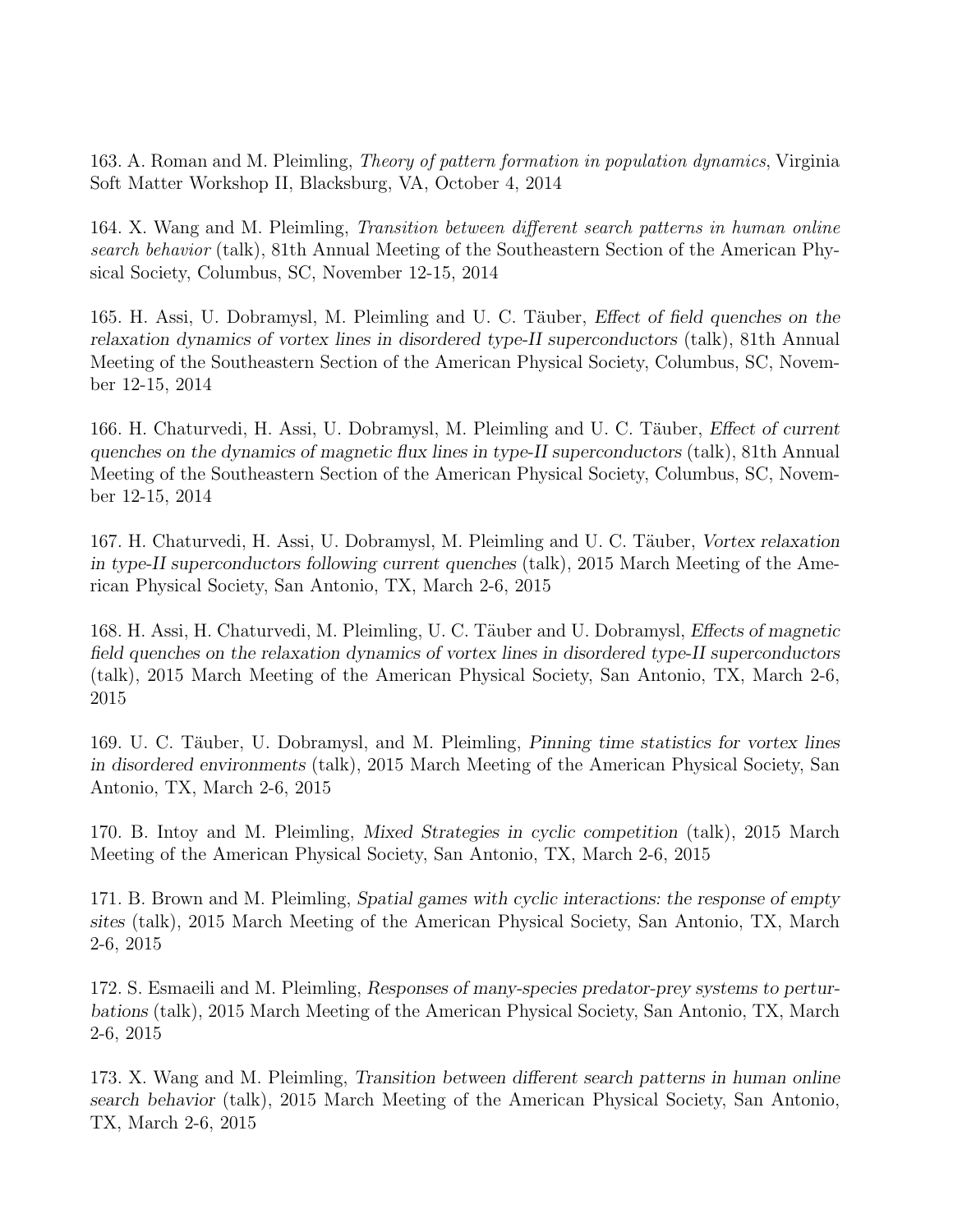174. S. Esmaeili and M. Pleimling, Response of many species systems to perturbation (talk), 82nd Annual Meeting of the APS Southeastern Section, Mobile, AL, November 1821, 2015

175. S. Esmaeili and M. Pleimling, The effects of sudden changes in environmental conditions on the non-equilibrium relaxation of ecological systems (talk), 2016 March Meeting of the American Physical Society, Baltimore, MD, March 14-18, 2016

176. H. Assi, H. Chaturvedi, M. Pleimling, and U. C. Täuber, *Effects of sudden density changes* in disordered superconductors and semiconductors (poster), 2016 March Meeting of the American Physical Society, Baltimore, MD, March 14-18, 2016

177. H. Chaturvedi, U. Dobramysl, H. Assi, M. Pleimling, and U. C. Täuber, Flux line nonequilibrium relaxation kinetics following current quenches in disordered type-II superconductors (talk), 2016 March Meeting of the American Physical Society, Baltimore, MD, March 14-18, 2016

178. X. Wang and M. Pleimling, Comparison of human mobility patterns in different settings (talk), 2016 March Meeting of the American Physical Society, Baltimore, MD, March 14-18, 2016

179. B. Brown and M. Pleimling, Relaxation dynamics of interacting skyrmions in thin films (poster), StatPhys 26 - Statistical Physics Conference Satellite: Non-equilibrium dynamics in classical and quantum systems: From quenches to slow relaxations, Pont-a-Mousson, France, July 13-15, 2016

180. B. Brown and M. Pleimling, Relaxation dynamics of interacting skyrmions in thin films (poster), StatPhys 26, Lyon, France, July 18-22, 2016

181. U. C. Täuber, H. Assi, H. Chaturvedi, and M. Pleimling, Non-equilibrium relaxation dynamics of flux lines in disordered type-II superconductors (talk), StatPhys 26, Lyon, France, July 18-22, 2016

182. B. Brown and M. Pleimling, Relaxation dynamics of interacting skyrmions in thin films (talk), 83rd Annual Meeting of the APS Southeastern Section, Charlottesville, VA, November 10-12, 2016

183. H. Chaturvedi, H. Assi, U. Dobramysl, M. Pleimling, and U. C. Täuber, Flux line dynamics following current quenches in disordered type-II superconductors (talk), 83rd Annual Meeting of the APS Southeastern Section, Charlottesville, VA, November 10-12, 2016

184. A. Azizi and M. Pleimling, Aging properties of Voter models (talk), 83rd Annual Meeting of the APS Southeastern Section, Charlottesville, VA, November 10-12, 2016

185. S. Esmaeili, D. Labavic, H. Meyer-Ortmanns, and M. Pleimling, Aging in a system composed of Kuramoto oscillators (talk), 83rd Annual Meeting of the APS Southeastern Section, Charlottesville, VA, November 10-12, 2016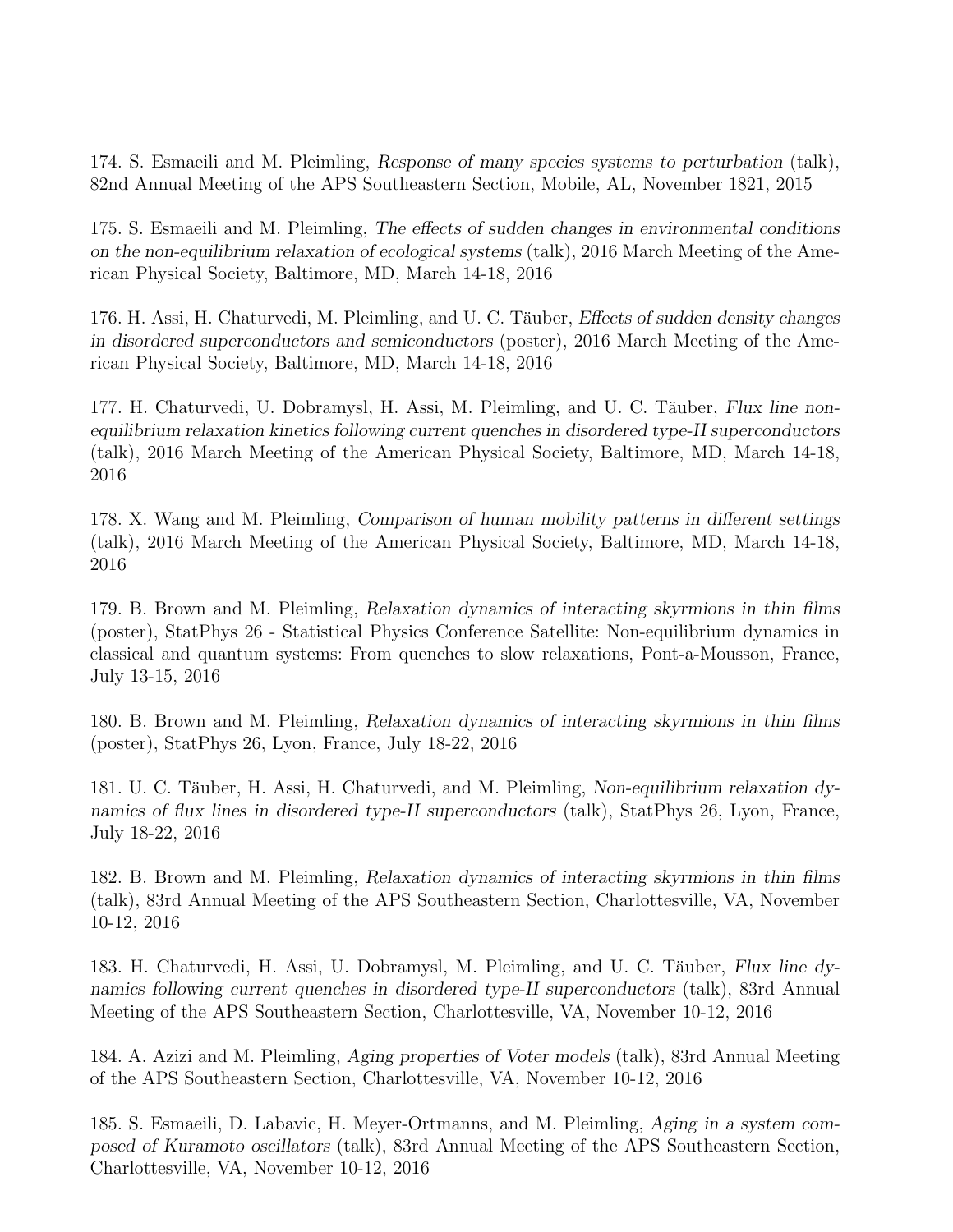186. B. Brown and M. Pleimling, Relaxation dynamics of interacting skyrmions in thin films (talk), 2017 March Meeting of the American Physical Society, New Orleans, LA, March 13-17, 2017

187. S. Esmaeili, D. Labavíc, H. Meyer-Ortmanns, and M. Pleimling, Response to an external field of a system of coupled Kuramoto osciallators (talk), 2017 March Meeting of the American Physical Society, New Orleans, LA, March 13-17, 2017

188. H. Chaturvedi, H. Assi, U. Dobramysl, M. Pleimling, and U. C. Täuber, Flux line relaxation kinetics following current quenches in disordered type-II superconductors (talk), 2017 March Meeting of the American Physical Society, New Orleans, LA, March 13-17, 2017

189. B. Brown, S. Esmaeili,and M. Pleimling, Cyclic predator-prey games of cyclic species (poster), 2017 Symposium of the Center of Soft Matter and Biological Physics, Virginia Tech, Blacksburg, VA, May 17, 2017

190. S. Esmaeili and M. Pleimling, Physical aging in a system composed of coupled Kuramoto osciallators (poster), 2017 Symposium of the Center of Soft Matter and Biological Physics, Virginia Tech, Blacksburg, VA, May 17, 2017

191. S. Esmaeili, D. Labavić, H. Meyer-Ortmanns, and M. Pleimling, *Breaking of time transla*tion invariance in a deterministic system of Kuramoto oscillators (talk), 2018 March Meeting of the American Physical Society, Los Angeles, CA, March 5-9, 2018

192. M. Pleimling, Beyond rock-paper-scissors: novel properties in spatial six species games (talk), 2018 Symposium of the Center of Soft Matter and Biological Physics, Virginia Tech, Blacksburg, VA, May 16-17, 2018

193. J. Czak and M. Pleimling, Dynamics of the directed Ising model (poster), 2018 Symposium of the Center of Soft Matter and Biological Physics, Virginia Tech, Blacksburg, VA, May 16-17, 2018

194. A. Azizi and M. Pleimling, Microscopic description of a generalized voter model (poster), 2018 Symposium of the Center of Soft Matter and Biological Physics, Virginia Tech, Blacksburg, VA, May 16-17, 2018

195. S. Esmaeili and M. Pleimling, An exploration of the characteristics of a system composed of coupled Kuramoto oscillators (poster), 2018 Symposium of the Center of Soft Matter and Biological Physics, Virginia Tech, Blacksburg, VA, May 16-17, 2018

196. R. Baker and M. Pleimling, Effect of habitat structure on a three-species cyclic game (poster), 2018 Symposium of the Center of Soft Matter and Biological Physics, Virginia Tech, Blacksburg, VA, May 16-17, 2018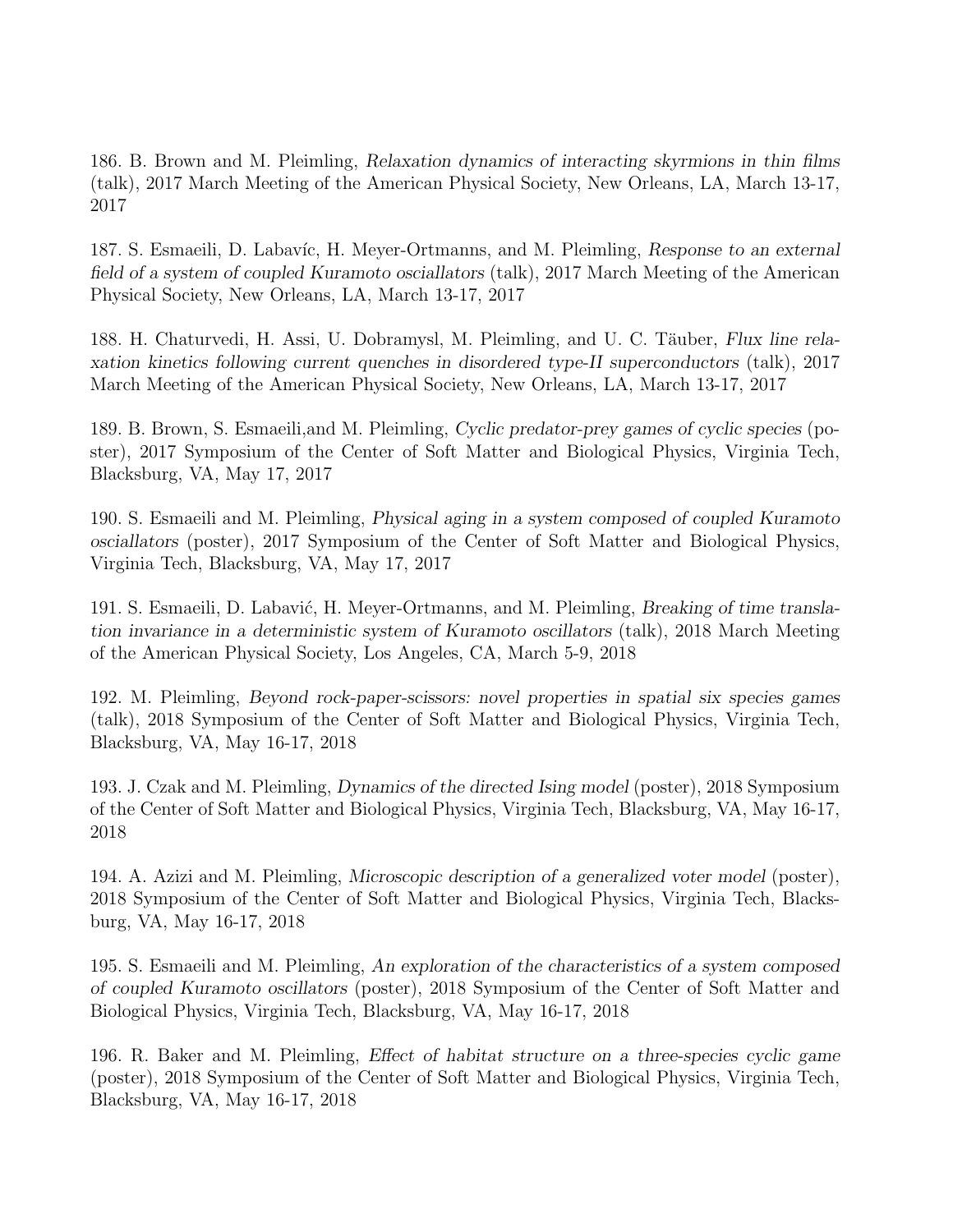197. B. L. Brown and M. Pleimling, Dynamically generated hierarchies in games of competition (poster), 2018 Symposium of the Center of Soft Matter and Biological Physics, Virginia Tech, Blacksburg, VA, May 16-17, 2018

198. B. L Brown and M. Pleimling, The effect of the Magnus force on skyrmion dynamics (talk), 6th Virginia Soft Matter Workshop, Virginia Tech, Blacksburg, VA, September 22, 2018

199. S. Esmaeili and M. Pleimling, An exploration of characteristics of a system of Kuramoto oscillators (talk), 6th Virginia Soft Matter Workshop, Virginia Tech, Blacksburg, VA, September 22, 2018

200. A. Azizi, J. Stidham, and M. Pleimling, Dynamical properties at Voter critical points (talk), 85th Annual Meeting of the APS Southeastern Section, Knoxville, TN, November 8-10, 2018

201. S. Esmaeili, D. Labavić, H. Meyer-Ortmanns, and M. Pleimling, Features of multistability in a system of repulsively coupled Kuramoto oscillators (talk), 85th Annual Meeting of the APS Southeastern Section, Knoxville, TN, November 8-10, 2018

202. Priyanka and M. Pleimling, Numerical studies on control of surface roughness in the KPZ equation (talk), 85th Annual Meeting of the APS Southeastern Section, Knoxville, TN, November 8-10, 2018

203. B. L. Brown, U. C. Täuber, and M. Pleimling, Relaxation dynamics in magnetic skyrmions with quenched disorder (talk), 85th Annual Meeting of the APS Southeastern Section, Knoxville, TN, November 8-10, 2018

204. S. Esmaeili, D. Labavić, H. Meyer-Ortmanns, and M. Pleimling, Features of a rich attractor space in a system of repulsively Kuramoto oscillators (talk), 2019 March Meeting of the American Physical Society, Boston, MA, March 4-8, 2019

205. A. Azizi, J. Stidham, and M. Pleimling, A stochastic microscopic model describing the continuous Generalized Voter Model (talk), 2019 March Meeting of the American Physical Society, Boston, MA, March 4-8, 2019

206. J. Stidham, A. Azizi, and M. Pleimling, Dynamic critical properties of non-equilibrium Potts models with absorbing states (talk), 2019 March Meeting of the American Physical Society, Boston, MA, March 4-8, 2019

207. B. L. Brown, U. C. Täuber, and M. Pleimling, Relaxation dynamics in magnetic skyrmions with quenched disorder (talk), 2019 March Meeting of the American Physical Society, Boston, MA, March 4-8, 2019

208. Priyanka, U. C. Täuber, and M. Pleimling, Numerical study for controlling surface roughening in KPZ growth process (talk), 2019 March Meeting of the American Physical Society, Boston, MA, March 4-8, 2019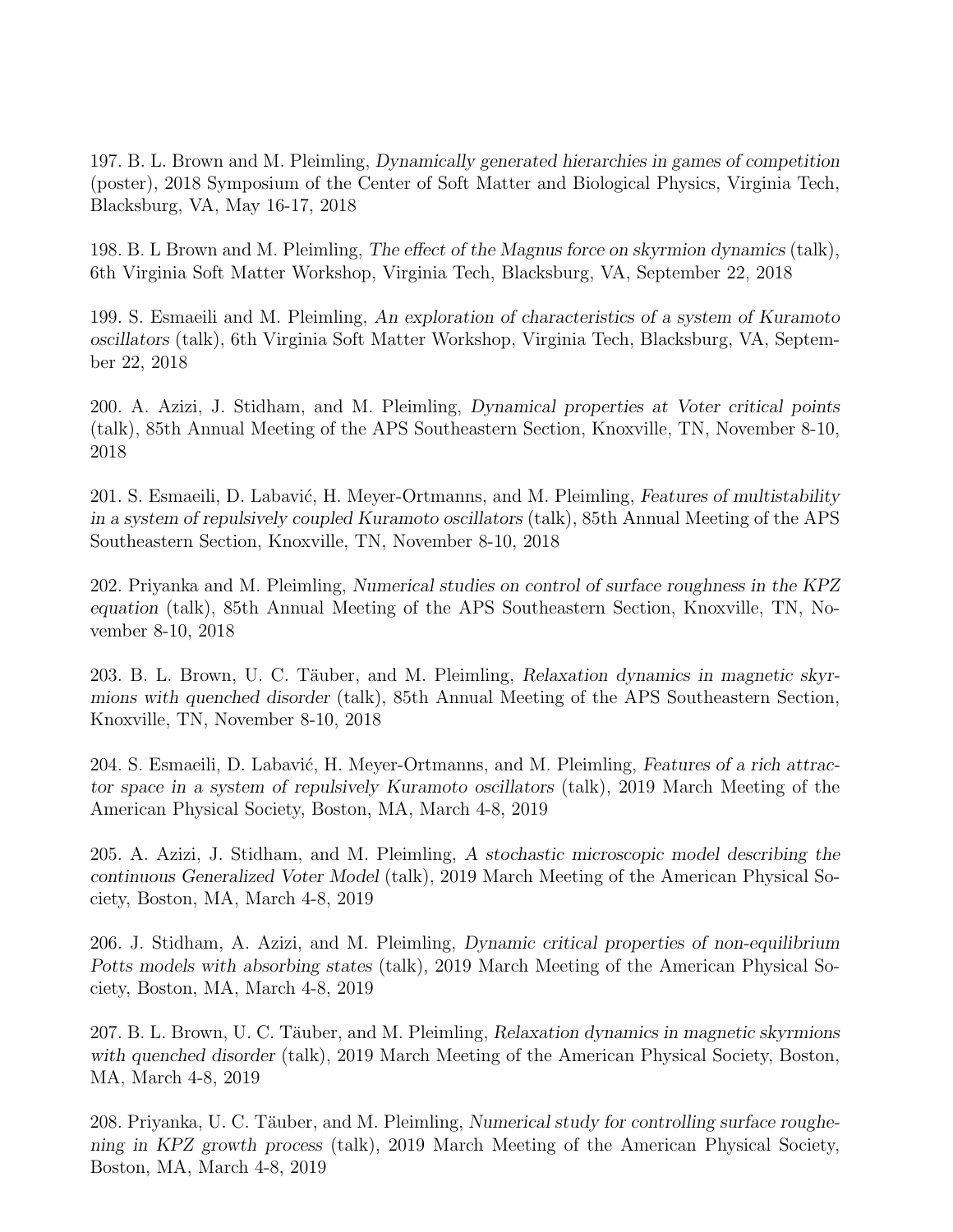209. Priyanka, U. C. Täuber, and M. Pleimling, Feedback control of surface roughness in the one-dimensional KPZ growth process (talk), 2019 Symposium of the Center of Soft Matter and Biological Physics, Virginia Tech, Blacksburg, VA, May 22-23, 2019

210. A. Azizi and M. Pleimling, Machine learning: the Ising model with conserved dynamics (poster), 2019 Symposium of the Center of Soft Matter and Biological Physics, Virginia Tech, Blacksburg, VA, May 22-23, 2019

211. J. Czak and M. Pleimling, Control theory applied to reaction-diffusion systems (poster), 2019 Symposium of the Center of Soft Matter and Biological Physics, Virginia Tech, Blacksburg, VA, May 22-23, 2019

212. J. Stidham and M. Pleimling, Ordering in magnetic Skyrmion lattices (poster), 2019 Symposium of the Center of Soft Matter and Biological Physics, Virginia Tech, Blacksburg, VA, May 22-23, 2019

213. H. Chaturvedi, H. Assi, U. Dobramysl, B. L. Brown, M. Pleimling, and U. C. Täuber, Nonequilibrium relaxation and critical aging of flux lines following current quenches (talk), 15th International Workshop on Magnetism and Superconductivity at the Nanoscale, Coma-Ruga, Spain, June 30 - July 5, 2019

214. Priyanka, U. C. Täuber, and M. Pleimling, Numerical study for controlling surface roughening in the KPZ growth process (poster), Workshop The many facets of non-equilibrium physics: from many- body theory to quantum thermodynamics, Mazara del Vallo, Sicily (Italy), July 8-11, 2019

215. J. Czak, C. Mackert, and M. Pleimling, Investigation of Gray-Scott model regimes through parameter adjustment (poster), 7th Annual Virginia Soft Matter Workshop, Charlottesville, VA, September 7, 2019

216. J. Stidham and M. Pleimling, Ordering in magnetic skyrmion lattices (talk), 86th Annual Meeting of the APS Southeastern Section, Wrightsville Beach, NC, November 7-9, 2019

217. J. Czak, C. Mackert, and M. Pleimling, Control applied to pattern formation in nonlinear reaction-diffusion systems (talk), 86th Annual Meeting of the APS Southeastern Section, Wrightsville Beach, NC, November 7-9, 2019

218. Priyanka, U. C. Täuber, and M. Pleimling, Understanding the control process for nonequilibrium systems using scaling theory (talk), 2020 March Meeting of the American Physical Society, Denver, CO, March 2-6, 2020 (cancelled because of COVID-19)

219. J. Stidham and M. Pleimling, Ordering in magnetic Skyrmion lattices (talk), 2020 March Meeting of the American Physical Society, Denver, CO, March 2-6, 2020 (cancelled because of COVID-19)